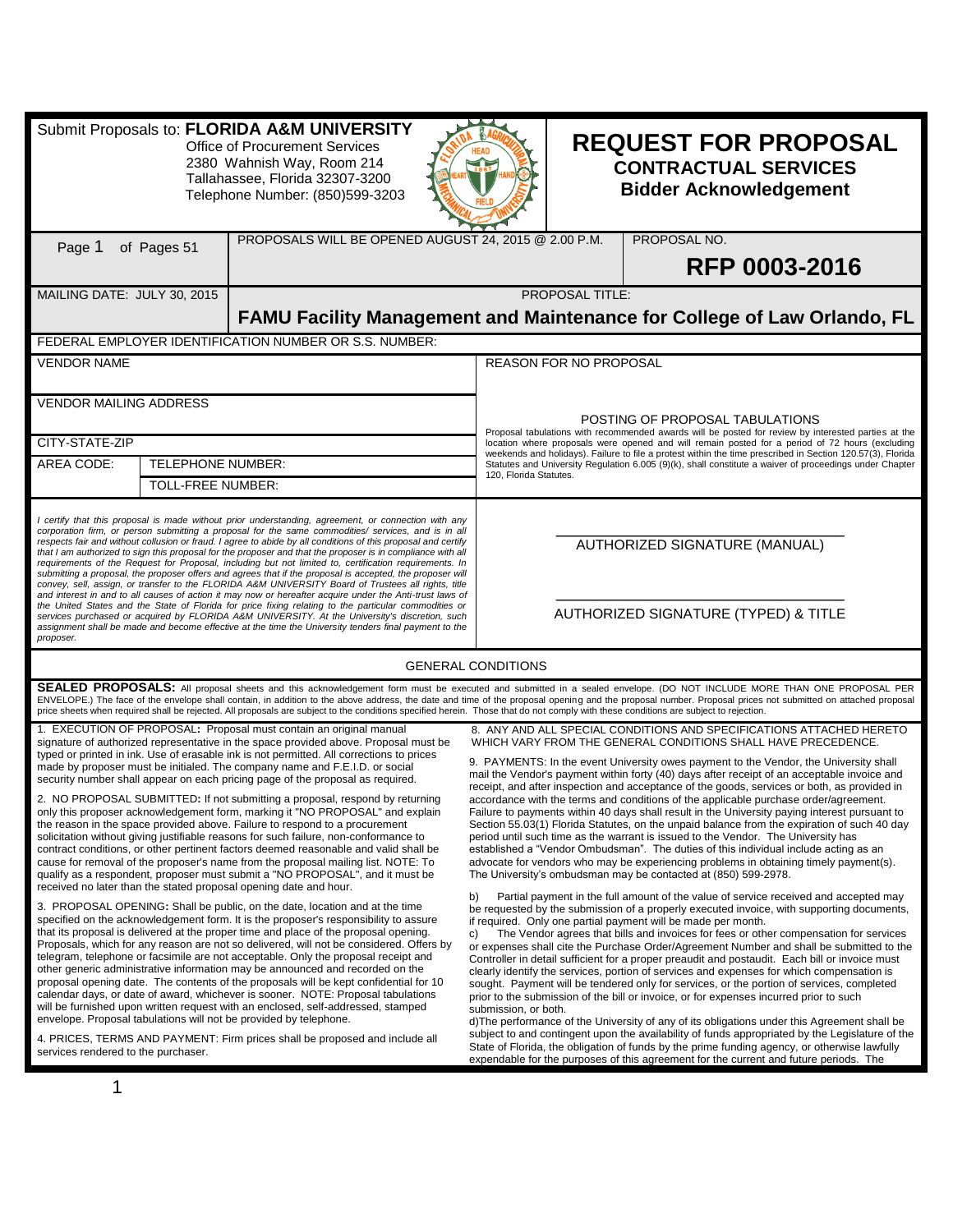5. TAXES: FLORIDA A&M UNIVERSITY, a public body corporate of the State of Florida, does not pay Federal Excise and Sales taxes on direct purchases of services. See tax exemption number on face of purchase order or agreement form. This exemption does not apply to purchases of services in the performance of contracts for the improvement of state-owned real property as defined in Chapter 192, Florida Statutes.

6. DISCOUNTS: Cash discount for prompt payment shall not be considered in determining the lowest net cost for proposal evaluation purposes. 7. MISTAKES: Proposers are expected to examine the conditions, scope of work, proposal prices, extensions and all instructions pertaining to the services involved. Failure to do so will be at the proposer's risk.

10. CONFLICT OF INTEREST: The award hereunder is subject to the provisions of Chapter 112, F.S. All bidders must disclose with their bid the name of any officer, director, or agent who is also an employee of FLORIDA A&M UNIVERSITY or the State of Florida, or any of its agencies. Further, all bidders must disclose the name of any University or State employee who owns, directly or indirectly, an interest of five percent (5%) or more in the bidder's firm or any of its branches. No person or firm receiving a contract to perform a feasibility study of the potential implementation of a subsequent contract, participating in the drafting of a solicitation or specifications, or developing a program for future implementation shall be eligible to contract with the agency for any contracts dealing with that specific subject matter; and proposers must disclose with their proposal any such conflict of interest.

11. AWARDS: As the best interest of the University may require, the right is reserved to reject any and all proposals or waive any minor irregularity or technicality in proposals received. Proposers are cautioned to make no assumptions unless their proposal has been evaluated as being responsive.

12. INTERPRETATIONS/DISPUTES: Any questions concerning conditions and specifications shall be directed in writing to this office for receipt no later than ten (10) days prior to the proposal opening. Inquiries must reference the date of proposal opening and proposal number. No interpretation shall be considered binding unless provided in writing by FLORIDA A&M UNIVERSITY in response to requests in full compliance with this provision. Any person who is adversely affected by the University's decision or intended decision concerning a procurement solicitation or contract award and who wants to protest such decision or intended decision shall file a protest in compliance with University Regulation 6.005(9). Failure to file a protest within the time prescribed in Section 120.57(3), Florida Statutes, shall constitute a waiver of proceedings under Chapter 120, Florida Statutes.

13. GOVERNMENTAL RESTRICTIONS**:** In the event any governmental restrictions may be imposed which would necessitate alteration of the material quality of the services offered on this proposal prior to their completion, it shall be the responsibility of the successful proposer to notify the purchaser at once, indicating in his letter the specific regulation which required an alteration. The University reserves the right to accept any such alteration, including any price adjustments occasioned thereby, or to cancel the contract at no further expense to the University.

14. DEFAULT: Failure to perform according to this proposal and/or resulting contract shall be cause for your firm to be found in default in which event any and all reprocurement costs may be charged against your firm. Any violations of these stipulations may also result in:

a) Contractor's name being removed from the Procurement vendor mailing list. All State public entities being advised not to do business with the contractor without written approval of the University until such time as vendor reimburses the University for all reprocurement and cover costs.

15. LEGAL REQUIREMENTS: Applicable provision of all Federal, State, county and local laws, and of all ordinances, rules, and regulations shall govern development, submittal and evaluation of all proposals received in response hereto and shall govern any and all claims and disputes which may arise between person(s) submitting a proposal response hereto and FLORIDA A&M UNIVERSITY and the FLORIDA A&M UNIVERSITY Board of Trustees, by and through its officers, employees and authorized representatives, or any other person, natural or otherwise; and lack of knowledge by any proposer shall not constitute a cognizable defense against the legal effect thereof.

16. ADVERTISING: In submit**t**ing a proposal, proposer agrees not to use the results there from as a part of any commercial advertising.

17. ASSIGNMENT: Any Contract or Purchase Order issued pursuant to this request for proposal and the monies which may become due hereunder are not assignable except with the prior written approval of the purchaser.

18. LIABILITY: On any contract resulting from this proposal the proposer shall hold and

University shall give notice to Vendor of the non-availability of such funds when University has knowledge of such fact. Upon receipt of such notice by Vendor, the Vendor shall be entitled to payment only for those services performed and expenses incurred prior to the date notice is received.

e) If this agreement includes reimbursement for travel expenses, such reimbursement must comply with Section 112.061, Florida Statutes and will be processed in accordance with the University's travel polices as stated in the Controller's Manual and utilizing the Travel Authorization Request (TAR) process.

Invoices, which have to be returned to a Vendor because of Vendor preparation errors, will result in a delay on the payment. The invoice payment requirements do not start until a properly completed invoice is provided to the University.

21. PUBLIC RECORDS: Any material submitted in response to this Request for Proposal will become a public document pursuant to Section 119.07, F.S. This includes material that the responding proposer might consider to be confidential or a trade secret. Any claim of confidentiality is waived upon submission, effective after opening pursuant to Section 119.07, F.S.

22. NEGOTIATIONS: To assure full understanding of and responsiveness to the solicitation requirements, discussions may be conducted with qualified proposers. The proposers shall be accorded fair and equal treatment prior to the submittal date specified in the request for proposals with respect to any opportunity for discussion and revision of proposals. All such revisions shall be in the form of a written addendum.

After the submittal date, the University reserves the right to select the top ranked proposals and conduct discussions with those proposers. Such discussions may result in changes to the RFP and the proposers' proposal as deemed necessary and in the best interests of the University.

23. AS SPECIFIED: A purchase order may be issued to the successful offeror with the understanding that all materials and services rendered must meet the specifications herein. Any orders or contracts will be subject to immediate cancellation if the materials or services do not comply with specifications as stated herein or fails to meet the University's standards. Materials not in compliance will be returned for compliant material as specified at no additional cost to the University. Services rendered not as specified shall be completed as specified at no additional cost to the University.

24. PROPOSAL PREPARATION: All costs associated with responding to this RFP are the sole responsibility of the Vendor.

25. FORCE MAJEURE: No default, delay or failure to perform on the part of the contractor or the University shall be considered a default, delay or failure to perform otherwise chargeable, hereunder, if such default, delay or failure to perform is due to causes beyond either party's reasonable control including, but not limited to strikes, lockouts, or inactions of government authorities; epidemics; wars; embargoes; fire; earthquake; acts of God; default of common carrier. In the event of such default, delay or failure to perform, any date or times by which either party is otherwise scheduled to perform shall be extended automatically for a period of time equal in duration to the time lost by reason of the excused default, delay or failure to perform.

26. POLICIES AND RULES: All Vendor employees and their agents will govern their conduct in a professional business manner. Sexual harassment, discrimination and/or any other behavior considered unprofessional, disruptive or not conducive to the University environment or in violation of University policies will not be tolerated. Any vendor employee participating in unacceptable activities will not be allowed to continue performance. Chronic behavioral or conduct problems with vendor employees may result .<br>in cancellation/ termination of any agreement/purchase orders issued.

The Vendor, their employees and agents shall be responsible for exercising extreme care and caution in the conduct of operations to insure the safety and well being of University personnel. Unsafe practices or the reckless endangerment of personnel may result in the cancellation/termination of any agreement/purchase orders issued. Any agreement/ purchase orders issued to the Vendor does not protect nor relieve the Vendor of responsibility from any fines or other actions that may be taken as a result of a violation.

27. PUBLIC ENTITY CRIME LAW: In accordance with FLORIDA A&M UNIVERSITY's Regulation 6.005(6): The University shall not accept a competitive solicitation from or purchase commodities or contractual services from a person or affiliate who has been convicted of a public entity crime and has been placed on the State of Florida's convicted vendor list for a period of 36 months from the date of being added to the convicted vendor list.

28. NOTICE OF BID PROTEST BONDING REQUIREMENT**:** Any person who files an action protesting a decision or intended decision pertaining to contracts administered by a public entity pursuant to Section 120.57(3), F.S., shall file within 10 calendar days a formal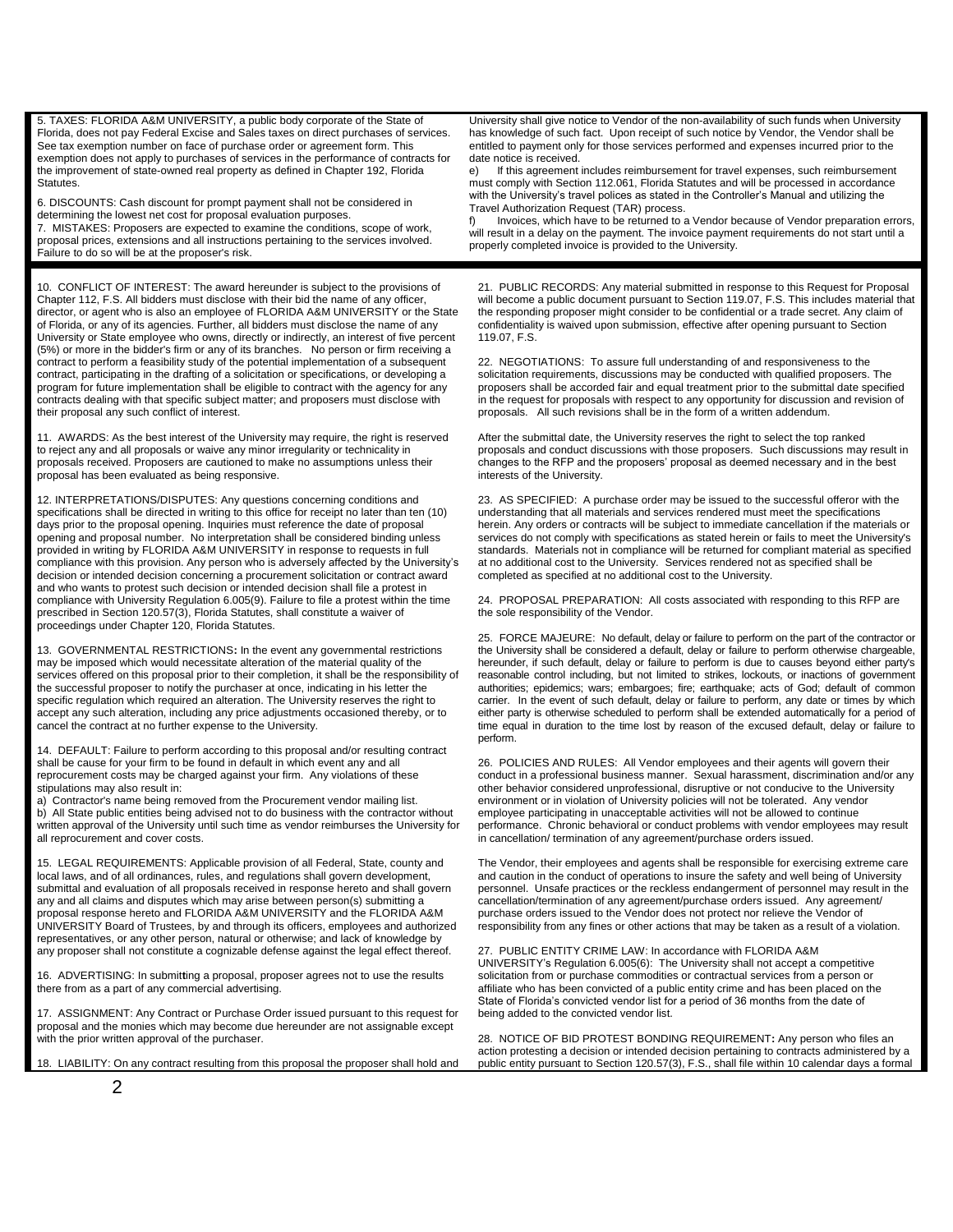save the FLORIDA A&M UNIVERSITY Board of Trustees, FLORIDA A&M UNIVERSITY, and the State of Florida, its officers, agents, and employees harmless against claims by third parties resulting from the contractor's breach of this contract or the contractor's negligence. This requirement does not apply to contracts between governmental agencies.

19. FACILITIES: The University reserves the right to inspect the proposer's facilities at any time with prior notice.

20. CANCELLATION**:** The University shall have the right of unilateral cancellation for refusal by the contractor to allow public access to all documents, papers, letters, or other material subject to the provisions of Chapter 119, Florida Statutes, and made or received by the contractor in conjunction with the contract.

written protest and post with the University at the time of filing a bond payable to FLORIDA A&M UNIVERSITY in an amount equal to 10 percent of the University's estimate of the total volume of the contract or \$10,000 whichever is less, which bond shall be conditioned upon the payment of all costs which may be adjudged against the Contractor in the administrative hearing in which the action is brought and in any subsequent appellate court proceeding. For protest of decisions or intended decisions of the University pertaining to requests for approval of exceptional purchases, the bond shall be in the amount equal to 10 percent of the University's estimate of the contract amount for the exceptional purchase requested or \$10,000, whichever is less. In lieu of a bond, FLORIDA A&M UNIVERSITY may, in either case, accept a cashier's check or money order in the amount of the bond. **FAILURE TO FILE THE PROPER BOND AT THE TIME OF FILING THE FORMAL PROTEST WILL RESULT IN A DENIAL OF THE PROTEST.**

NOTE: ANY AND ALL SPECIAL CONDITIONS AND SPECIFICATIONS ATTACHED HERETO WHICH VARY FROM THE GENERAL CONDITIONS SHALL HAVE PRECEDENCE.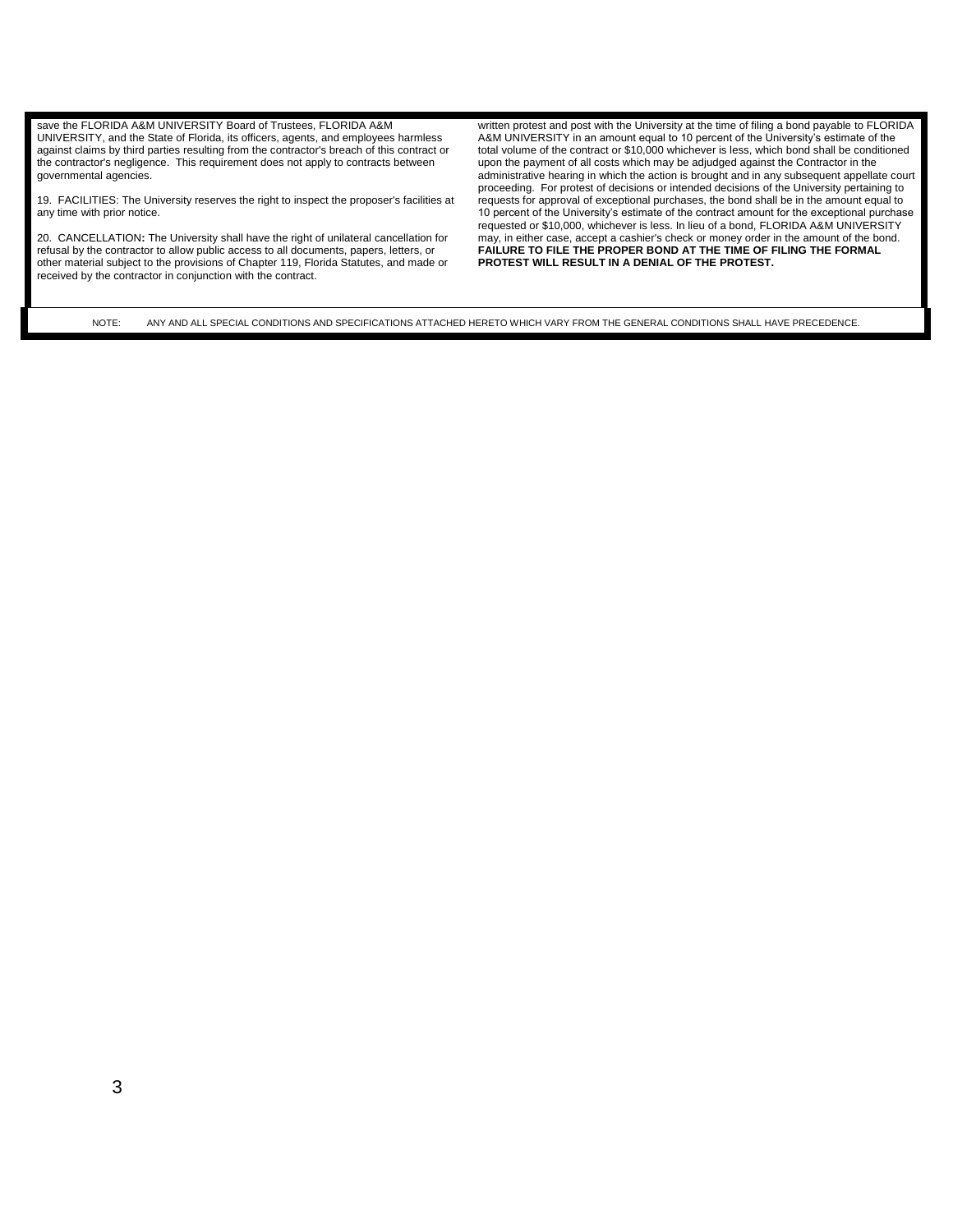## **TABLE OF CONTENTS**

## **1.0 INTRODUCTION**

- 1.1 Statement of Objective
- 1.2 Contract Award
- 1.3 FAMU Environment Demographics for the College of Law
- 2.0 Special Conditions 1
- 2.1 Authorized FAMU Representative/ Public Notices/ FAMU Discretion
- 2.2 Approximate Calendar of Events
- 2.3 Proposers' Communications and/or Inquires
- 2.4 Proposers' Conference and Site Visit
- 2.5 Written Addenda
- 2.6 Proposal Due Date
- 2.7 Proposal Opening Date
- 2.8 Evaluation Criteria and Selection Process
- 2.9 Posting of Recommended Selection
- 2.10 Proposal Validity Period
- 2.11 Disposition of Proposals
- 2.12 Economy of Presentation
- 2.13 Restricted Discussions/Submissions
- 2.14 Verbal Instructions Procedure
- 2.15 State Licensing Requirements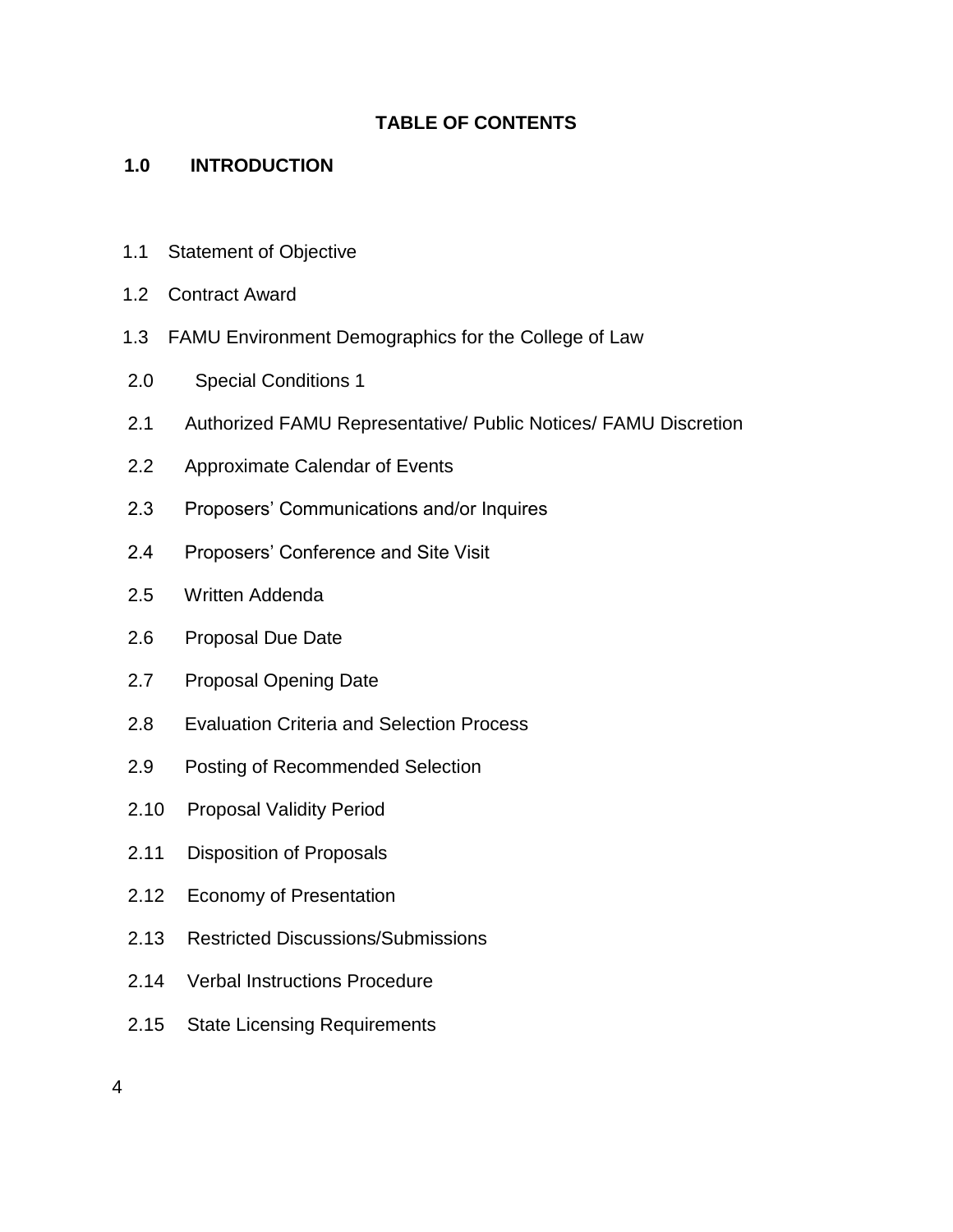- 2.16 Parking
- 2.17 Definitions
- 2.18 Procurement Rules
- 2.19 Force Majeure
- 2.20 Limitation of Remedies, Indemnification, and Insurance
- 2.21 Term of Contract
- 2.22 Cancellation/Termination of Contract
- 2.23 Assignment and Amendment of Contract
- 2.24 Independent Parties
- 2.25 Performance Investigations
- 2.26 Severability
- 2.27 Notices
- 2.28 Governing Law and Venue
- 2.29 Liaison
- 2.30 Subcontracts
- 2.31 Employment of FAMU Personnel
- 2.32 Equal Opportunity Statement
- 2.33 Waiver of Rights and Breaches
- 2.34 Headings Not Controlling
- 2.35 Employee Involvement/Covenant Against Contingent Fees
- 2.36 Site Rules and Regulations
- 2.37 Travel Expenses
- 2.38 Annual Appropriations
- 2.39 Taxes
- 2.40 Contractual Precedence
- 2.41 Use of Contract by Other Government Agencies
- 3.0 Scope of Work
- 3.1 Building Facilities Management
- 3.2 Maintenance Electrical System
- 3.3 Elevator and Vertical system Maintenance and Inspections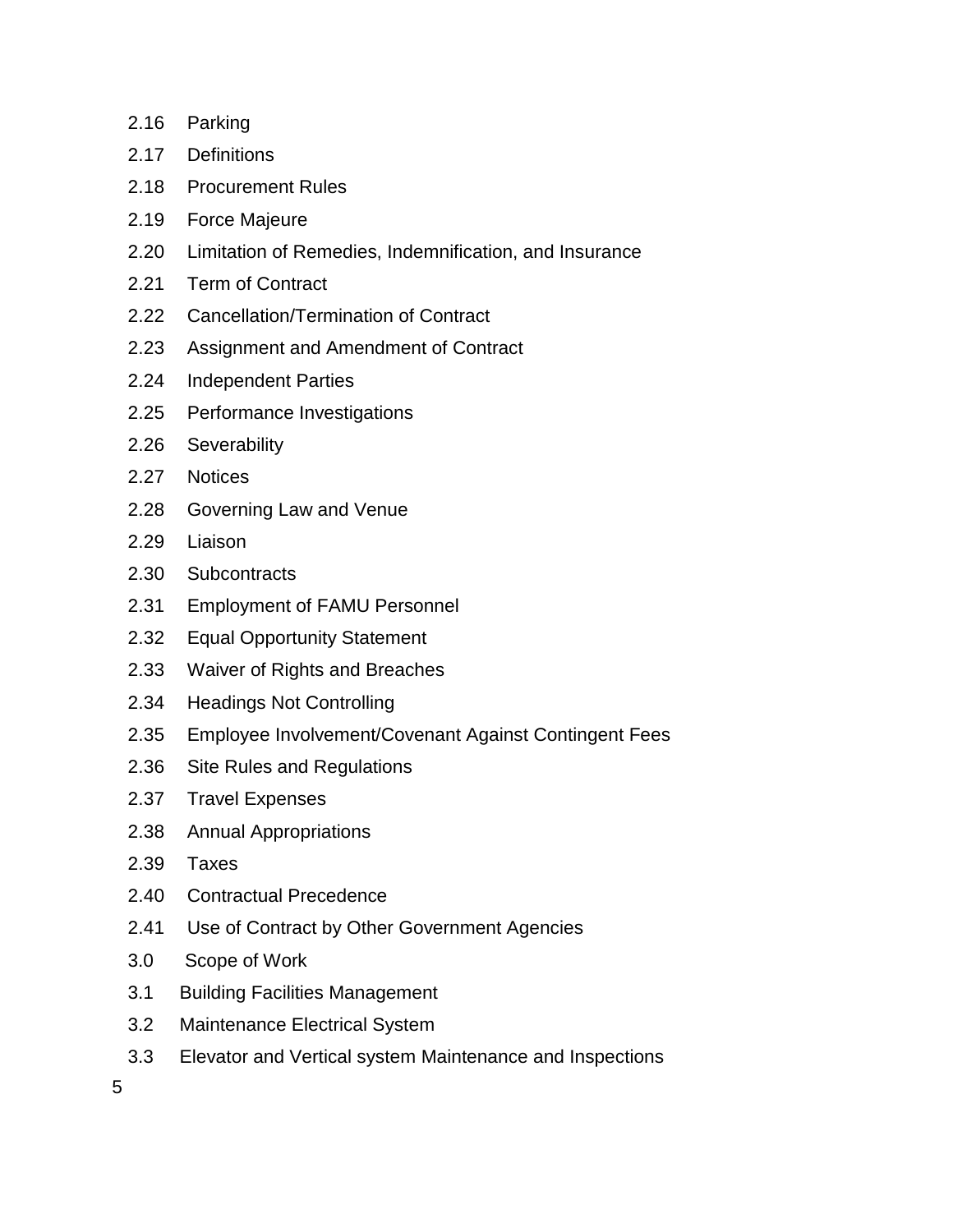3.4 Automatic Door Access Control Systems.

 3.5 General Exterior Repairs (i.e. parking lot, benches, tables, trash receptacles, pressure washing and signage)

- 3.6 Emergency Backup Generator
- 3.7 Mechanical and Building Automation System (HVAC)
- 3.8 Energy Management
- 3.9 Plumbing System Maintenance
- 3.10 Facilities Maintenance
- 3.11 Minor Renovations/Construction and enhancement services will be on an

reimbursable basis**.**

- 3.12 Trash Removal/Recycling
- 3.13: Pest Control Services.
- 3.14**:** Event set-ups (chargeable services as requested)
- 3.15 Office Space
- 3.16 Building Services and Janitorial
- 3.17 Emergencies
- 3.18 Contractor's Representative
- 3.19 Scheduling House keeping
- 3.20 Cleaning Requirement and schedule Standard
- 3.21 Service Statement of Landscape Management.

### Appendices

- 4.0 REQUIRED PROPOSAL FORMAT
- 4.1 Introduction
- 4.2 Proposal Sections **Submittals**  Staffing Plan and Policies Operations Plan and Policies Price Sheet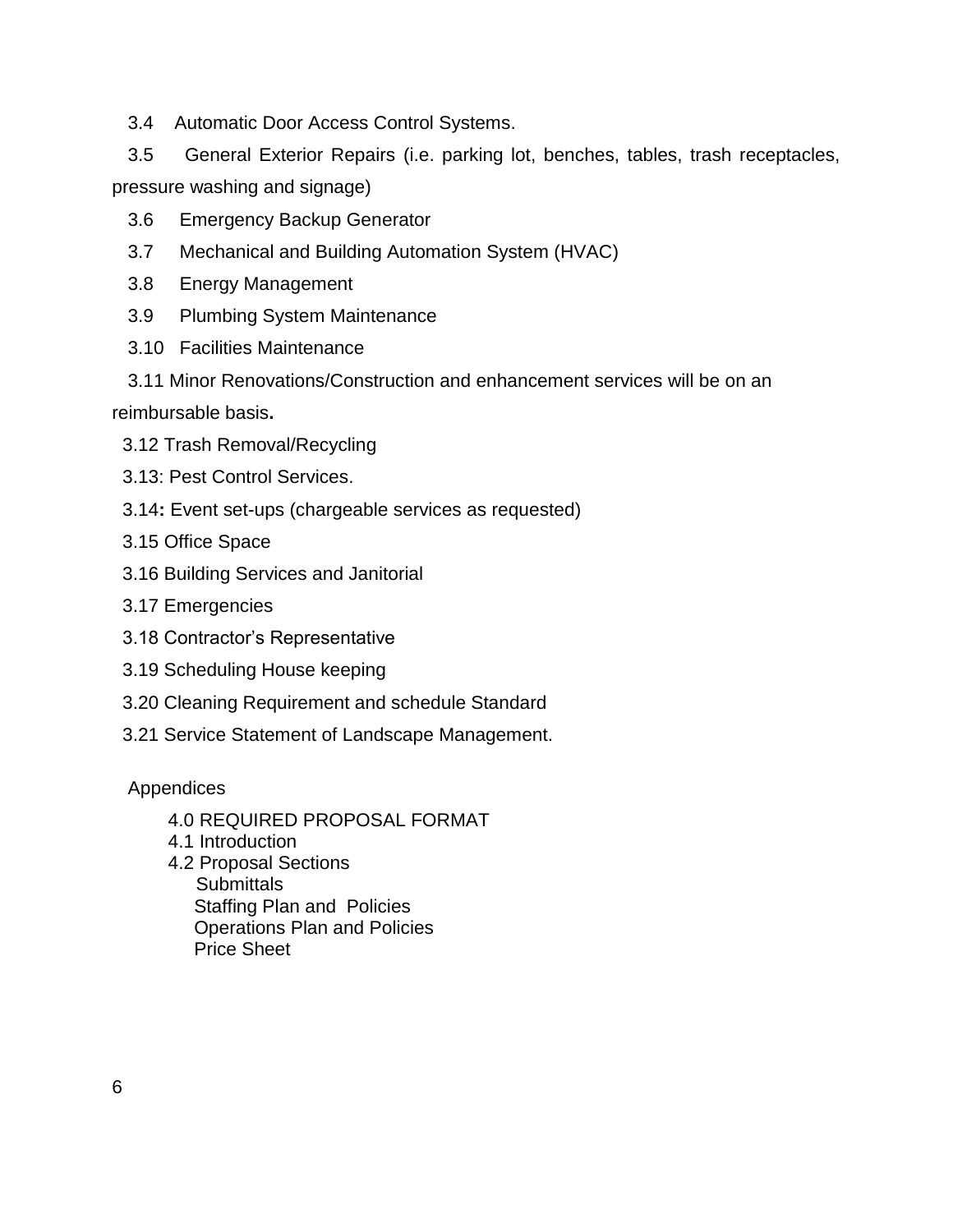APPENDIX I Notice of Conflict of Interest Amendments by the University APPENDIX II Conditions and Requirements

Evaluation Scoring Sheet

APPENDIX III Certificate of Non-Segregated Facilities

 APPENDIX IV Certificate of Non-Segregated Facilities (Subpart-Contractors Agreements)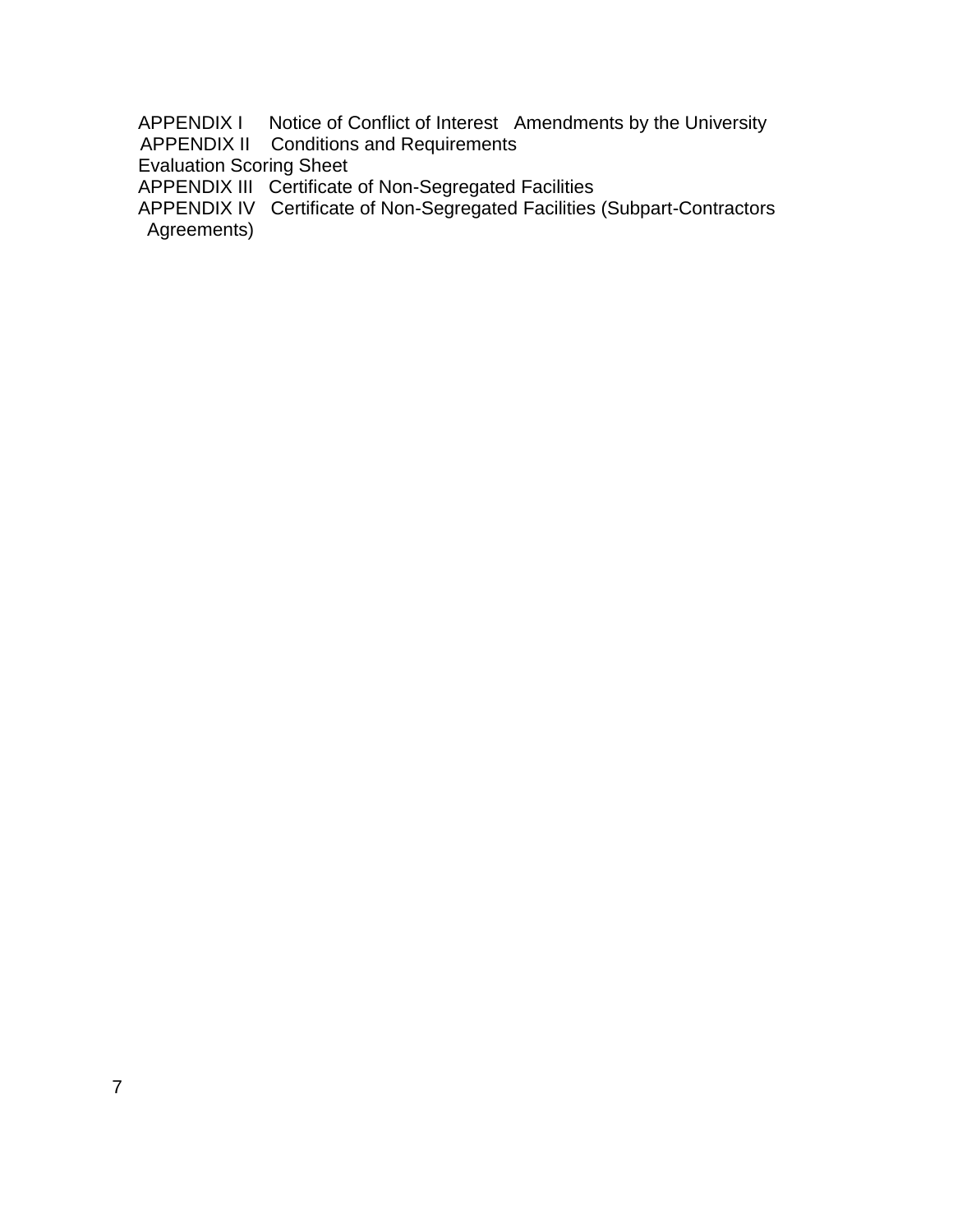### **1.0 INTRODUCTION**

### **1.1. Statement of Objective**

The objective of this Request for Proposal (RFP) is to enable the Florida A&M University (FAMU) to enter into an agreement with a vendor to provide facility management and maintenance services for the College of Law Facility located in Orlando, Florida. The building is 160,000 square feet with 500 parking spaces to serve approximately 1,000 students, faculty, and staff.

The Successful Proposer, if any, will enter into a contract with FAMU that provides for the performance of all the mandatory conditions and requirements in this RFP and any proposed conditions and requirements that FAMU prefers in this RFP or that FAMU determines are in FAMU's best interest.

### **1.2. Contract Award**

- A. FAMU intends to award a contract or contracts resulting from this solicitation to the responsible offeror(s) whose proposal represents the best value after evaluation in accordance with the criteria in this solicitation.
- B. FAMU may reject any or all proposals if such action is in FAMU's best interest.
- C. FAMU may waive informalities and minor irregularities in proposals received.
- D. FAMU reserves the right to evaluate proposals and award a contract without negotiations with offerors. Therefore, the offeror's initial proposal should contain the offeror's best terms from a cost or price and technical standpoint.
- E. FAMU reserves the right to conduct negotiations with the highest ranked offeror(s).
- F. FAMU reserves the right to make an award on any item for a quantity less than the quantity offered, at the unit cost or prices offered, unless the offeror specifies otherwise in the proposal.
- G. FAMU reserves the right to make multiple awards if, after considering the additional administrative costs, it is in FAMU's best interest to do so.
- H. A written notice of award will be sent to the successful offeror(s).

### **1.3. FAMU Environment**

### **Demographics for College of Law**

The Florida A&M University Law School site is bounded by Hughey Avenue, Washington Street, Beggs Avenue, and Robinson Street, adjacent to Interstate 4 in downtown Orlando. The site consists of approximately 3.77 acres (160,385 sq. ft.) and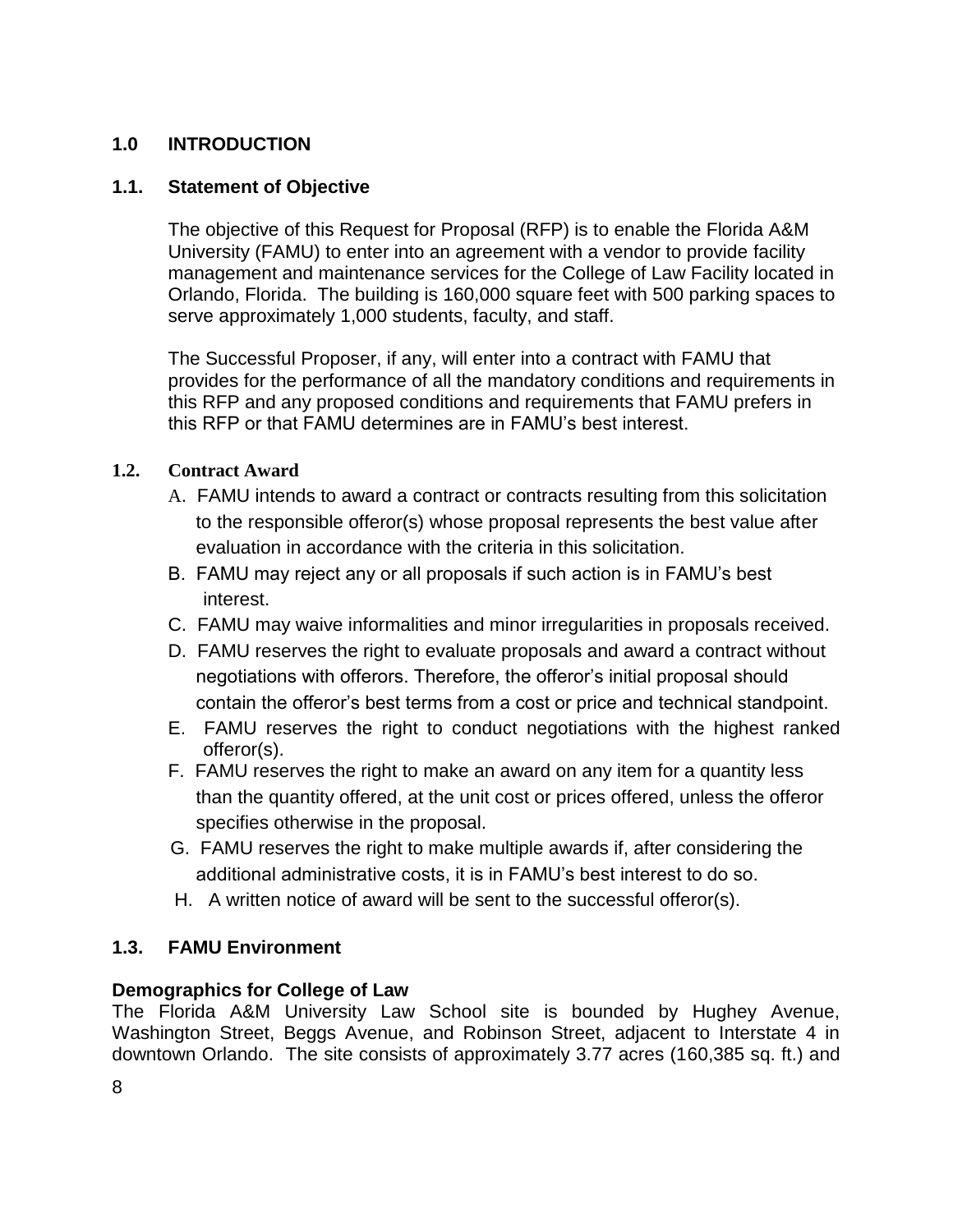is located across the street from the Zora Neal Hurston State Building on the west and the Federal Courthouse on the south.

The College of Law facility consist of two adjoining sections both 3 and 4 story structures. The spaces in the facility consist of classrooms (22,080 NASF); Library/Administrative Services (41,903 NASF); Dean's Administrative Spaces (11,380 NASF); Faculty (9,240 NASF); and Student Services (5,340 NASF). The total net assignable square footage is 109,943 and the total gross square footage is 160,385.

The building's utilities are provided by Orlando Utilities Commission (OUC), which includes electricity, water, sewage, solid waste, and chilled water.

## **2.0 GENERAL CONDITIONS**

**2.1. Authorized FAMU Representative/Public Notices/FAMU Discretion** Proposer's response to this RFP and any communications and/or inquiries by Proposer during this RFP process must be submitted in writing to the individual and address stated below. **Inquiries are preferred via email**. FAMU will consider only those communications and/or inquiries submitted in writing to the individual below on or before the date and time specified in Section 2.2, "Calendar of Events." To the extent FAMU determines, in its sole discretion, to respond to any communications and/or inquiries, such response will be made in writing and mailed and/or transmitted by facsimile to all Proposers. FAMU shall not accept or consider any written or other communications and/or inquiries (except a Proposal) made between the date of this deadline and the posting of an award, if any, under this RFP.

> **Ayo Ojutalayo Procurement Department 2380 Wahnish Way, Suite 214 Tallahassee, FL 32307 Ayokunle.ojutalayo@famu.edu PH (850)599-3203 Fax: (850) 561-2160**

Advance notice of public meetings regarding this RFP, if FAMU determines in its sole discretion whether any such meetings will be held, will be in writing and posted in FAMU's Procurement Department, 2380 Wahnish Way, Tallahassee, FL 32307. FAMU reserves the sole discretion over the conduct of such meetings and the extent, if any, that public attendees may participate in such meetings.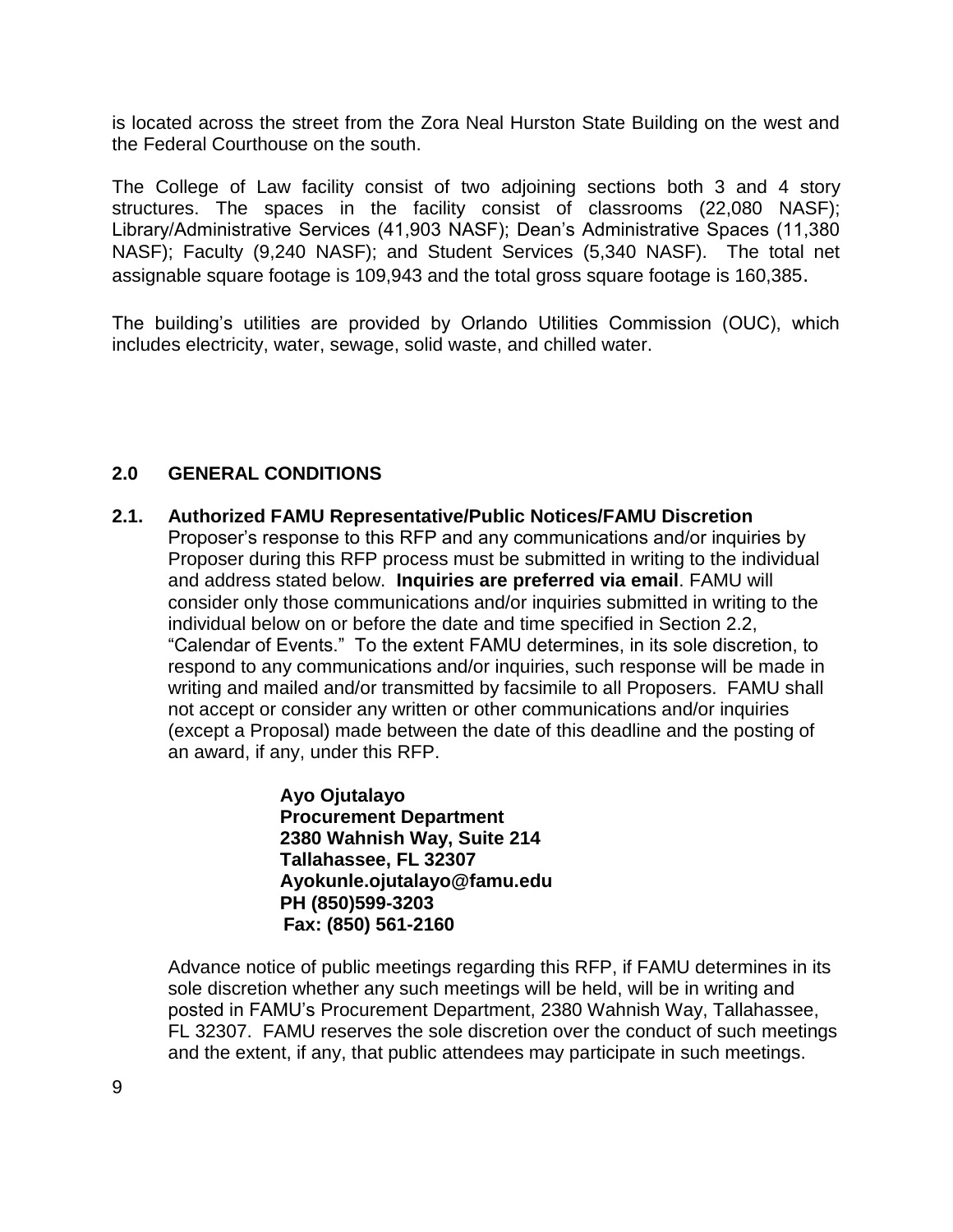FAMU also reserves the right and sole discretion to REJECT any proposal at any time on grounds that include, without limitation, either that a proposal is nonresponsive to the RFP or is incomplete or irregular in any way, or that a responsive proposal is not in FAMU's best interest.

### **2.2. Approximate Calendar of Events**

Listed below are the dates and times by which stated actions should be taken or completed. If FAMU determines, in its sole discretion, that it is necessary to change any of these dates and times, it will issue an Addendum to this RFP. All listed times are local time in Orlando, Florida.

| Date/Time | <b>Action</b>                                                                                                                                                                                           |
|-----------|---------------------------------------------------------------------------------------------------------------------------------------------------------------------------------------------------------|
| 7/30/2015 | <b>Request for Proposal advertised</b>                                                                                                                                                                  |
| 7/30/2015 | Request for Proposal released                                                                                                                                                                           |
| 8/7/2015  | Mandatory Site Visit and Surveys @ 10.00AM, Location College<br>of Law, 201 Beggs Avenue, Orlando, FL 32801, for Site Visit<br>Contact: Kendall Jones, Director of Physical Plant @ (850) 599-<br>8042. |
| 8/10/2015 | Deadline for submitting questions and/or inquiries in writing<br>only; preferably by email to Ayokunle.ojutalayo@famu.edu;<br>purchasing@famu.edu                                                       |
| 8/12/2015 | Responses to inquiries and Addenda, if any, mailed to Proposers                                                                                                                                         |
| 8/24/2015 | Deadline for Proposal submission at 2:00 p.m. (RFP opening)<br><b>FAMU Procurement Office, Conference Room</b><br>2380 Wahnish Way, Suite 214. Tallahassee, Florida 32307                               |
| 8/27/2015 | Presentation if any                                                                                                                                                                                     |
| 8/31/2015 | Posting of the Intent to Award (or other Notice as Appropriate)                                                                                                                                         |
| 9/3/2015  | End of 72-hour protest period                                                                                                                                                                           |

## **2.3. Proposer Communications and/or Inquiries**

A. FAMU is not liable for interpretations/misinterpretations or other errors or omissions made by the Proposer in responding to this RFP. The Proposer shall examine this RFP to determine if FAMU's conditions and requirements are clearly stated. If, after examination of the various conditions and requirements of this RFP, the Proposer believes there are any conditions or requirements which remain unclear or which restrict competition, the Proposer may request, in writing, that FAMU clarify or change condition(s) or requirement(s)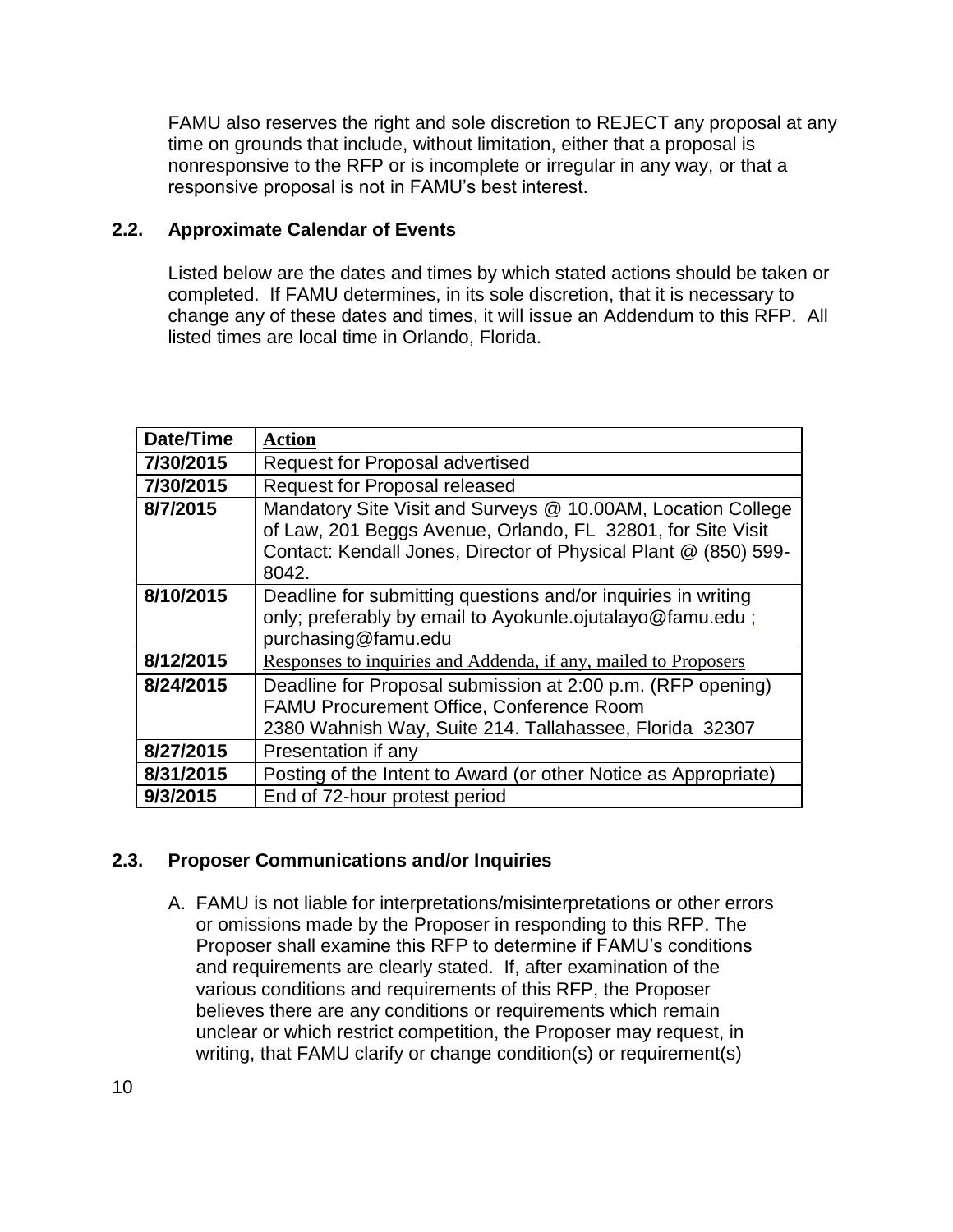specified by the Proposer. The Proposer must provide the Section(s), Subsection(s), Paragraph(s), and page number(s) that identify the conditions or requirements questioned by the Proposer. The Proposer also must provide detailed justification for a change, and must recommend specific written changes to the specified condition(s) or requirement(s). Requests for changes to this RFP must be received by FAMU no later than the date shown in Section 2.2., entitled "Calendar of Events," for the submittal of written communications and/or inquiries. **The Proposer's failure to communicate, inquire, or request changes by the date described above shall be considered to constitute the Proposer's acceptance of all of FAMU's conditions and requirements. Proposers shall not be silent on concerned conditions and requirements before submittal of proposal with the hope of negotiating a change of those conditions and requirements after award of a contract resulting from this RFP. Proposers disagreeing with any conditions and requirements shall act to resolve the difference prior to proposal opening. Failure to accept said conditions and requirements after contract award is grounds for rejection of that proposal and the university may seek to award the contract to the next favorable proposer.** FAMU shall in its sole discretion determine what requested changes to this RFP are acceptable. FAMU shall issue an Addendum reflecting the acceptable changes to this RFP, if any, which shall be sent to all Proposers as specified in Section 2.1.

B. Any communications and/or inquiries from the Proposer concerning this RFP in any way must be submitted in writing to the individual identified in Section 2.1 not later than 8/10/15 by **4:30 PM** as set forth in the Calendar of Events. Written inquiries must be legible and concise and must clearly identify the Proposer who is submitting the inquiry.

### **2.4. Proposers' Conference and Site Visit**

**Mandatory Site Visit and Surveys 8/07/2015 @ 10.00AM**

**College of Law (FAMU) 201 Beggs Avenue Orlando, FL 32801**

#### **2.5. Written Addenda**

Written Addenda to this RFP along with an Addenda Acknowledgment Form will be mailed to all Proposers. The Addenda Acknowledgment Form shall be signed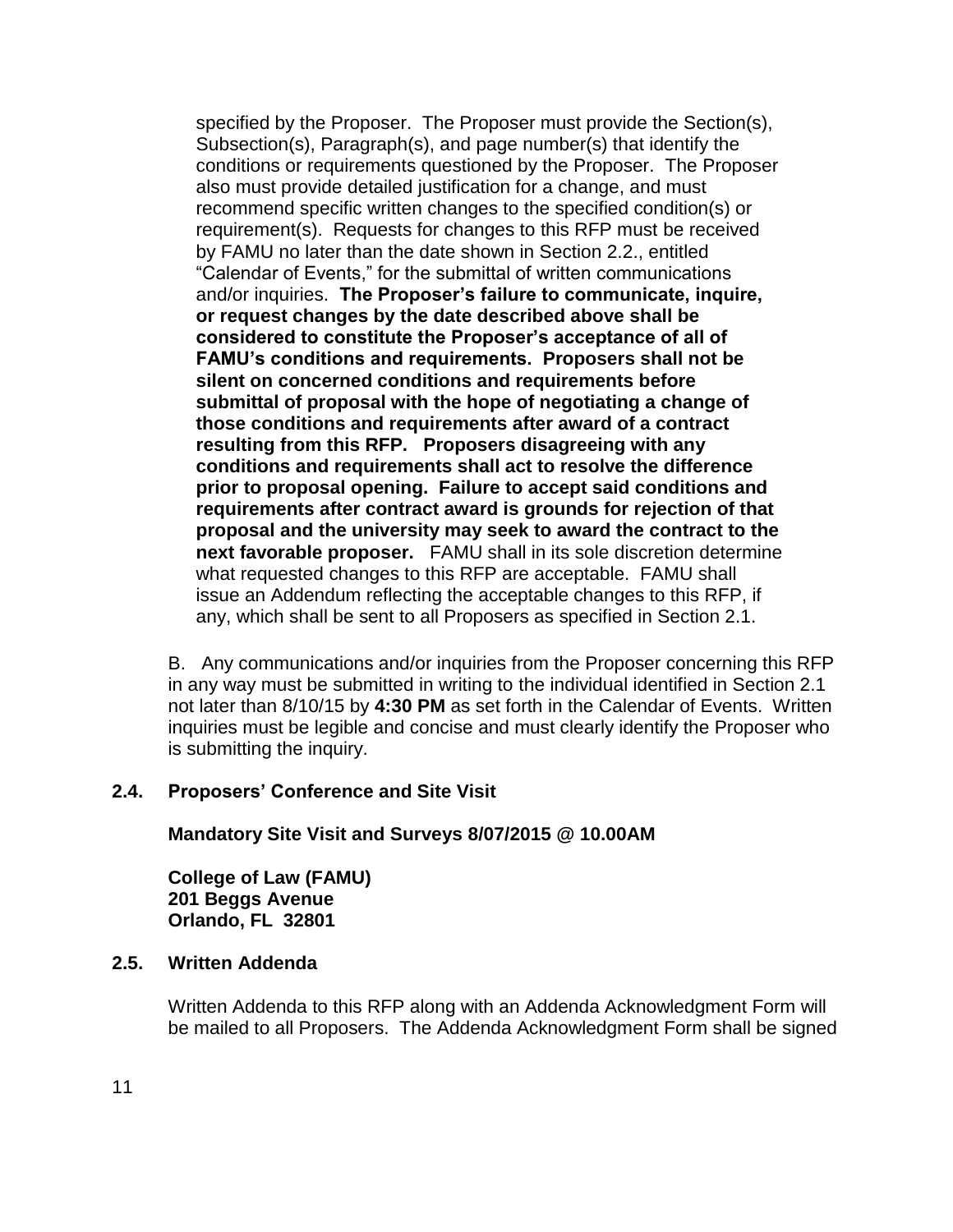by an authorized representative of the Proposer, dated and returned with the proposal.

## **2.6. Proposal Due Date**

Proposer's response to this RFP shall be prepared in accordance with Section 4.0., "Required Proposal Format". Proposals are due at the time and date specified in Section 2.2., "Calendar of Events" and must be received by FAMU's Authorized Representative in FAMU's Procurement Department, 2380 Wahnish Way, Suite 214 Tallahassee, FL 32307, no later than **2:00PM**, on 8/24/2015**,**  according to the time clock in FAMU's Procurement Department.

Proposals or amendments to proposals that arrive after **2:00PM** on 8/24/2015 **will** not be accepted/considered for any reason whatsoever. Telephone, including facsimile and electronic mail, and telegraphic proposals and/or amendments to proposals shall not be accepted at any time. At **2:00PM** on 8/24/2015, all timely proposals will be opened for the sole purpose of recording the names of the Proposers submitting written proposals.

If it elects to mail in its proposal package, the Proposer must allow sufficient time to ensure FAMU's proper receipt of the proposal package by the time specified above. Regardless of the form of delivery, it is the responsibility of the Proposer to ensure that the proposal package arrives at FAMU's Procurement Department no later than **2:00PM** on 8/24/2015.

Proposals will be accepted up to, and no proposals may be withdrawn after, the deadline for proposal submission time and date shown above. Proposals must be delivered in sealed envelopes clearly marked: RFP 0003-2016 Florida A&M University Facility Management and Maintenance Services for the College of Law. The proposal must be submitted in one **(1) original and six (6) copies**. Only one copy needs to contain original signatures of the Proposer's authorized representatives on the document titled "REQUEST FOR PROPOSAL ACKNOWLEDGMENT FORM." The copy containing the original signature must be marked "ORIGINAL."

## **2.7. Proposal Opening Date**

Proposals will be opened in FAMU's Procurement Department on the date and at the time shown in Section 2.2., "Calendar of Events."

## **2.8. Evaluation Criteria and Selection Process**

A. FAMU reserves the right to conduct negotiations; the Director of Procurement (DP) determines negotiations to be in the best interest of the university.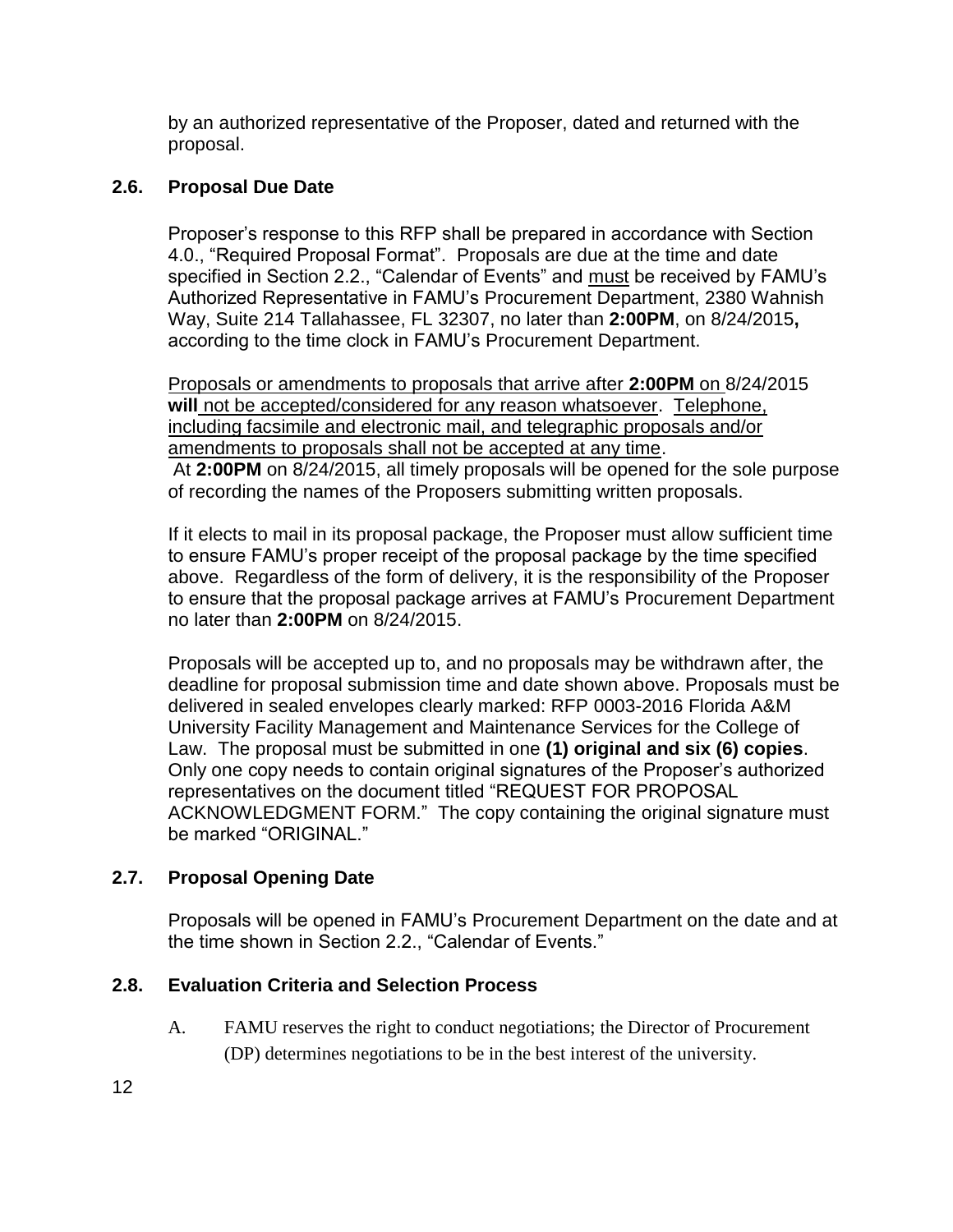Discussions with offerors after receipt of a proposal do not constitute a rejection or counteroffer by FAMU.

- B. FAMU reserves the right to conduct negotiations with one or more highest ranked offeror(s). In the event, the decision director of Procurement determines it to be in FAMU's best interest to enter into negotiations, he/she shall:
	- 1. Establish an Evaluation Committee tailored to the particular acquisition that includes appropriate expertise to ensure a comprehensive evaluation of proposals. The Committee will review all responsive proposals and develop a ranked order of offerors based on the points given each evaluation criteria contained herein;
	- 2. Develop the acquisition plan (strategy to award with or without negotiations) after review of proposals;
	- 3. Ensure consistency among the solicitation requirements, notices to offerors, proposal preparation instructions, evaluation criteria, solicitation provisions or contract clauses, and data requirements;
	- 4. Ensure that proposals are evaluated based solely on the evaluation criteria contained in the solicitation;
	- 5. Consider the recommendations of the evaluation committee in determining which proposer(s) to enter into negotiations; and
	- 6. Select the negotiation team. This can be the evaluation team or any other individual(s) the DP deems necessary for the acquisition. The negotiation team will invite the highest ranked offeror(s) falling within the desired competitive range to enter into negotiations.
- C. All proposals shall be initially evaluated based on weighted criteria set forth in the table below by members of an evaluation committee. Each evaluation committee member shall function independently of all persons including, without limitations, the other committee members, and, throughout the entire evaluation process, each evaluation committee member is strictly prohibited from meeting with or otherwise discussing this RFP and any aspect thereof including, without limitation, the proposals and their content with any other individual whatsoever. After thoroughly reading and reviewing this RFP, each evaluation committee member shall conduct an independent evaluation of the proposals in accordance with the weighted evaluation criteria set forth Appendix I, Evaluation Scoring Sheet.

Evaluation of Responses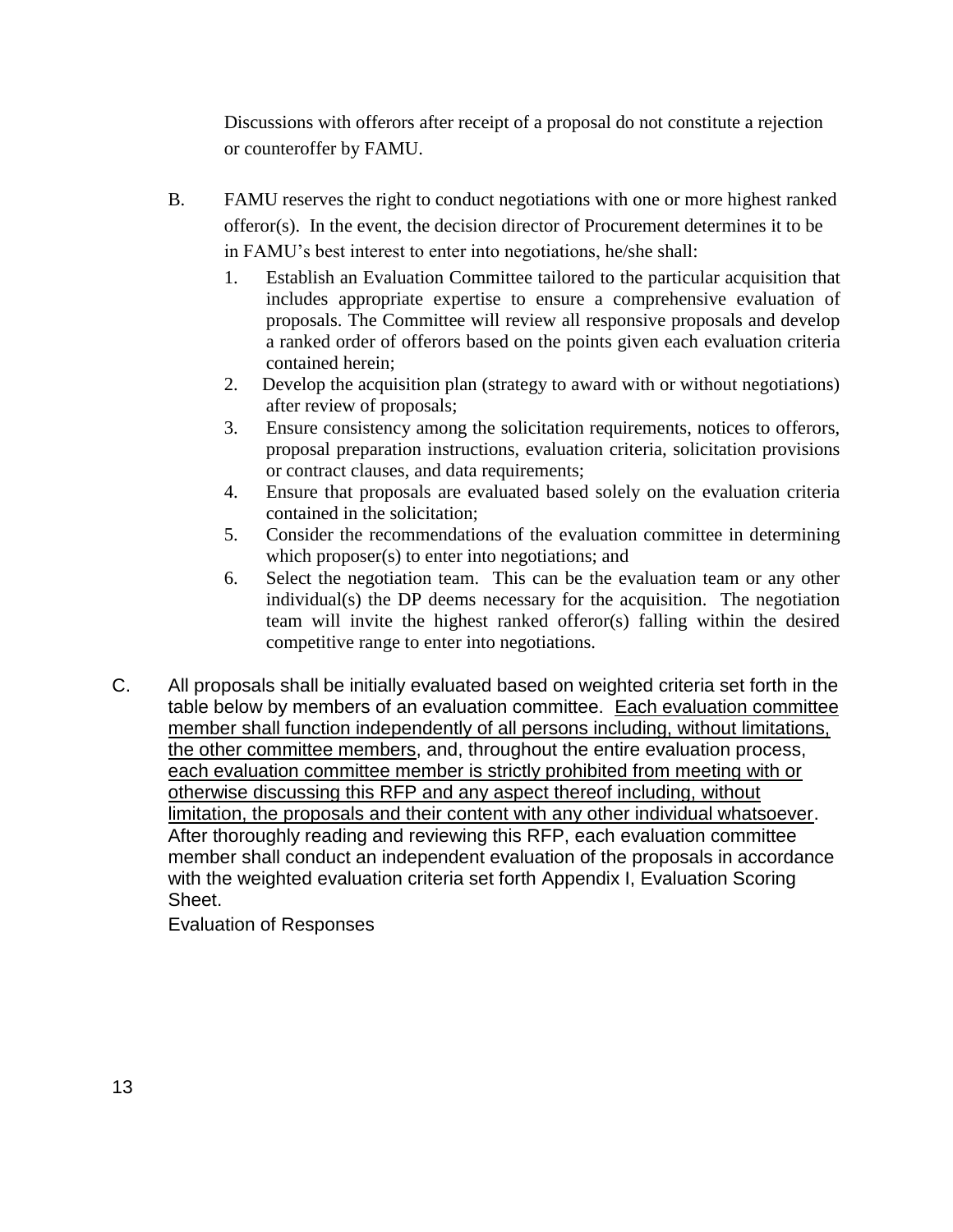| Criteria                                               | <b>Max Points</b> |
|--------------------------------------------------------|-------------------|
| 1. Facilities Management and<br>Maintenance Experience | 35                |
| 2. Preventive Maintenance Plan                         | 5                 |
| 3. Staffing Plans and Policies                         | 15                |
| 4. Operations Plans and Policies                       | 15                |
| 5. Overall Pricing                                     | 30                |
| <b>Evaluation of Responses Points Total</b>            | 100               |

Each evaluation committee member must independently score, in writing, each proposal on the form depicted in **APPENDIX II**. Each evaluation committee member may enter comments, if any, regarding the proposal and then sign the completed score forms and deliver them, in a sealed envelope, to Ayo Ojutalayo, who will forward copies to the Vice President through the Procurement Director. At the time of such delivery to Ayo Ojutalayo, the evaluation committee member shall cease to participate further in this RFP process unless expressly requested otherwise by the Vice President for Administrative and Financial Services.

The Director of Procurement shall review, in the manner and to the extent he/she deems reasonable under the circumstances, the RFP, the proposals, and committee members' scoring forms. While not bound to them, the Director of Procurement may give deference to the scoring forms. Based on what the Director of Procurement determines is in the best interest of FAMU, the Director of Procurement will then make the final decision whether or not to recommend the award of a contract to a Proposer to this RFP, negotiate with the highest ranked proposer(s) or cancel the RFP.

The Director of Procurement may, at any time during this RFP process, assign one (1) or more FAMU staff member(s) to assist to review prior to his/her decision-making in this process. FAMU is not obligated to make an award under or as a result of this RFP or to award such contract, if any, on the basis of lowest cost or highest commission proposed. FAMU reserves the right to award such contract, if any, to the Proposer(s) submitting a proposal that FAMU, in its sole discretion, determines is in FAMU's best interest.

### **2.9. Posting of Recommended Selection**

The recommendation to award a contract, if any, to the Proposer(s) to this RFP will be posted for review by interested parties in the Procurement Department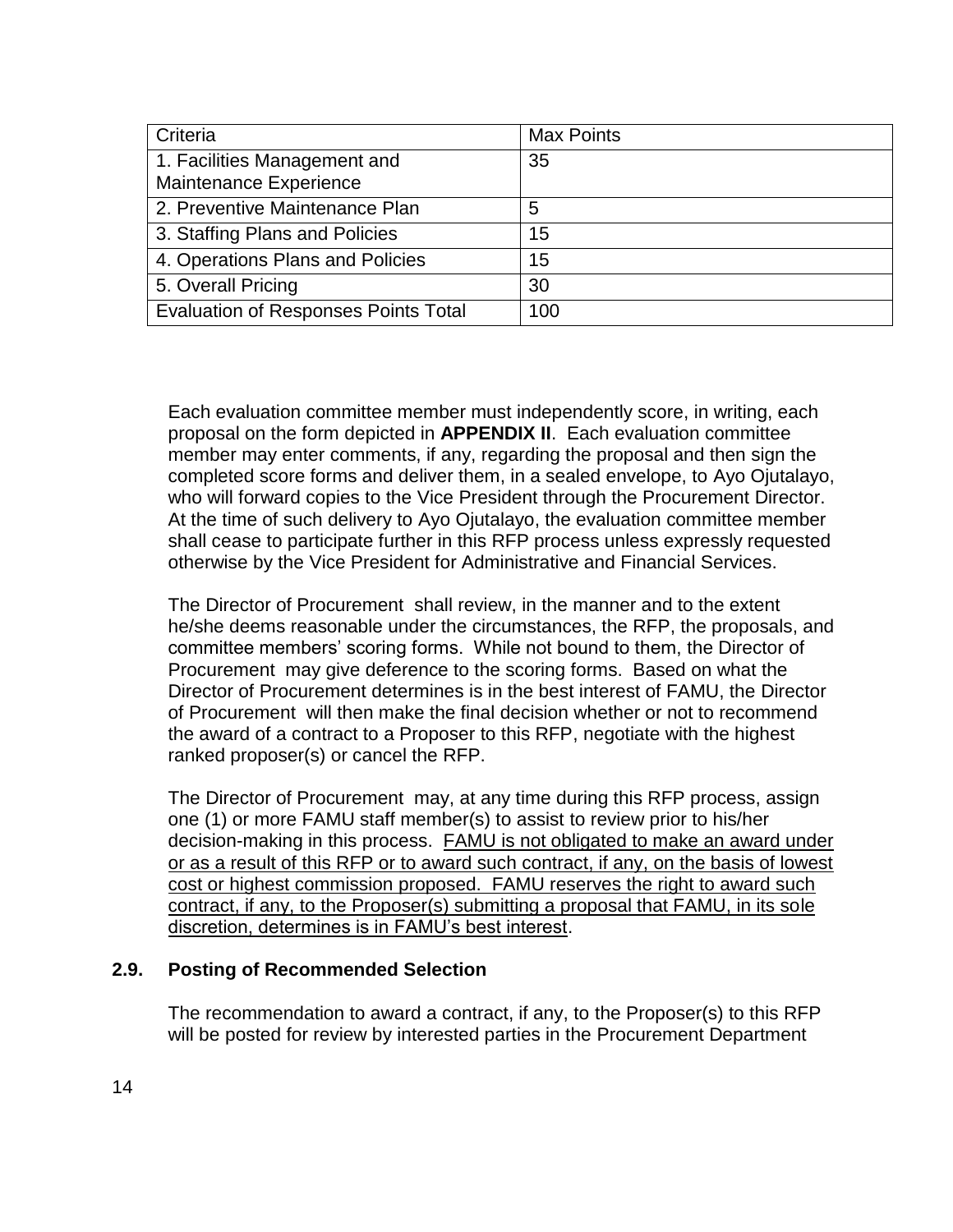and will remain posted for a period of seventy-two (72) hours (three (3) business days).

- A. If the Proposer desires to protest the recommendation to award a contract, if any, the Proposer must file with FAMU:
	- 1. A written notice of intent to protest within seventy-two (72) hours (three (3) business days) of the posting of the recommended award. FAMU shall not extend or waive this time requirement for any reason whatsoever.
	- 2. A formal written protest by petition within ten (10) calendar days of the date on which the notice of intent to protest is filed. FAMU shall not extend or waive this time requirement for any reason whatsoever.
- B. Failure to file in writing either a notice of intent to protest or a formal protest by petition within the time prescribed in Section 120.57 (3), Florida Statutes, shall constitute a waiver of all proceedings under Chapter 120, Florida Statutes.
- C. A formal written protest by petition must be accompanied by a Protest Bond payable to FAMU in the amount of \$10,000 or 10% of FAMU's estimate of the total value of the proposed contract, whichever is less. The form of the Protest Bond shall be a cashier's check or money order made payable to FAMU.
- D. In addition to all other conditions and requirements of this RFP, FAMU shall not be obligated to pay for information obtained from or through the Proposer.

## **2.10. Proposal Validity Period**

Any submitted proposal, shall in its entirety, remain a valid proposal for one hundred twenty (120) days after the proposal submission date.

## **2.11. Disposition of Proposals**

All proposals become the property of the Florida A&M University, and the Florida A&M University shall have the right to use all ideas, and/or adaptations of those ideas, contained in any proposal received in response to this RFP. Any parts of the proposal or any other material(s) submitted to FAMU with the proposal that are copyrighted or expressly marked as "confidential", "proprietary", or "trade secret", will be exempted from the "open records disclosure requirements" of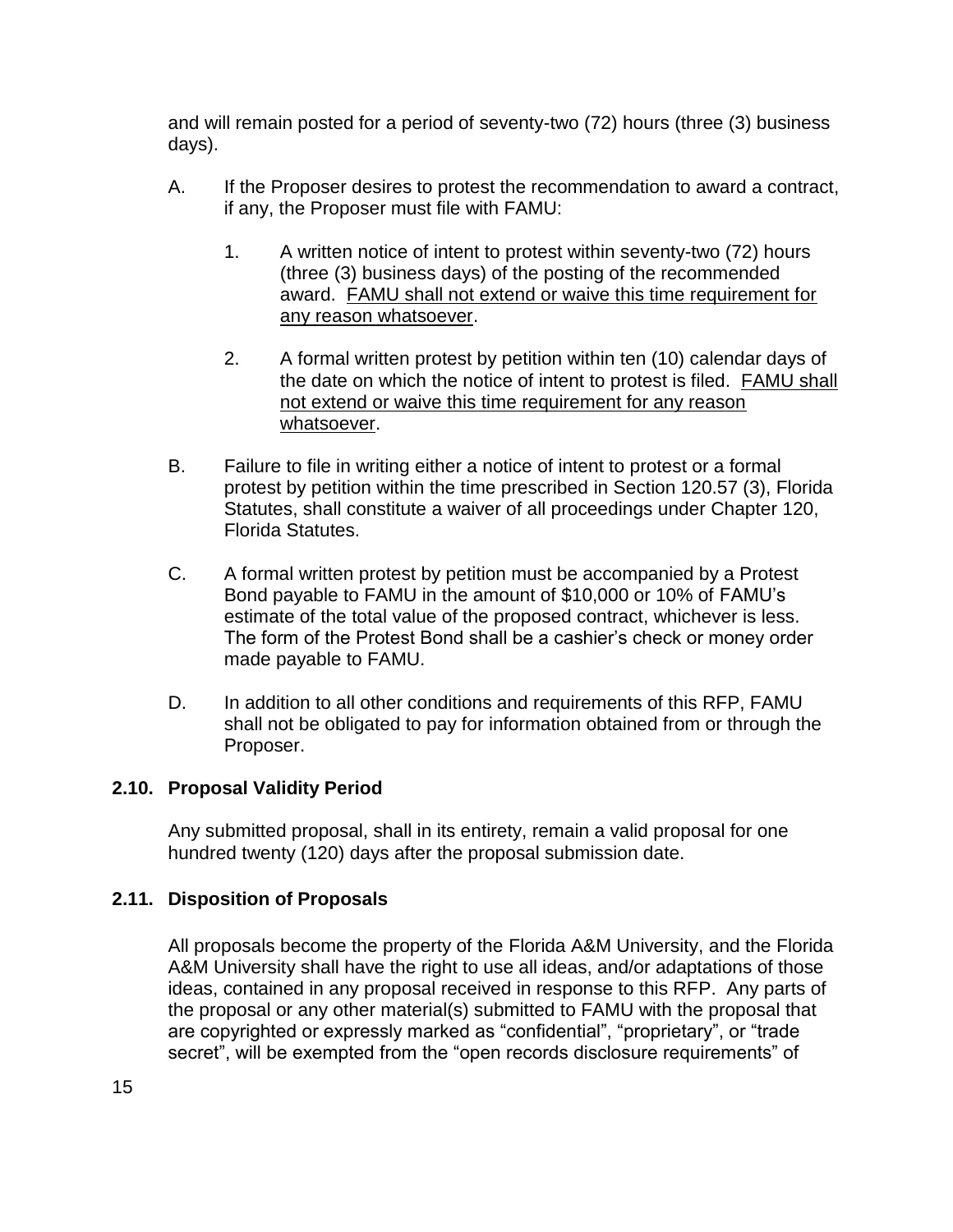Chapter 119, Florida Statutes, but only to the extent expressly authorized by Florida law. FAMU's selection or rejection of a proposal will not affect this exemption.

### **2.12. Economy of Presentation**

Each proposal shall be prepared simply and economically, providing a straightforward, concise description of the Proposer's capabilities to satisfy the conditions and requirements of this RFP. Fancy bindings, colored displays, and promotional material are not desired. Emphasis in each proposal must be on completeness and clarity of content. To expedite the evaluation of proposals, it is **mandatory** that Proposers follow the format and instructions contained herein. FAMU is not liable for any costs incurred by any Proposer in responding to this RFP including, without limitation, costs for oral presentations requested by FAMU, if any.

### **2.13. Restricted Discussions/Submissions**

From the date of issuance of the RFP until FAMU takes final agency action, the Proposer must not discuss the proposal or any part thereof with any employee, agent, or representative of FAMU except as expressly requested by FAMU in writing. Violation of this restriction will result in REJECTION of the Proposer's proposal.

### **2.14. Verbal Instructions Procedure**

Negotiations, decisions, or actions shall be initiated or executed by the Proposer as a result of any discussions with any FAMU employee. Only those communications that are in writing from the authorized FAMU representative identified in Section 2.1. Of this RFP. Only communications/inquiries from the Proposer that are signed in writing and delivered on a timely basis, i.e., not later than **5:00PM** on 8/10/2015, will be recognized by FAMU as duly authorized expressions on behalf of the Proposer.

### **2.15. State Licensing Requirements**

All corporations seeking to do business with the State of Florida shall, at the time of submitting a proposal in response to this RFP, either be on file or have applied for registration with the Florida Department of State in accordance with the provisions of Chapter 607, Florida Statutes. A copy of the registration/application must be furnished to FAMU when submitting the proposal. The successful Proposer, if any, shall be on file with the Florida Department of State at the time of execution of a contract resulting from this RFP, if any. Similarly partnerships seeking to do business with the State shall, at the time of submitting such a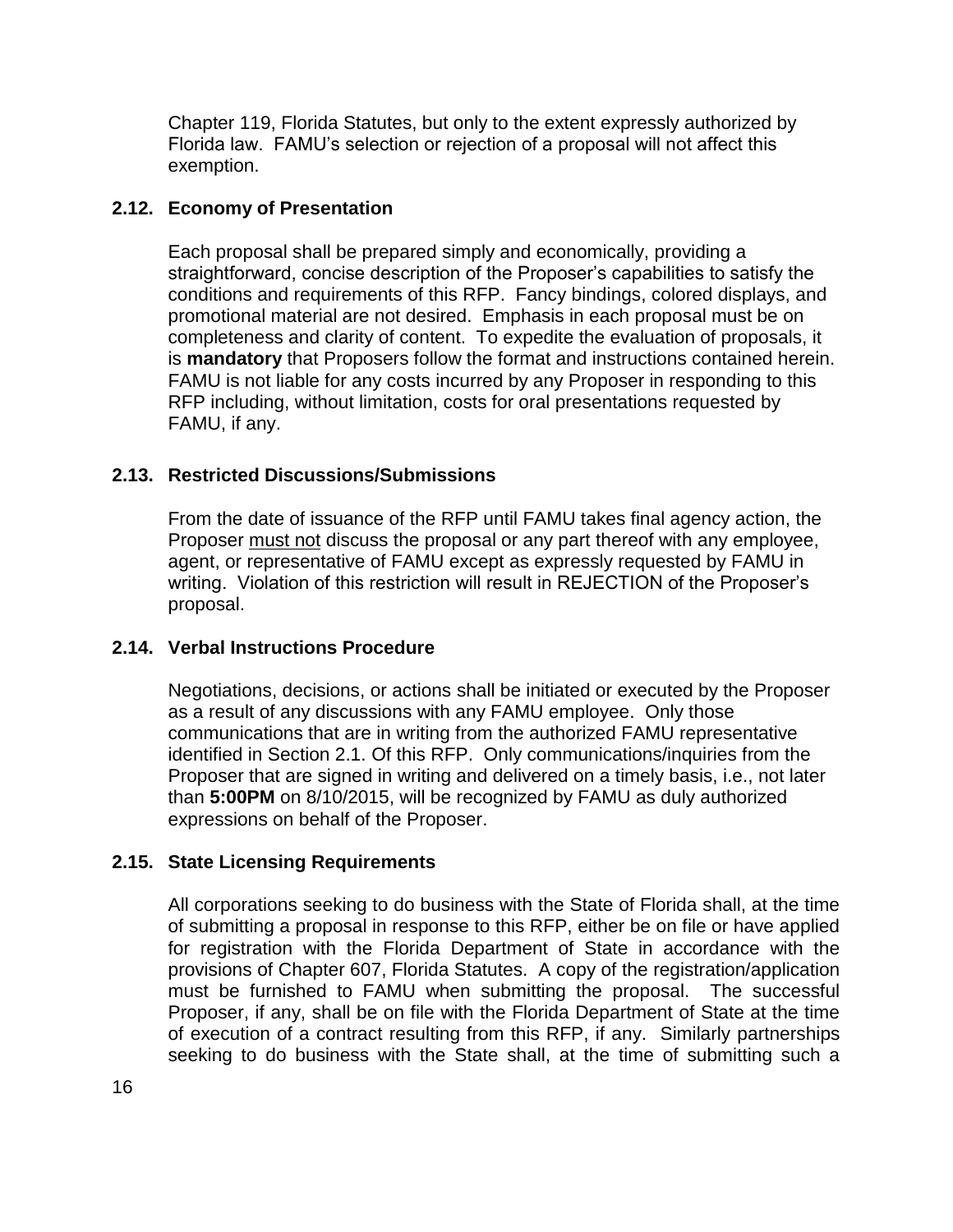proposal, have complied with the applicable provisions of Chapter 620, Florida Statutes. A statement shall be required indicating that the Proposer is a corporation or other legal entity. If subcontractors are used, a statement shall also be required indicating that all subcontractors are registered with the State of Florida in accordance with Chapter 607 or 620, Florida Statutes, providing their corporate charter numbers. For additional information, the Proposer shall contact the Florida Secretary of State's Office at: Corporations (850) 245-6052, option 2; limited liability or partnership companies (850)245-6051; or [www.sunbiz.org](http://www.sunbiz.org/)

### **2.16. Parking**

The successful Proposer, if any is selected by FAMU, shall ensure that all vehicles parked on campus for purposes relating to work resulting from this RFP shall have proper parking permits. All vehicles must be registered with FAMU's Parking Services Department, and Proposer must purchase parking permits. Proposer's vehicles shall observe all parking rules and regulations. Failure to obtain parking permits, properly display them, and otherwise comply with all FAMU's parking rules and regulations could result in tickets and/or towing at the expense of Proposer or Proposer's employee. For additional parking information, contact FAMU's Parking Services Department at (850) 561-2203

### **2.17. Definitions**

**FAMU'S Contract Administrator** - The University' designated liaison with the Proposer. In this matter FAMU's Contract Administrator will be Ayo Ojutalayo **Proposer** - Anyone who submits a timely proposal in response to this RFP.

**Successful Proposer** - The firm or individual who is the recommended recipient of the award of a contract under this RFP.

**Contract** - The formal bilateral agreement signed by a representative of the University and the Vendor which incorporates the requirements and conditions listed in this RFP and the Vendor's proposal.

**Contract Manager** - After contract award a liaison from the user department will oversee the contractor's performance and report as needed to the contract administrator. The Contract Manager is Kendall Jones.

### **2.18. Procurement Rules**

A. FAMU has established for purposes of this RFP that the words "shall", "must", or "will" are equivalent in this RFP and indicate a mandatory requirement or condition, the material deviation from which shall not be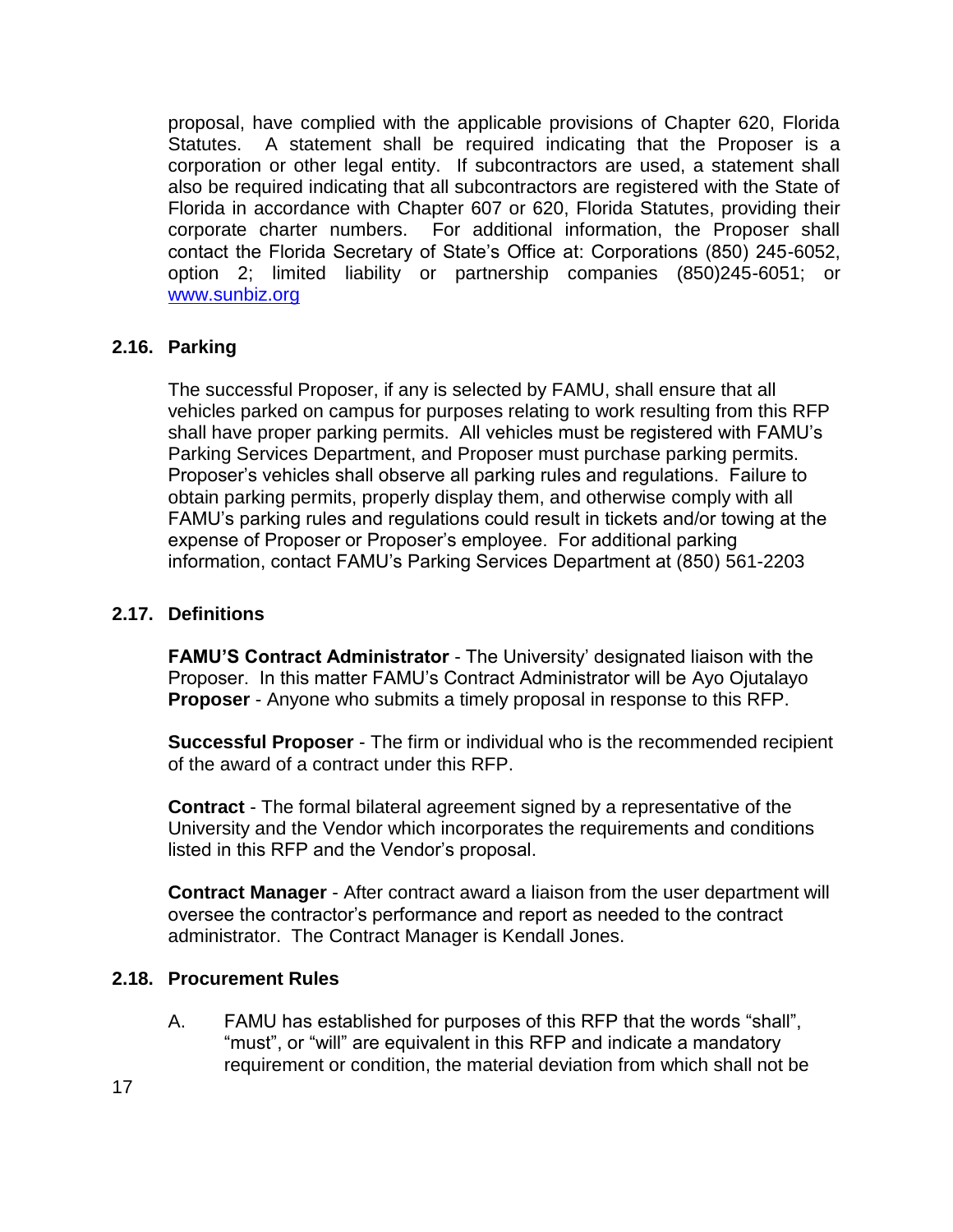waived by FAMU. A deviation is material if, in FAMU's sole discretion, the deficient response is not in substantial accord with this RFP's mandatory conditions requirements.

- B. The words "should" or "may" are equivalent in this RFP and indicate very desirable conditions, or requirements but are permissive in nature. Deviation from, or omission of, such a desirable condition or requirement will not in and of itself cause automatic rejection of a proposal, but may result in the proposal being considered as not in the best interest of FAMU.
- C. **The Proposer must agree to abide by each mandatory condition and requirement included in this RFP. Also, the Proposer must initial the designated item, using APPENDIX II (Conditions & Requirements), indicating that this section has been understood and agreed upon.**
- D. The Proposer is solely responsible for the accuracy and completeness of its proposal. The Proposer's errors or omissions, if any, are solely at the risk of the Proposer and may be grounds for FAMU's REJECTION of the proposal.

## **2.19. Force Majeure**

No default, delay or failure to perform on the part of FAMU shall be considered a default, delay or failure to perform otherwise chargeable, hereunder, if such default, delay or failure to perform is due to causes beyond either FAMU's reasonable control including, but not limited to, strikes, lockouts, actions or inactions of governmental authorities, epidemics, war, embargoes, fire, earthquake, acts of God, default of common carrier. In the event of such default, delay, or failure to perform due to causes beyond FAMU's reasonable control, any date or times by which either party is otherwise scheduled to perform shall be extended automatically for a period of time equal in duration to the time lost by reason of the cause beyond the reasonable control of FAMU.

## **2.20. Limitation of Remedies, Indemnification, and Insurance**

A. The Attorney General of the State of Florida has rendered an opinion that agencies of the State of Florida cannot contractually limit the State's right to redress. Consequently, any proposal by Proposer to limit the Proposer's liabilities to the State or to limit the State's remedies against the Proposer is unacceptable and will result in the REJECTION of the Proposer's proposal.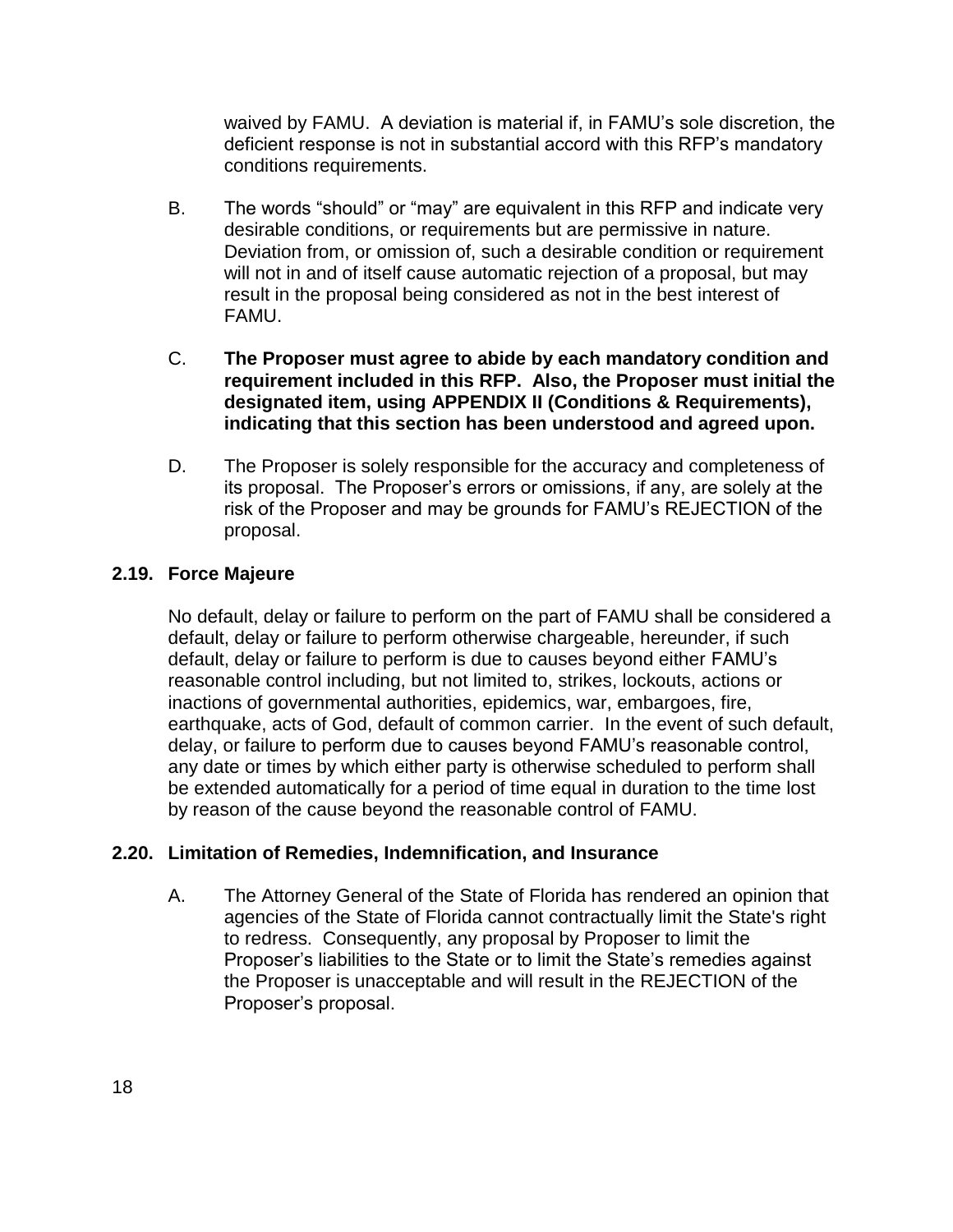B. As an agency of the State of Florida, FAMU's liability is regulated by Florida law. Except for its' employees acting within the course and scope of their employment, FAMU shall not indemnify any entity or person. The State of Florida is self-insured to the extent of its liability under law and any liability in excess of that specified in statute may be awarded only through special legislative action. Accordingly, FAMU's liability and indemnification obligations under this RFP and the resulting contract, if any, shall be effective only to the extent required by Florida law; and any provision requiring FAMU to provide insurance coverage other than the State of Florida self-insurance shall not be effective.

Under this RFP and the resulting contract, if any, the Proposer must hold FAMU and those in privities with FAMU, and their officers, employees, and agents harmless from and indemnify each of them against any and all liabilities, actions, damages, suits, proceedings and judgments from claims arising or resulting from the acts and omissions of the Proposer and those under the Proposer's supervision and control; provided, however, such indemnification shall not include any amounts for consequential damages and shall be limited to proven damages in an amount not to exceed the required insurance policy limits of the Proposer.

C. The Proposer shall obtain, maintain, and pay for insurance in the categories listed in the following insurance schedule. It is not the intent of this schedule to limit the types of insurance otherwise required by this RFP or that which the Proposer may desire to obtain. The insurance coverage in each category shall meet or exceed the minimum limits set forth in the insurance schedule below. All such insurance policies must be with insurers qualified to do business in Florida. The insurance shall cover all of the Proposer's operations under the contract resulting from this RFP, if any, and shall be effective throughout the effective period of such contract. FAMU, its Board of Trustees, the Florida Department of Education, and the State of Florida, shall be included as additional named insured on each of Proposer's policies. **The Proposer shall furnish FAMU proof of Proposer's insurance coverage by original ACCORD certificates of insurance no later than five (5) days after the contract resulting from this RFP, if any, is executed. Before commencement of work under the contract resulting from this RFP, if any, the Proposer shall submit evidence that it and all of its subcontractors, if any, have obtained full insurance coverage set forth in the following schedule**. FAMU shall always be exempt from, and in no way be liable for, any sums of money which may represent a deductible in any of Proposer's or Proposer's subcontractors' insurance policies. The payment of such deductible shall be the sole responsibility of the Proposer and/or Proposer's subcontractor that obtained the insurance. The Proposer shall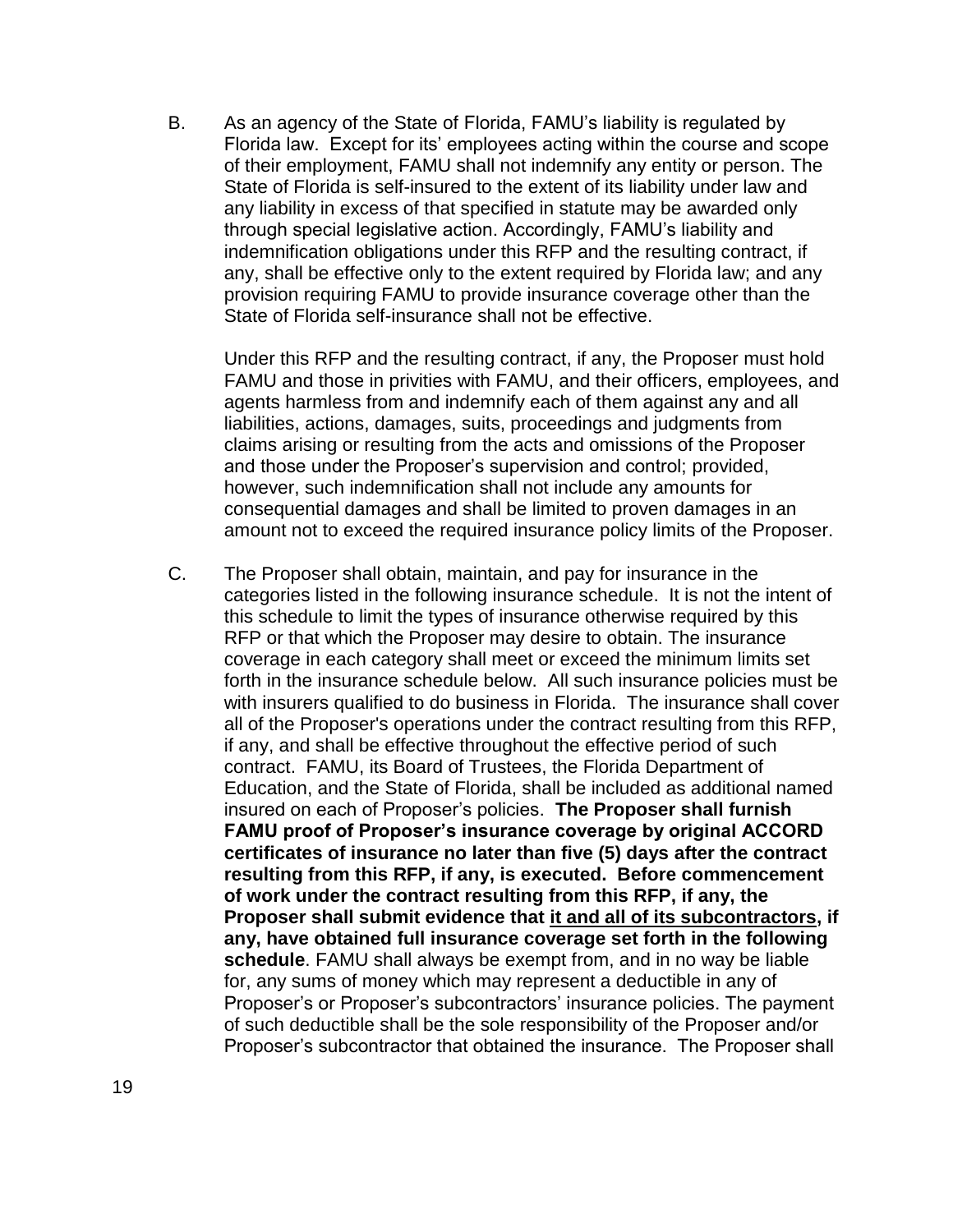always promptly notify FAMU of any change in insurance coverage or carrier by it or any of its subcontractors. See also Section 2.30 entitled "Subcontracts."

#### SCHEDULE:

Policy

| (a)<br>(b) | <b>Worker's Compensation</b><br>*Comprehensive General Liability Insurance: | Statutory                                                                   |  |  |  |
|------------|-----------------------------------------------------------------------------|-----------------------------------------------------------------------------|--|--|--|
|            | <b>Bodily Injury Liability</b><br>(1)                                       | \$500,000 each Person<br>\$500,000 each occurrence                          |  |  |  |
|            | (2)<br><b>Property Damage Liability</b>                                     | \$1,000,000 aggregate<br>\$500,000 each occurrence<br>\$1,000,000 aggregate |  |  |  |
| (c)        | Comprehensive Automobile Liability Insurance:                               |                                                                             |  |  |  |
|            | <b>Bodily Injury Liability</b><br>(1)                                       | \$500,000 each person<br>\$1,000,000 each                                   |  |  |  |
|            |                                                                             | occurrence                                                                  |  |  |  |
|            | <b>Property Damage Liability</b><br>(2)                                     | \$500,000 each occurrence                                                   |  |  |  |
| (d)        | <b>Excess Umbrella Liability</b>                                            |                                                                             |  |  |  |
|            | <b>Combined Single Limit Bodily Injury</b><br>occurrence                    | \$1,000,000 each                                                            |  |  |  |

\*Comprehensive Liability to include but not be limited to:

Injury and/or Property Damage \$3,000,000 aggregate

- (1) Consumption or Use of Products
- (2) Existence of Vehicles, Equipment or Machines on Location
- (3) Contractual Obligations to Customers
- D. WORKER'S COMPENSATION: During the Contract term, the Contractor at its sole expense shall provide commercial insurance of such a type and with such terms and limits as may be reasonably associated with the Contract, which, as a minimum, shall be: workers' compensation and employer's liability insurance in accordance with Chapter 440 of the Florida Statues, with minimum employers' liability limits of \$100,000 per accident, \$100,000 per person, and \$500,000 policy aggregate. Such policy shall cover all employees engaged in any Contract work.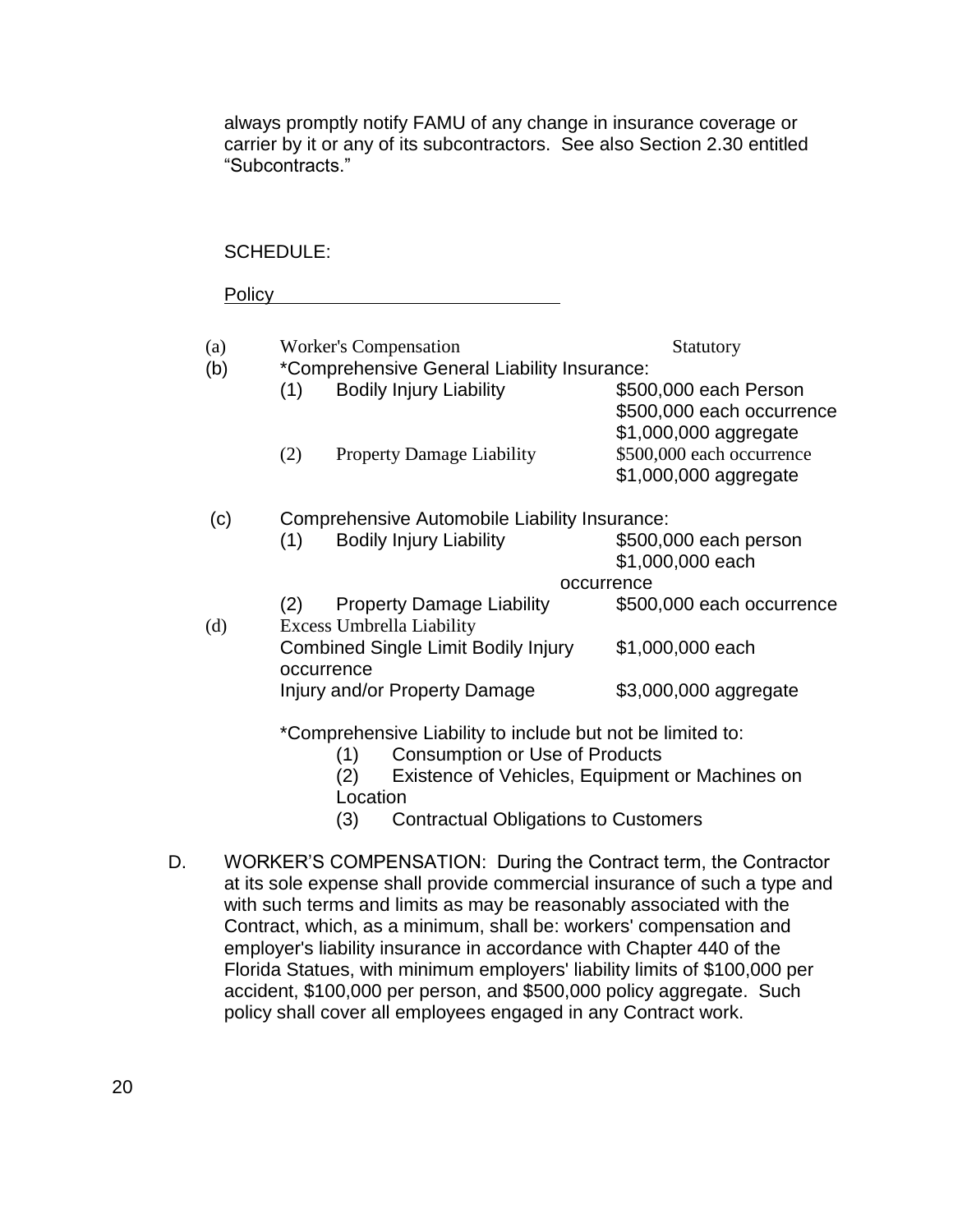Employers who have employees who are engaged in work in Florida must use Florida rates, rules, and classifications for those employees. In the construction industry, only corporate officers of a corporation or any group of affiliated corporations may elect to be exempt from workers' compensation coverage requirements. Such exemptions are limited to a maximum of three per corporation and each exemption holder must own at least 10% of the corporation. Independent contractors, sole proprietors and partners in the construction industry cannot elect to be exempt and must maintain workers' compensation insurance.

### **2.21. Term of Contract**

The contract resulting from this RFP, if any, will be for a three (3) year period beginning approximately Oct 1, 2015, with FAMU, and the selected service provider and the University having the option to renew for an additional two (2) **one (1) year periods pending mutual consent.**

### **2.22. Cancellation /Termination of Contract**

Any contract established as a result of this RFP may be unilaterally canceled by FAMU for refusal by Proposer to allow public access to all documents, papers, letters or other material subject to the provisions of Chapter 119, Florida Statutes, and made or received by the Proposer in conjunction with this RFP or the resulting contract. FAMU also may terminate such contract resulting from this RFP, if any, without cause on thirty (30) days advanced written notice to the Proposer. The parties to such contract may terminate the contract at any time by mutually consenting in writing, either party may terminate such contract immediately and also for breach by the other that remains substantially uncured after thirty (30) days' advanced written notice to the breaching party, which notice describes the breach in detail sufficient to permit cure by the breaching party.

### **2.23. Assignment and Amendment of Contract**

Neither the contract resulting from this RFP, if any, nor any duties or obligations under such contract shall be assignable by the Proposer without the prior written consent of FAMU.Any contract resulting from this RFP may be amended only in writing signed by the Proposer and FAMU with the same degree of formality evidenced in the contract resulting from this RFP.

### **2.24. Independent Parties**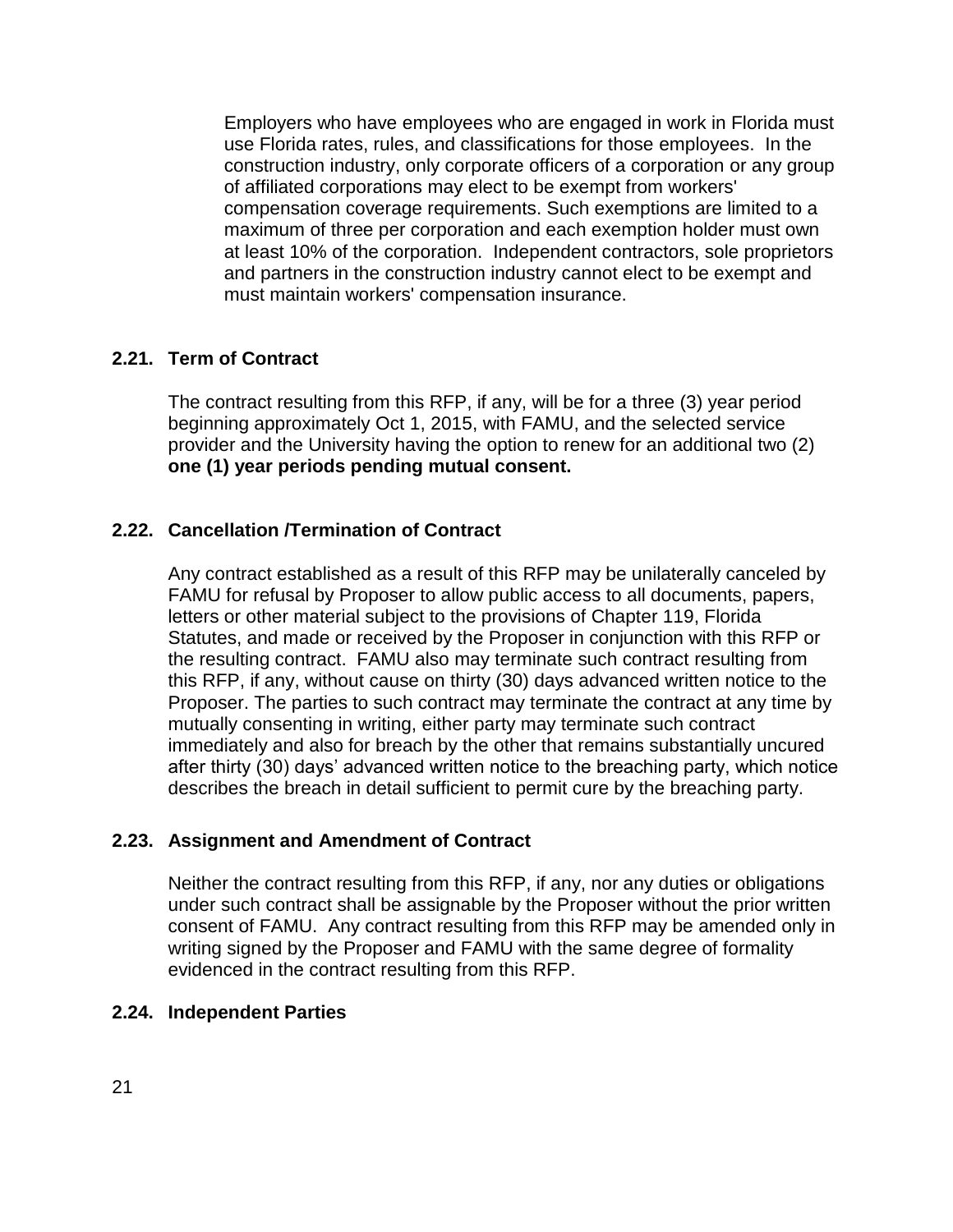Except as expressly provided otherwise in the contract resulting from this RFP, if any, FAMU and the Proposer shall remain independent parties and neither shall be an officer, employee, agent, representative or co-partner of, or a joint-venture with, the other.

#### **2.25. Performance Investigations**

As part of its evaluation process, FAMU may make investigations to determine the ability of the Proposer to perform under this RFP. FAMU reserves the right to REJECT any proposal if the Proposer fails to satisfy FAMU that it is properly qualified to carry out the obligations under this RFP.

#### **2.26. Severability**

If any provision of the contract resulting from this RFP, if any, is contrary to, prohibited by, or deemed invalid by applicable laws or regulations of any jurisdiction in which it is sought to be enforced, then said provision shall be deemed inapplicable and omitted and shall not invalidate the remaining provisions of such contract.

#### **2.27. Notices**

All notices and all other matters pertaining to the contract resulting from this RFP, if any, to a party shall be in writing, shall be hand delivered, or sent by registered or certified U.S. Mail, return receipt requested, and shall be deemed to have been duly given when actually received by the addressee at the address listed below:

> Mr. Avery McKnight Office of General Counsel 1700 Lee Hall Drive 304 FHAC Tallahassee, FL 32307 And Ms. Stephany Fall, Director of Procurement University Procurement Office 2380 Wahnish Way Suite 214 Tallahassee, FL 32307 And Mr. Kendall Jones Director of Plant and Operations Maintenance 2400 Wahnish Way POM-A Suite 102 Florida A&M University Tallahassee, Fl 32307

### **2.28. Governing Law and Venue**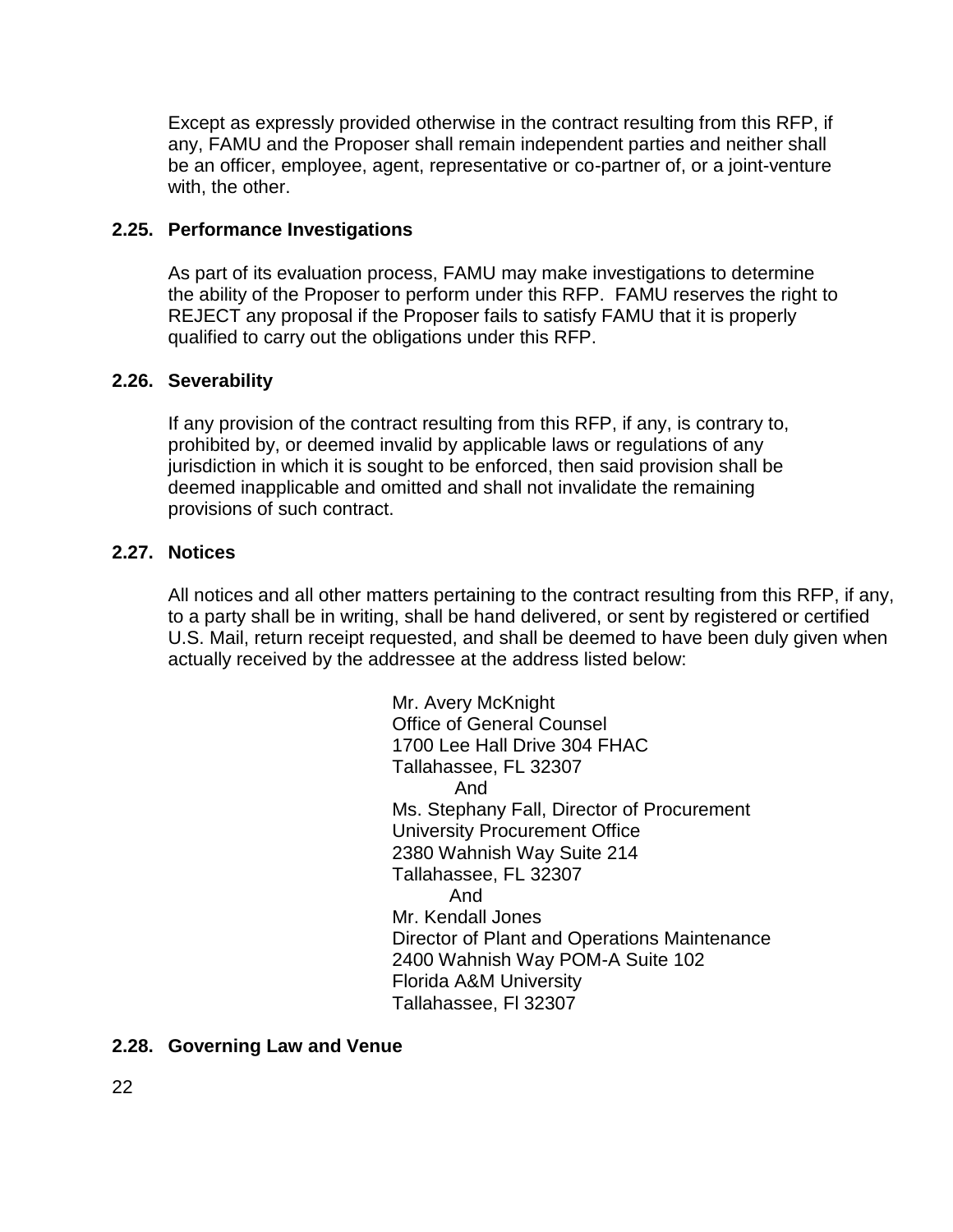This RFP and resulting contract, if any, and any disputes there under will be governed by the laws of the State of Florida and shall be deemed to have been executed and entered into in the State of Florida. Any such contract shall be construed, performed, and enforced in all respects in accordance with the laws and rules of the State of Florida, and any provision in such contract in conflict with Florida law and rules shall be void and of no effect. FAMU and Proposer hereby agree that this RFP and resulting contract, if any, shall be enforced in the courts of the State of Florida and that venue shall always be in Orange County, Florida.

### **2.29. Liaison**

FAMU's liaison with the successful Proposer, if any, shall be Kendall Jones of Plant and Operations Maintenance (POM).

### **2.30. Subcontracts**

The Proposer is fully responsible for all work performed under the contract resulting from this RFP, if any. The Proposer may, with the prior written consent of FAMU, enter into written subcontract(s) for performance of certain of its functions under such contract. The subcontractors and the amount of the subcontract(s) shall be identified in the Proposer's response to this RFP. No subcontract shall be implemented or effective until approved in writing by FAMU. No subcontract(s), which the Proposer enters into under the contract resulting from this RFP, if any, shall in any way relieve the Proposer of any responsibility for performance of its duties under such contract. Proposer is responsible to fully notify any subcontractor(s) of their responsibilities under any subcontract. All payments to subcontractors shall be the sole responsibility of the Proposer.

## **2.31. Employment of FAMU Personnel**

The Proposer shall not, without FAMU's prior written consent, knowingly recruit for engagement, on a full time, part time, or other basis during the period of this RFP and any resulting contract, any individuals who are or have been FAMU employees at any time during such period, except for FAMU's regularly retired employees, or any adversely affected State employees.

## **2.32. Equal Opportunity Statement**

The State of Florida and FAMU subscribe to equal opportunity practices, which conform to both the spirit and the letter of all laws against discrimination and are committed to non-discrimination on the basis of race, creed, color, sex, age,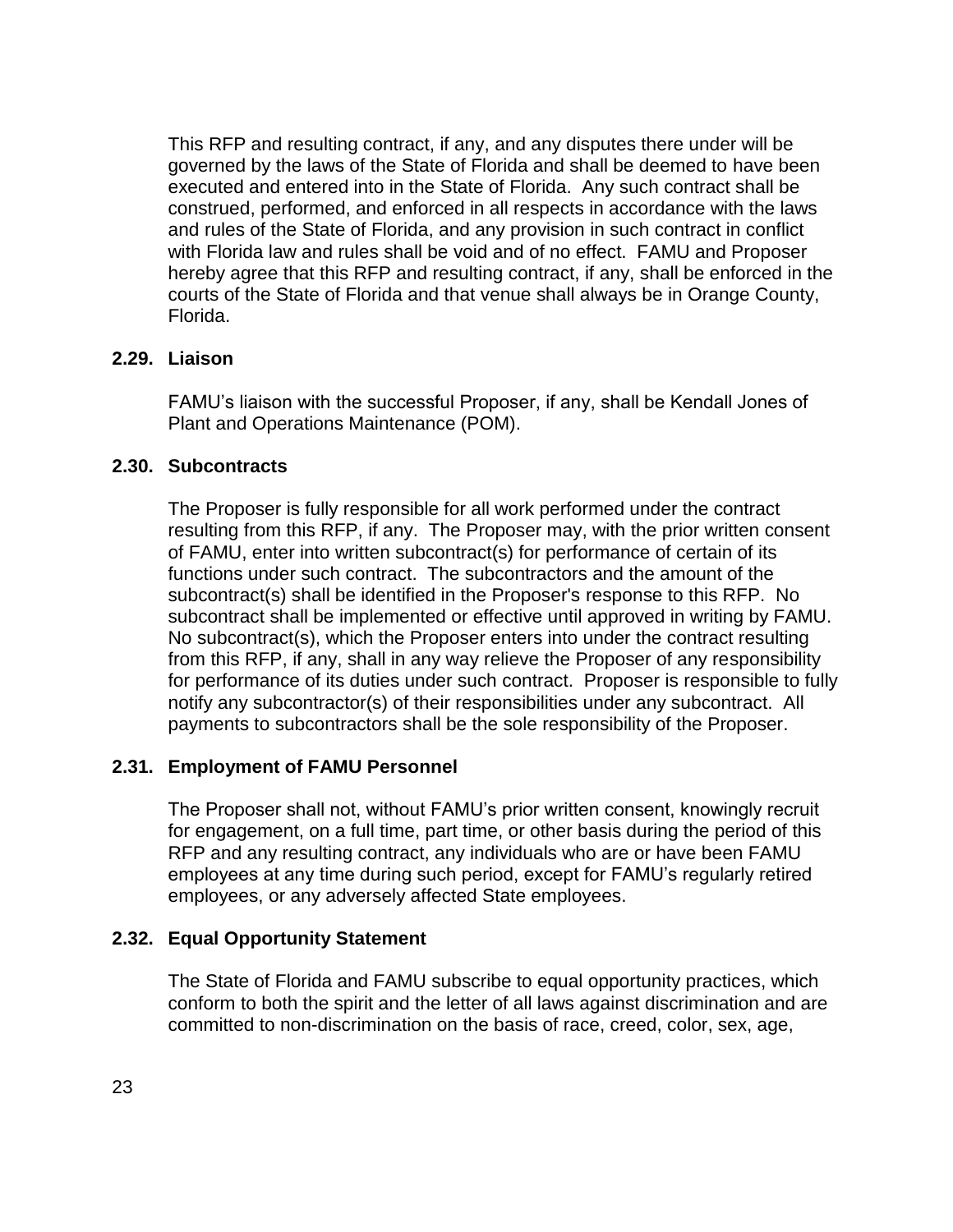national origin, religion, veteran or marital status, or disability. Proposer commits to the following:

- A. The provisions of Executive Order 11246, September 24, 1965, as amended by Executive Order 11375, and the rules, regulations and relevant orders of the Secretary of Labor that are applicable to each order placed against the contract resulting from this RFP, if any, regardless of value.
- B. The Proposer, if any, awarded a contract under this RFP shall agree to comply with the Americans with Disabilities Act (ADA) of 1990.
- C. If the Proposer anticipates receiving \$10,000 in orders during the first 12 months of the contract, if any, resulting from this RFP, Proposer must complete a Certificate of Non-Segregated Facilities form and attach the form to the proposal. A sample certificate is attached as **APPENDIX III**.
- D. If the Proposer anticipates receiving \$50,000 in orders during the first 12 months of the contract, if any, resulting from this RFP, and employs more than 50 people, the Proposer must complete and file prior to March 1 of each year a standard form 100 (EEO-1).
- E. If the Proposer anticipates receiving \$50,000 in orders during the first 12 months of the contract, if any, resulting from this RFP, and employs more than 50 people, the Proposer must maintain a written program for affirmative action compliance that is accessible for review upon request by FAMU.
- F. Proposers shall identify their company's government classification at time of proposal submittal. See FAMU Form RFP/CS (RFP acknowledgement cover page). Proposer's identity will not foster special consideration during this RFP process; this is only for informational purposes for reporting.

## **2.33. Waiver of Rights and Breaches**

No right conferred on FAMU by this RFP or resulting contract, if any, shall be deemed waived and no breach of any such contract excused, unless such waiver of right or excuse of breach shall be in writing and signed by FAMU's signatory. FAMU's waiver or excuse of a breach by the other party shall not constitute a waiver or excuse of any other breach.

## **2.34. Headings Not Controlling**

Headings used in any contract resulting from this RFP are for reference purposes only and shall not be considered to be a substantive part of such contract.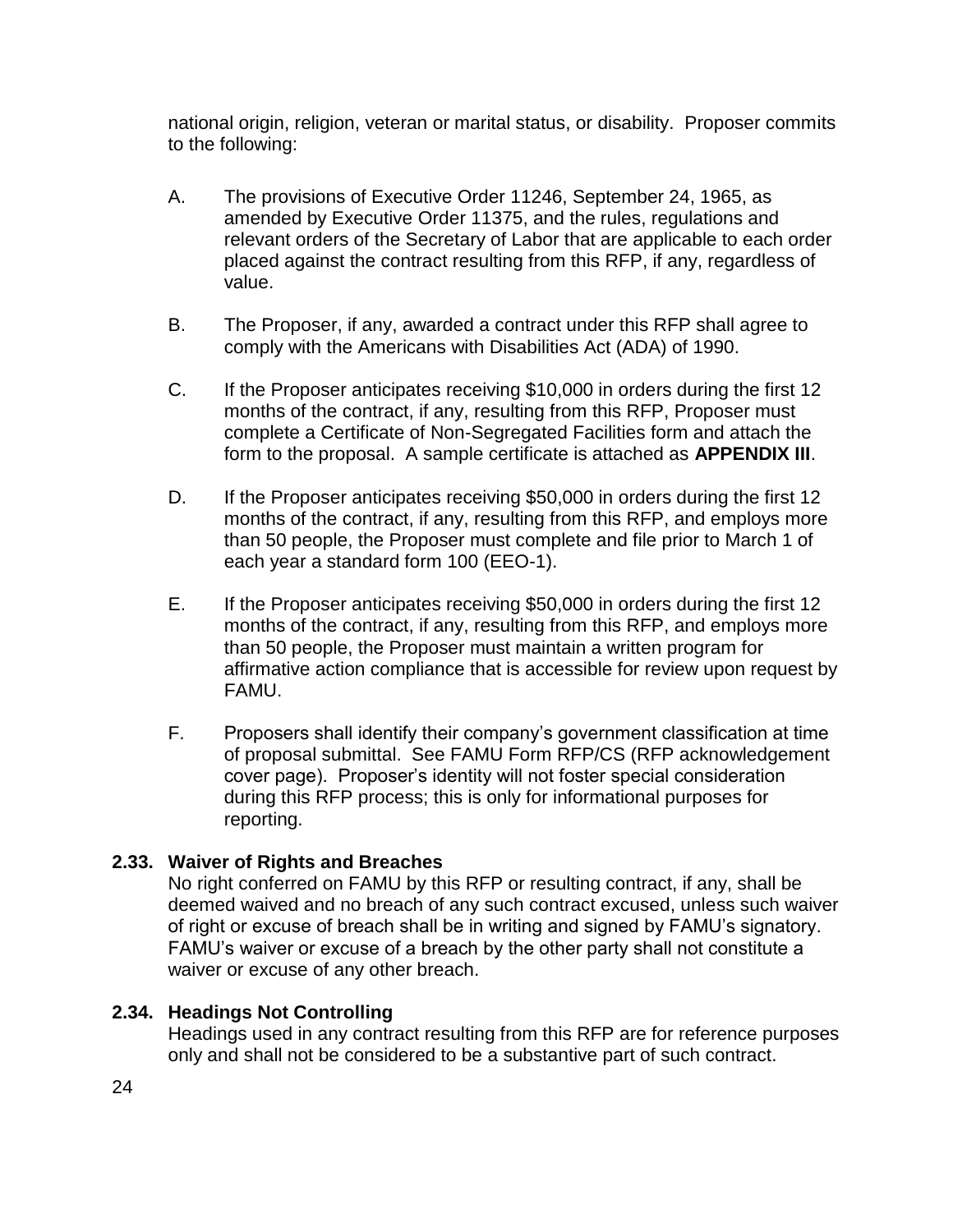## **2.35. Employee Involvement/Covenant against Contingent Fees**

In accordance with Section 112.3185, Florida Statutes, the Proposer hereby certifies that, to the best of its knowledge and belief, no individual employed by the Proposer or subcontracted by the Proposer has an immediate relationship to any employee of FAMU who was directly or indirectly involved in any way in the procurement of the contract, if any, resulting from this RFP or goods or services thereunder. Violation of this section by Proposer shall be grounds for cancellation of such contract. The Proposer also warrants that no person or selling agency has been employed, engaged or retained to solicit or secure any contract resulting from this RFP or any advantage hereunder upon an agreement or understanding for a commission, percentage, brokerage or contingent fee, or in exchange for any substantial consideration bargained for, excepting that which is provided to the Proposer's bona fide employees or to bona fide professional commercial or selling agencies or in the exercise of reasonable diligence should have been known by the State to be maintained by the Proposer for the purpose of securing business for Proposer. In the event of the Proposer's breach or violation of this warranty, FAMU shall, subject to Proposer's rights under Chapter 120, Florida Statutes, have the right, at its option, to annul any contract resulting from this RFP without liability, to deduct from the charges otherwise payable by FAMU under such contract the full amount of such commission, percentage, brokerage, or contingent fee, and to pursue any other remedy available to FAMU under such contract, at law or in equity.

### **2.36. Site Rules and Regulations**

Proposer shall use its best efforts to assure that its employees and agents, while on FAMU's premises, shall comply with the State's and FAMU's site rules and regulations, if any.

### **2.37. Travel Expense**

Proposer shall not under this RFP or any resulting contract charge FAMU for any travel expenses, meals, and lodging without FAMU's prior written approval. Upon obtaining FAMU's prior written approval, Proposer may be authorized to incur travel expenses payable by FAMU to the extent and means provided by Section 112.061, Florida Statutes. Any expenses in excess of the prescribed amounts shall be borne by the Proposer.

### **2.38. Annual Appropriations**

FAMU's performance and obligation to pay under any contract resulting from this RFP will be subject to and contingent upon the availability of funds appropriated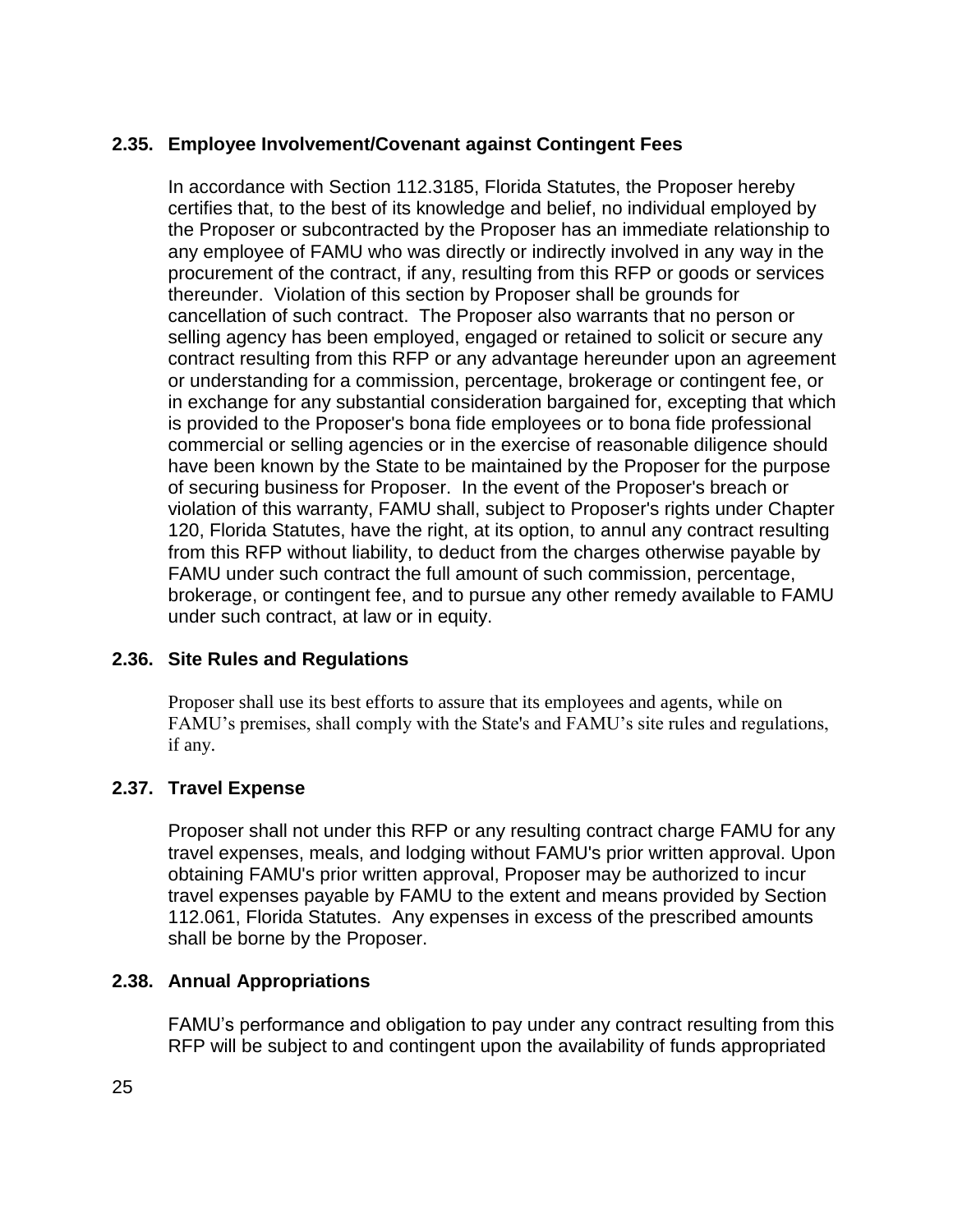by the Florida Legislature or otherwise lawfully expendable for the purposes of such contract for the current and future periods (Section 287.0582, Florida Statutes). FAMU shall give notice to Proposer of the non-availability of such funds when FAMU has knowledge thereof. Upon receipt of such notice by Proposer, Proposer shall be entitled to payment only for those services performed prior to the date notice is received.

### **2.39. Taxes**

The State of Florida is a tax-immune sovereign and exempt from the payment of all sales, use and excise taxes. The Proposer shall be responsible to pay any such taxes imposed on taxable activities/services under the contract, if any, resulting from this RFP.

### **2.40. Contractual Precedence**

The agreement that results from this RFP and any attachments and/or addenda that are executed by University's duly authorized signatory constitutes the entire and exclusive agreement between the parties. Attachments and/or addenda may include, but are not limited to FAMU Request for Proposal ("RFP") including all the University's RFP specifications, and the Payee's RFP response. In the event of any conflict or inconsistency between before mentioned documents, the order of precedence is:

- A. University's RFP and RFP specifications;
- B. The Agreement;
- C. Proposer's RFP response; and
- D. Any other attached document signed by the University's official signatory at the time of Agreement is executed.

### **2.41 Use of Contract by Other Government Agencies:**

At the option of the vendor/contractor, the use of the contract resulting from this solicitation may be extended to other Universities, governmental agencies, including the State of Florida, its agencies, political subdivisions, counties and cities.

Each governmental agency allowed by the vendor/contractor to use this contract shall do so independent of any other governmental entity. Each agency shall be responsible for its own purchases and shall be liable only for good or services ordered, received and accepted. No agency receives any liability by virtue of this bid and subsequent contract award

### **3.0 Scope of Work**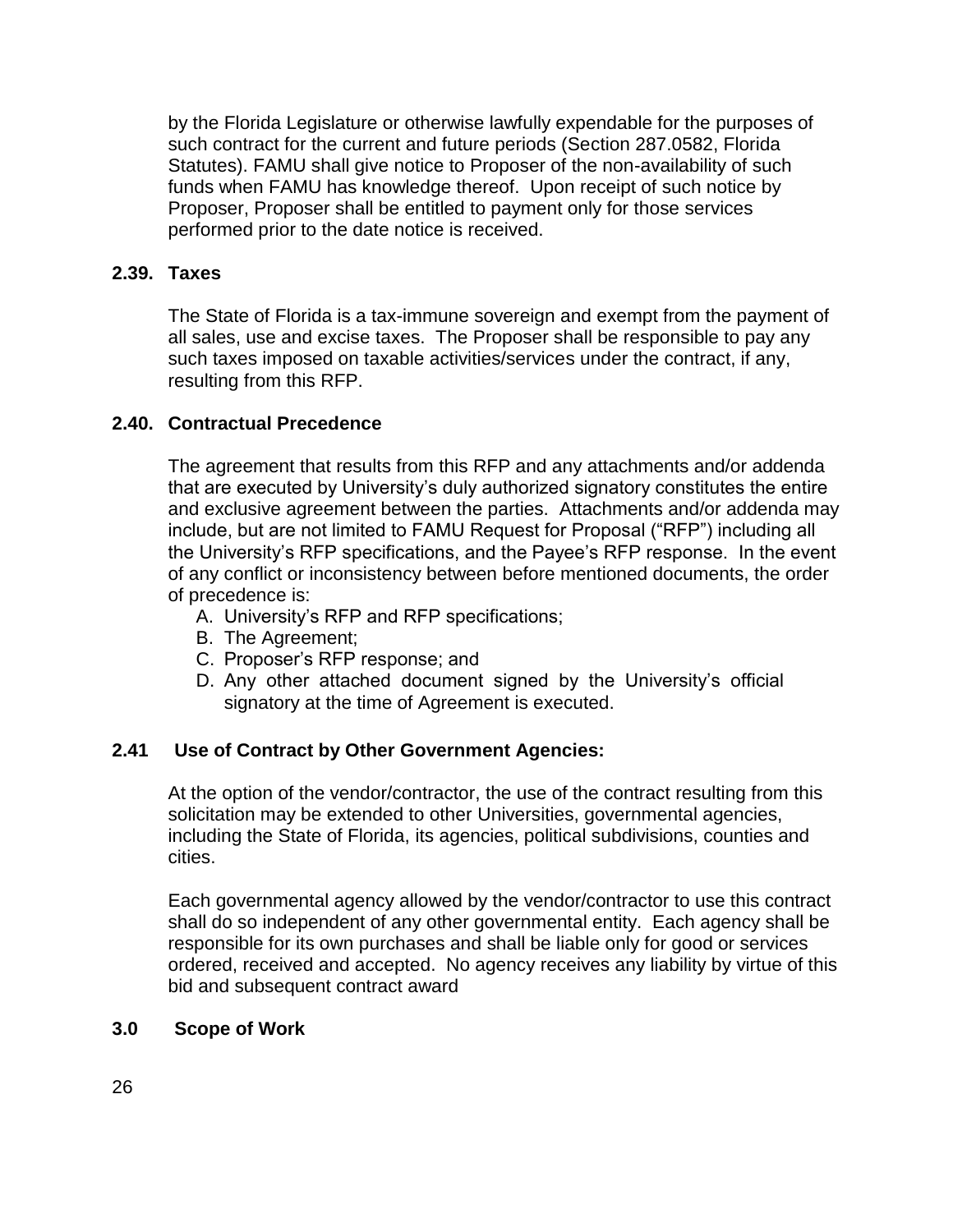The Florida A & M University seeks to engage a company to provide full facility management services for the College of Law located in Orlando, Florida. The scope of services will comprise of, but not be limited to, the following:

## **3.1 Building Facilities Management**

- A. Develop, implement and interpret policies and procedures necessary for the successful management and operation of the total facility management and maintenance programs for the College of Law, to include scheduling preventive maintenance programs.
- B. Serve as a liaison between the Dean of the College of Law and the Director of Physical Plant with routine maintenance responsibilities of the facility, grounds, and parking lots.

C. Coordinate and secure proposals from contractors and vendors to address maintenance issues not covered under this contract for the review and approval of the Director of Physical Plant.

D. Coordinate all building modifications, repairs and minor projects.

E. Initiate and track a standard comprehensive preventive maintenance program for all applicable building systems and equipment throughout the facility (i.e., mechanical, electrical, plumbing, etc.). Ensure that scheduled services are in accordance with the operational and maintenance manuals and incorporate a master calendar for all preventive maintenance tasks.

F. Provide and utilize a computerized maintenance management system (CMMS) to track work requests, maintenance history, and reporting associated with the College of Law facility.

G. Provide and manage building operations for the entire facility, grounds, and parking lots.

H. Provide and manage the routine and emergency maintenance services.

- 1. Develop maintenance procedures in accordance to the Operational & Maintenance manuals.
- 2. Track and coordinate all applicable warranty information associated with the building systems.
- 3. Develop a system to track and timely respond to all maintenance related issues to ensure a standard comfort level through facility.
- 4. Prepare requisitions for maintenance parts and repair services that are not covered under this contract.
- 5. Provide a skilled mechanical technician with a comprehensive understating of Siemens energy management control systems.

I. Work closely with the Building Code official at FAMU to ensure that all modifications, repairs and renovations conform to all pertinent state, local and national code requirements.

J. Maintain a positive working relationship with the University student groups, faculty, staff, and organizations to ensure that the College of Law facility projects a good image of the University.

K. Coordinate and interpret specific maintenance procedures pertaining to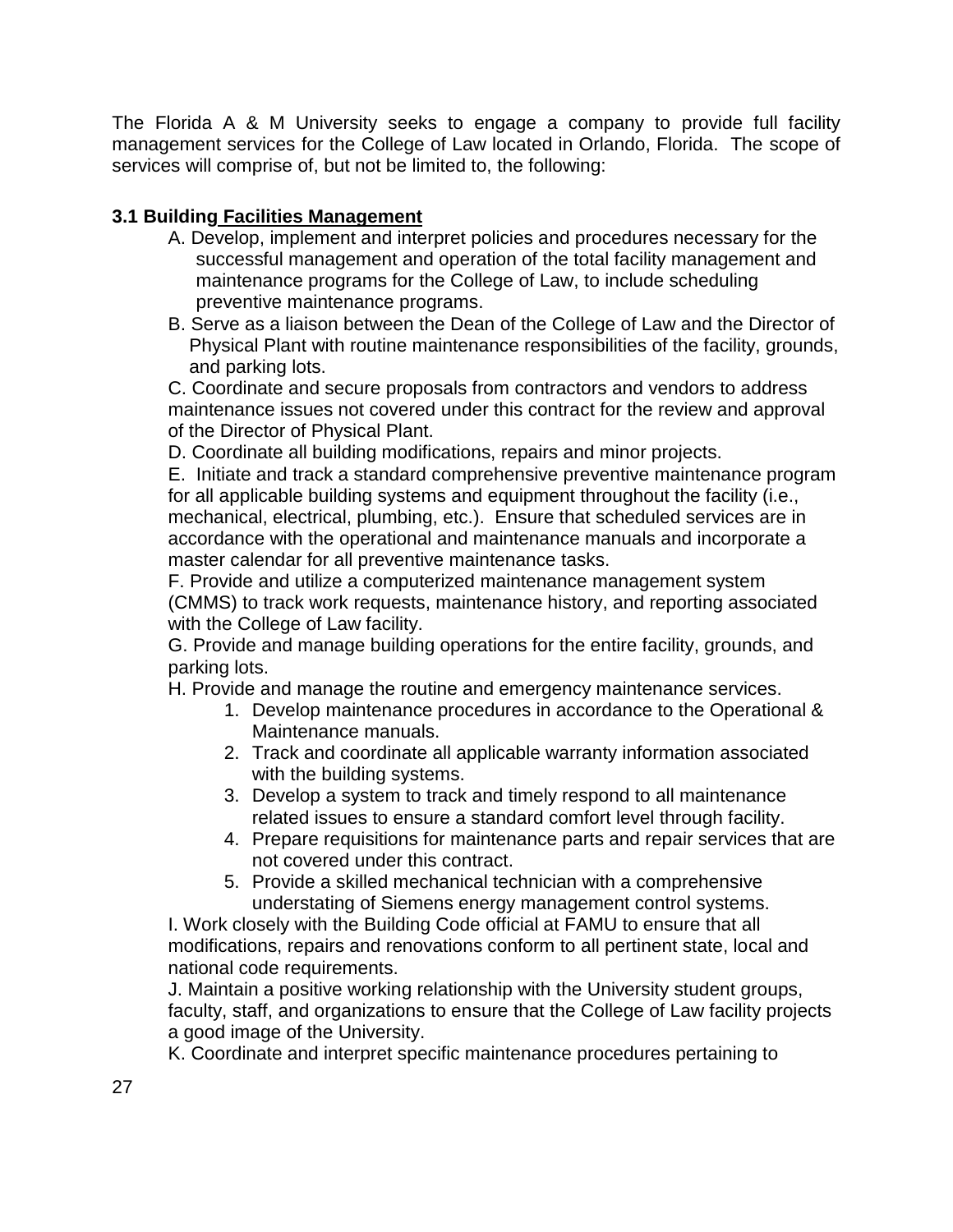current industry standards for the mechanical, electrical, plumbing, and electronics systems at the College of Law facility.

**3.2 Maintenance Electrical System**: The Orlando Utilities Commission (OUC) will provide the building with electricity from their grid, and the maintenance will only be from the feeder to the building. The electric service will be from the OUC transformer adjacent to an existing transformer pads located at the north end of the site. The service voltage to the building will be 480/277-volt, 3-phase, and 4-wire.

Preventive maintenance includes work such as replacing contacts and springs on circuit breakers; checking motors and control centers on switchgear; and cleaning armatures and replacing bearings on motors for HVAC equipment, fire pumps, and conveyor systems, exhaust fans, etc. Check voltages, batteries and battery chargers on emergency and battery lights and re-lamp as required.

Responds to trouble calls. Isolates faults in equipment wiring and circuits, and replaces or makes necessary repairs. Repairs tamper switches and resets fire alarms. Locates tripped breakers and recalculates line loads as required. Repairs motors by replacing couplings, belts, reduction gear, shafts, etc., modifying replacements as required to accommodate the appropriate function and working without schematics for old systems when necessary. Replaces/repairs broken light fixtures and illuminated exit signs. Removes and replaces ballasts, transformers, capacitors, sockets, starters, photo cells and fuses in lighting systems and controls for the terminals and street-side parking lots, sidewalks, flag poles, etc.

The electrical maintenance also includes high voltage substation, clock systems, sidewalk and parking lot lighting, distribution and branch circuit wiring, lights and receptacles, fire alarm systems, manhole sump pump systems, three and single phase electrical motors of many uses and sizes, and building emergency generators. In addition to maintenance, the electrical work might include installation of telephone lines, computer cable, and terminations; and does preventative maintenance on electrical systems campus-wide.

## **3.3 Elevator and Vertical system Maintenance and Inspections** -

Contractor agrees to designate an elevator mechanic to perform on-site preventive maintenance procedures for elevators/escalator exclusive of emergency callback service, emergency repairs, scheduled repairs or safety tests which should be assigned to separate repair personnel. If work is required outside of Regular Hours, Owner/Agent will pay only the difference between normal and overtime labor at the Contractor's billing rate, as specified in Section I of this Agreement, except as otherwise provided. Inspections performed by city, county, state, or federal government and/or insurance agencies or representatives are included in this SPECIFICATION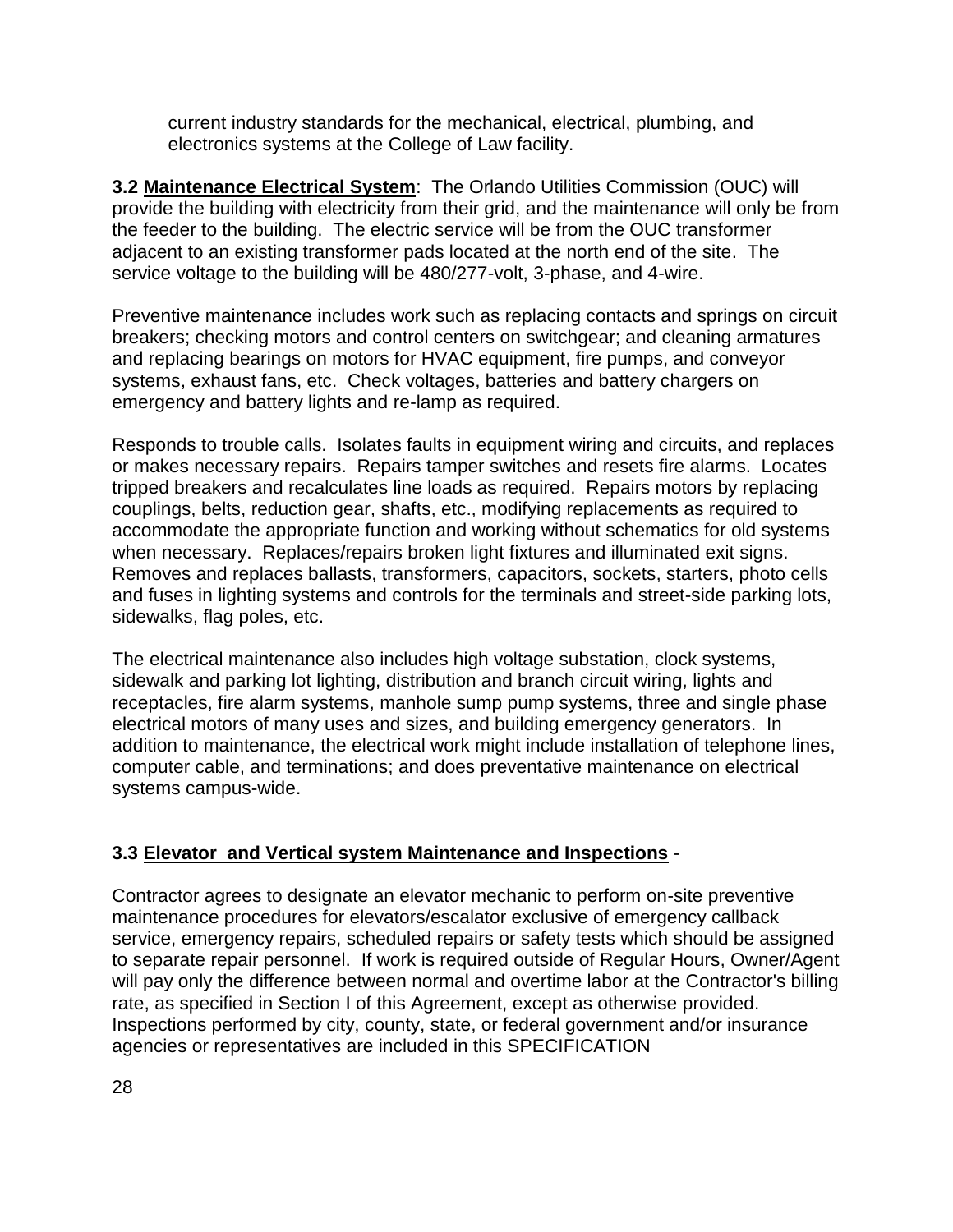## **3.4 Automatic Door Access Control Systems**

Annual maintenance contract for maintenance, repair and quarterly PM inspections of all automatic door operator equipment located throughout the building.

## **3.5 General Exterior Repairs: Parking lot, benches, tables, trash, receptacles, pressure washing and signage) - List threshold**

## **3.6 Emergency Backup Generator**

The bidder will be responsible for maintaining the Emergency Standby Generator located on the site. A 300-KW, 480Y/277V, 3 phase, 4-wire diesel emergency generator is installed on the site to service the building which is to serve basic life safety and selected HVAC systems and one elevator. The generator shall be tested weekly, and be physically checked and inspected for engine oil, radiator cooling water, leak, ventilation system, batteries, gauge and automatic transfer switches, fuel tanks, etc., weekly and must be available for operation at all times.

After inspecting the generator, any defective or malfunctioning that requires the generator unsafe to operate, the generator must be turned off manually and locked/tagged. This must also be reported immediately to Florida A&M University and scheduled for repair and have the problem fixed in a timely manner.

It shall be the bidder's responsibility to perform an annual full load test of the entire generator system and the manufacturer's recommendation shall be complied with for repair and for preventive maintenance program. A monthly report shall be submitted to Florida A&M University showing date of inspection, deficiency or malfunction, if any, corrective actions taken, and all repair and preventive maintenance performed.

3.7 **Mechanical and Building Automation System** (HVAC): The Orlando Utilities Commission will provide chilled water into the building, and the maintenance will only be from the feeder to the building.

Preventive and routine maintenance involves wide range of plumbing systems found in the building, including plumbing and fixtures; compressed air; natural gas; distilled deionizer, steam; and condensate lines. It also includes the maintenance and repair of all heating, ventilation, and air conditioning (HVAC) equipment including chilled and hot water systems, cooling towers, centrifugal and steam absorption units, an mechanical refrigeration systems.

Air Handler units shall be serviced as follows: (a) annual winter maintenance, once a year, includes: inspect and clean coil, drain pan and drain line, inspect fan wheels, drive sheaves, check belt alignment and tension, check and lubricate bearings, check bearing and motor mounting, check motor operating voltage amperages, check inlet vanes for dampers and adjust as required: (b) quarterly preventative maintenance includes: check belt tension, inspect air filters, lubricate all ball bearings, motor mounting, check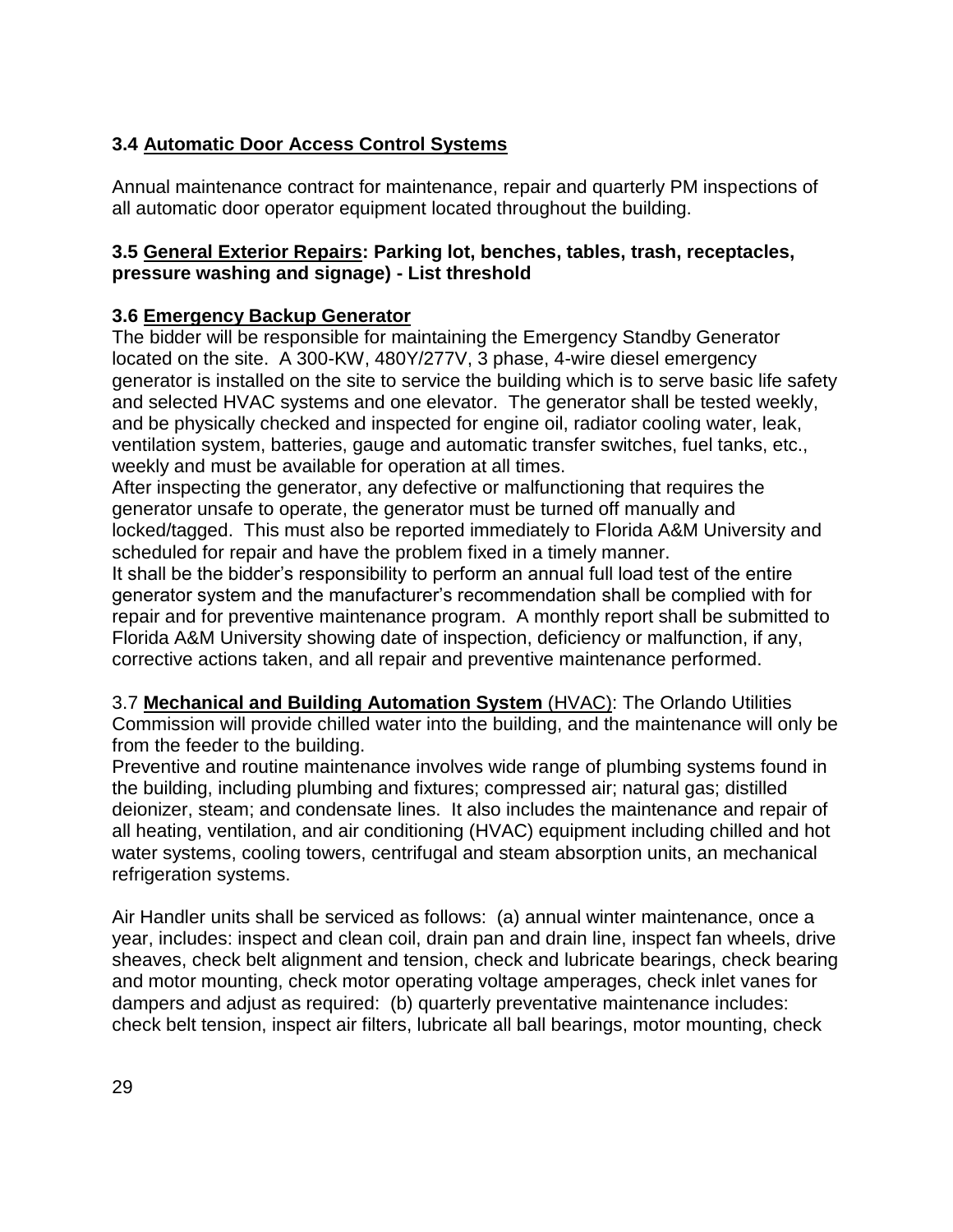and excessive vibration or noise and correct if required; (c) change air filters monthly or as needed.

Condenser and Chiller Water Pump shall have both annual and preventative maintenance scheduled to involve the following: annual maintenance includes clean pump strainers, lubricate pump bearings and motor bearings per manufacturer's recommendations, tighten all nuts and bolts, check for leaks, check and tighten motor mount and vibration pads, visually check pump alignment and coupling, check motor operation conditions, inspect electrical connections and contactors. Preventative maintenance will involve six (6) inspections annually to include: lubricate pump, motor bearings per manufacturer's recommendation, check suction and discharge pressures, check packing or mechanical seal and adjust as necessary, and check motor voltage and amperage.

## 3.8 **Energy Management**:

Energy management will provide the overall energy management function at the College and identifies and implements energy conservation measures and projects. This function provides the administration of the HVAC/Energy Management System; and instrument and controls lab, for the effective control of the cooling/heating condition of the College through the computerized College Energy Management System. The building is equipped with Building Automation System; this is a standalone direct digital control (DDC-type) and programmed to operate 24-hours a day, 7 days a week with time-of-day programming capabilities.

## 3.9 **Plumbing System Maintenance**:

The Orlando Utilities Commission will provide domestic water, chilled water and sanitary sewer into the site limits. The successful bidder shall be responsible for the maintenance from the point of entry of the utility to the building. Service will enter the building in a mechanical equipment room and the maintenance of the plumbing system will include the following:

A. The bidder shall inspect and test all plumbing pressure pump, sprinkler system, all the standpipe system and the fire pump.

B. All plumbing fixtures to be inspected and tested regularly for leakage and such leakage to be corrected.

## 3.10 **Facilities Maintenance:**

Provides 24-hour building maintenance, operation and environmental monitoring of campus buildings and facilities.

## A. Locksmith

The locksmith installs and services all of the locks and door hardware in the building.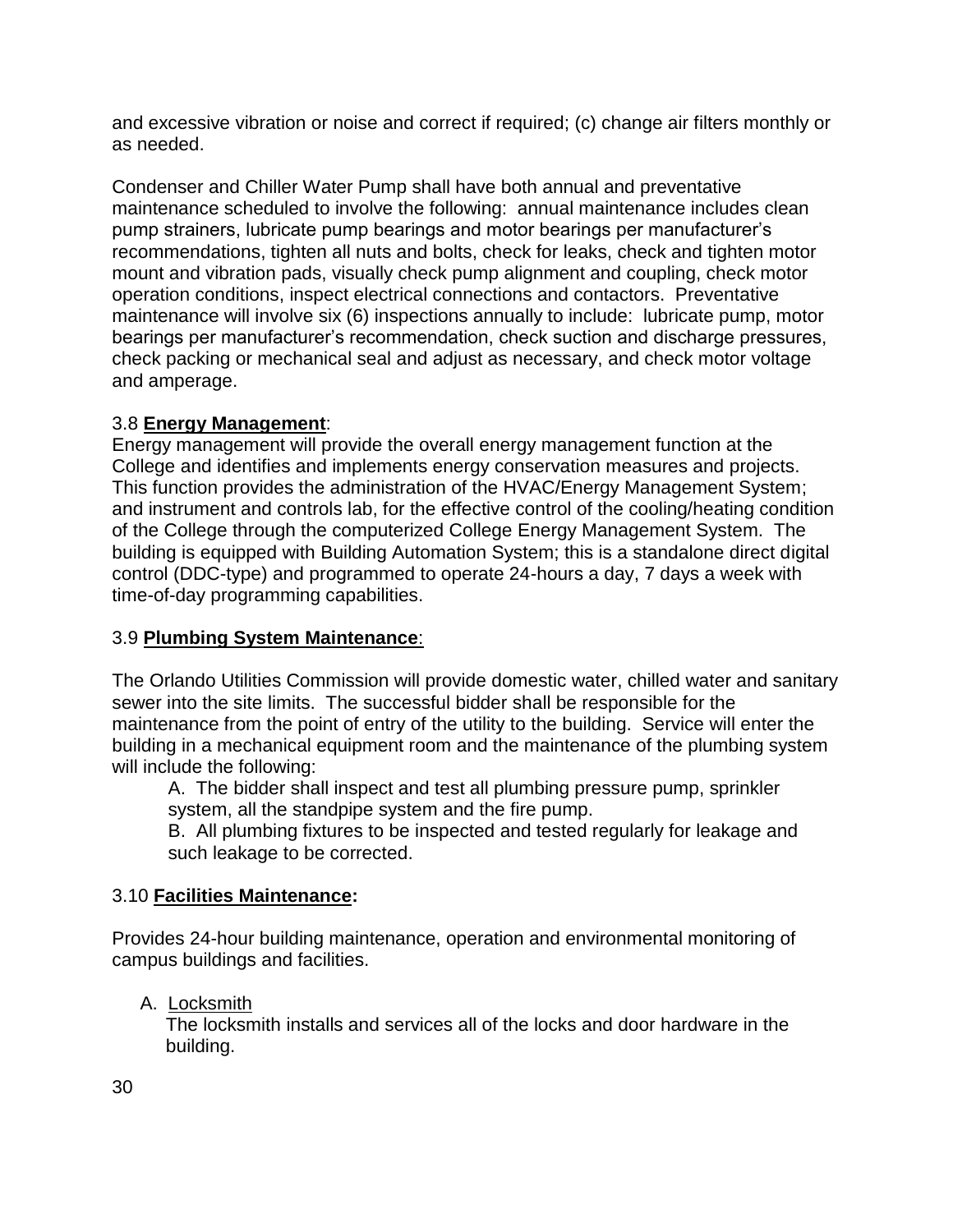## B. Carpentry

The carpentry will serve many of the building and remodeling needs of the college. It builds installs, and repairs ceilings, walls, floors, windows, and doors. The carpenter shall also be responsible for producing and installing signs in the interior and exterior of the building.

### C. Painting

The painter will be responsible for painting the interior and exterior of academic and administrative buildings and for all touch-up painting as needed.

### D. Roof Maintenance

- All roof areas shall be inspected on a regular basis and such inspection should document any noticeable flaws of the roofing and flashing system. All roof areas shall be kept free of debris and waste material and all roof drains and scuppers shall be clear, free of debris and are not pending.
- Such inspection shall be done weekly during the raining season and after each hurricane or heavy thunderstorm.
- Inspect, maintain, repair, and/or replace the ground lighting protection mounted on the roof surfaces.

### E. Preventive Maintenance

Preventive maintenance is regularly scheduled repair and maintenance needed to keep building components, such as heating-ventilation air conditioning (HVAC) systems, roofs, plumbing, and electrical systems, operating efficiently and to extend their useful life. Preventive maintenance includes periodic inspections, lubrication, calibrations, and equipment replacement. Replacing filters in an airhandling unit on a regular basis is an example of preventative maintenance.

### F. Life Safety

Life Safety is responsible for the inspection, testing, maintenance, and repair of building fire alarms systems, fire suppression systems and equipment, fire hydrants, and fire extinguishers, and periodic inspection of the fire alarm panel. In addition, life safety will be responsible for maintaining documentation verifying the successful completion of the annual inspection, testing, and/or maintenance of the following systems per their respective NFPA code:

- 1. Fire Extinguishers (NFPA 10)
- 2. Fire Alarm Systems (NFPA 72)
- 3. Sprinkler systems (NFPA 25)
- 4. Emergency lighting (IFC 10)
- 5. Exit lights (60-minutes of illumination)
- 6. Means of egress lighting (60 minutes of illumination)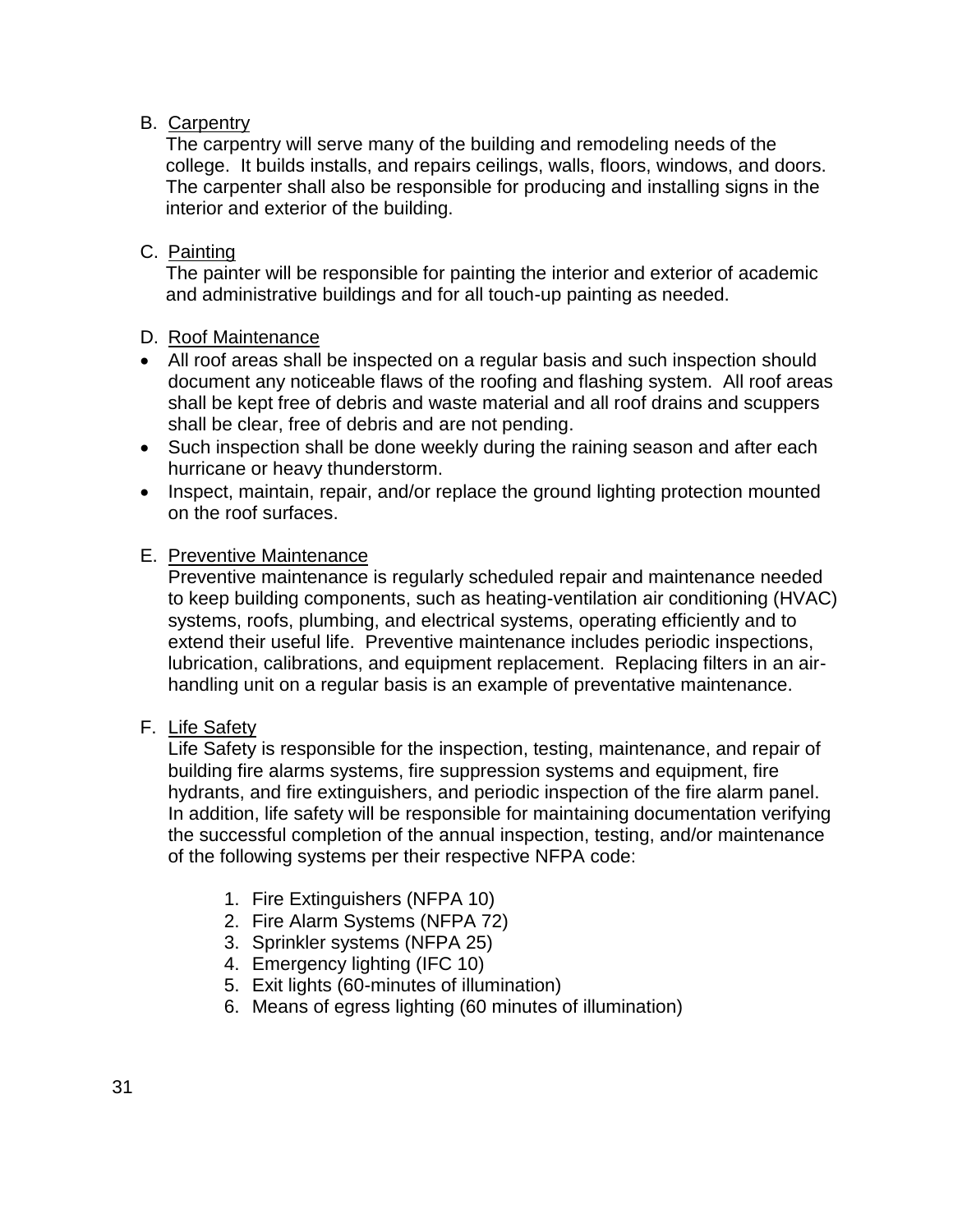## 3.11**: Minor Renovations/Construction and enhancement services will be on a reimbursable basis.**

## 3.12 **Trash Removal/Recycling**

## 3.13: **Pest Control Services**.

## 3.14**: Event set-ups (chargeable services as requested)**

## 3.15**: Office Space**

Florida A&M University will provide a small office space, limited storage space and utilities for contractor's on-site operations.

The contractor shall be responsible for the training as necessary in the application of chemicals and the use of equipment to facilitate safe conditions for the employees, and the University's students, staff and faculty.

## 3.16 **Building Services/Janitorial**

- A. Soap, Paper and Feminine Hygiene Products The Contractor will furnish all paper towels, soap, and toilet paper for restrooms, classrooms, and labs.
- B. Walk-Off Mats Florida A & M University will be responsible for procurement replacement mats for the inside and outside of each building entrance.
- C. Window Cleaning Contractor will be responsible for cleaning exterior windows and high (above arm's reach) interior windows on an annual basis. Annual price provided in the Pricing Worksheet should include all windows cleaning.
- D. Level of Cleanliness It will be the responsibility of the vendor to provide housekeeping services for the individual locations in keeping with high standards for an educational institution from the perspectives of sanitation, public relations and protection of the physical facility. Therefore, the intent of this proposal request is to approach this matter from a level of cleanliness concept, and a detailed cleaning schedule is included in Appendix I.
- E. Cleaning Schedule The contractor will provide enough manpower time to be available to complete the cleaning schedule identified in this contact and continue maintenance of each building from Monday through Friday according to the building schedule identified below in Section 3.8.4.
- F. Apply Florida Statutes, State University System guidelines, and the Department of General Services procedures when applicable.
- G. Recommend improvements based on the requirements and needs of the College of Law facility.

All chemicals and equipment must meet or exceed OSHA requirements and commonly recognized safety requirements. Material Safety Data Sheets will be maintained on each job site for all chemicals used in the cleaning processes.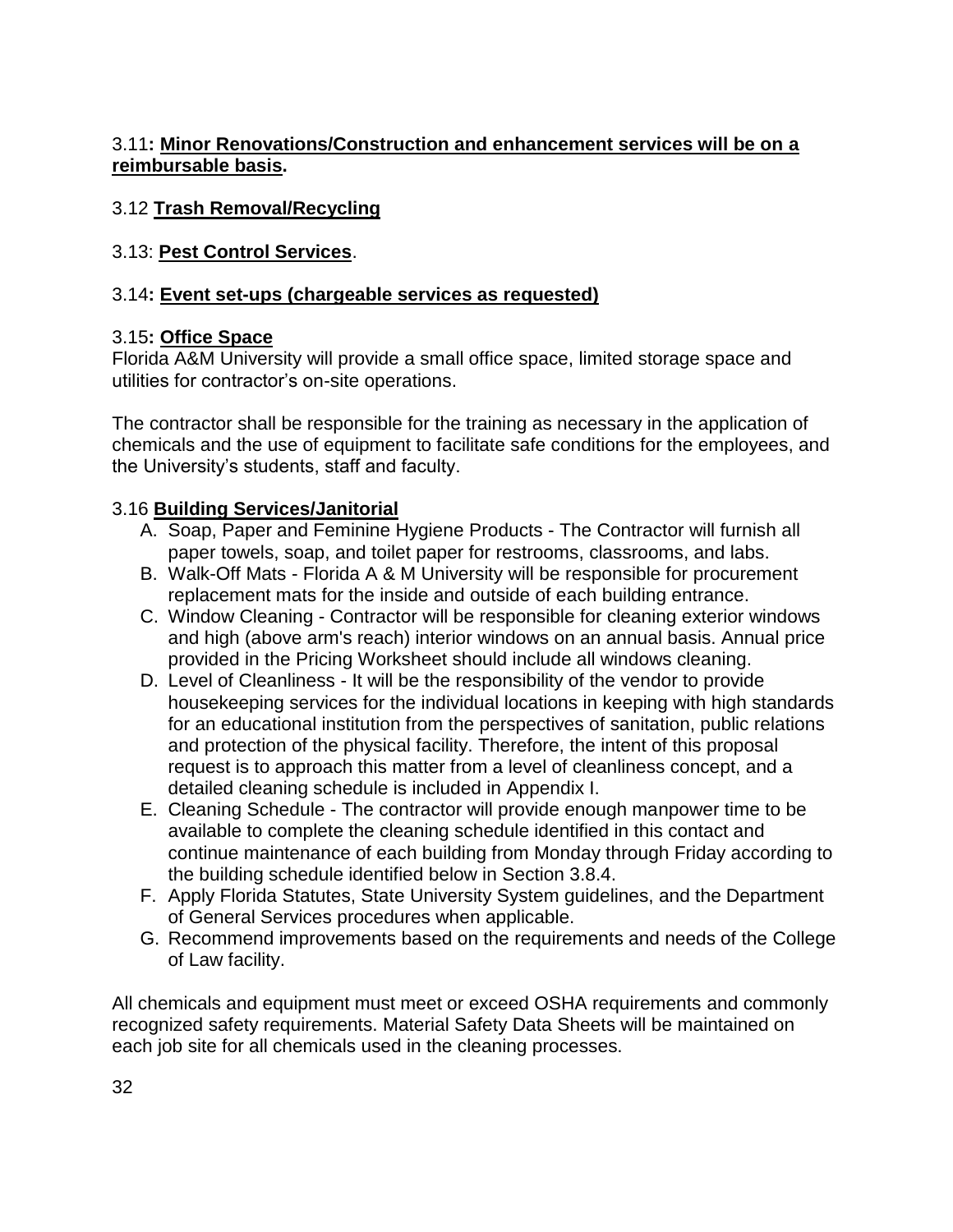The Contractor must furnish all needed safety equipment and protective devices necessary for the safety of all Building occupants and property of Florida A & M University.

## 3.17 **Emergencies**

All emergency conditions shall be promptly reported to the University's authorized representative.

## 3.18 **Contractor's Representative**

A representative of the contractor shall be appointed within 24 hours after receipt of contract, and this person shall be available as deemed necessary by the Contractor for purposes of reporting problems, requesting schedule changes, etc. This individual shall be someone other than the job supervisor and he/she shall be the sole contact person for routine matters.

### 3.19 Scheduling **Housekeeping**

All housekeeping shall be done with a minimum disruption to normal university functions

## 3.20 **Cleaning Requirement and Schedule Standard**

### A. CLASSROOMS/LABS

- 1. Daily
	- a. Empty all trash receptacles; damp clean, sanitize exterior and replace liners from Contractor's supply
	- b. Spot clean to hand height (70") glass partitions and glass doors
	- c. Spot clean all walls to hand height (70")
	- d. Dust mop composition floors with chemically treated dust mop
	- e. Spot clean composition floors with all-purpose cleaner
	- f. Spot clean all desk tops and furniture
	- g. Damp clean counter tops
	- h. Erase chalk boards/ white boards.
	- i. Spot clean carpet
	- j. Vacuum carpet
- 2. Weekly
	- a. Sweep baseboards, corners, around and under desks
	- b. Remove fingerprints from doors, frames, light switches, kick plates, handles, and railings
	- c. Clean partition glass
	- d. Clean chalk boards
	- e. Dust intake vents
	- f. Damp clean window ledges
	- g. Damp mop composition floors
	- h. Damp clean chalk trays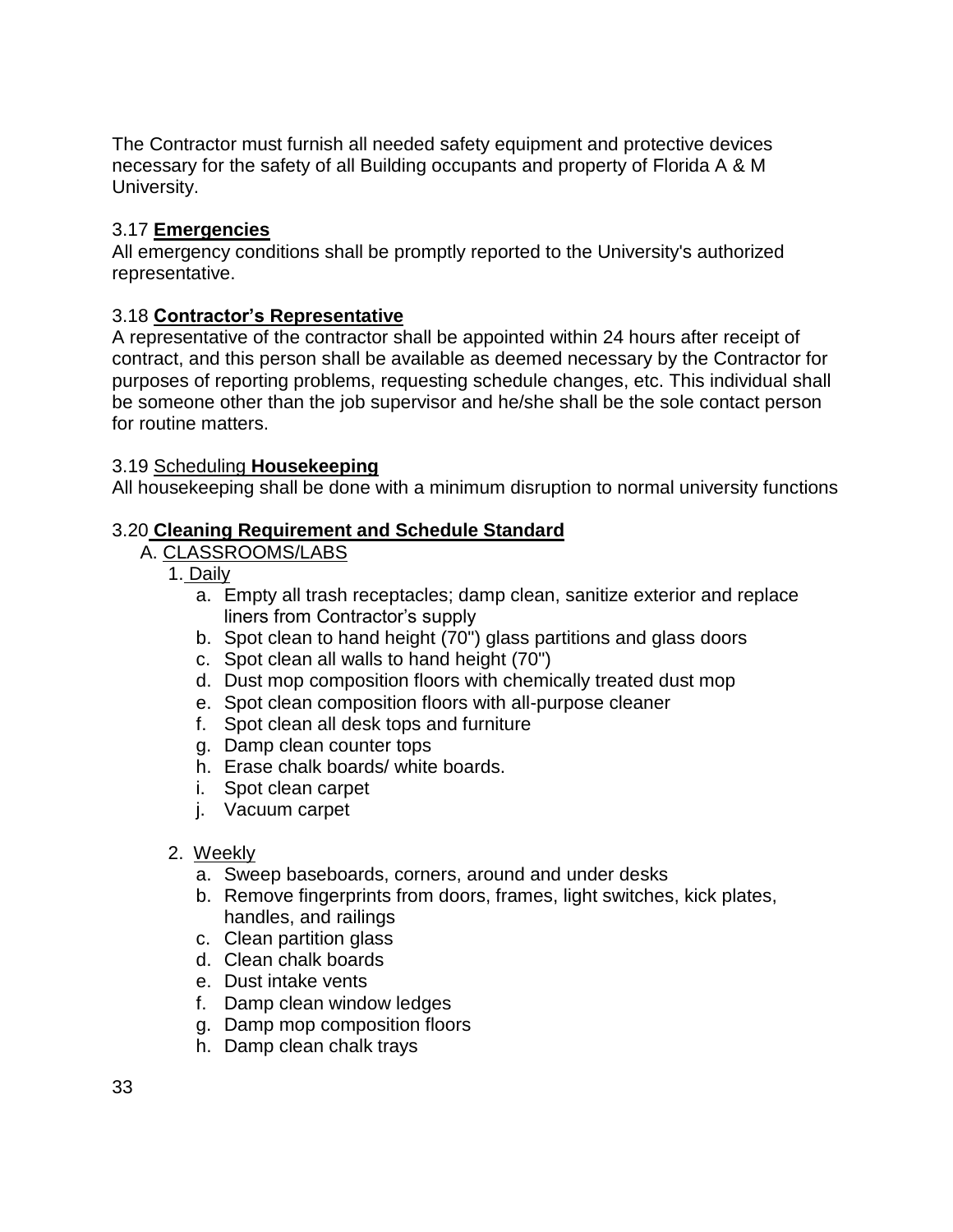- i. High dust above hand height
- 3. Monthly

a. Spray buff floor

- 4. Semi Annually
	- a. Shampoo upholstered furniture
	- b. Renovate and refinish composition floors (apply 100% solid finish)
	- c. Shampoo carpets

### **B. LOBBY AND COMMON AREA**

## 1. Daily

- a. Clean door glass
- b) Empty and damp clean all trash receptacles
- c) Empty and clean ashtrays and sand urns
- d) Dust and spot clean all furniture
- e) Clean and polish all metal door handles
- f) Spot clean all walls to hand height
- g) Damp clean elevator exterior doors
- h) Vacuum entrance mats
- i) Spot clean entrance mats
- j) Dust mop composition floors
- k) Spot mop composition floors
- l) Clean directory board
- m) Clean and sanitize water fountain
- n) Vacuum carpet

### 2. Weekly

- a. Spray buff composition floor
- b. High dust above hand height all horizontal surfaces including any shelves, moldings, ledges, pipes, ducts, vents, and heating outlets
- c. Damp clean baseboards, along walls, and coners
- d. Clean door glass
- e. Dust intake vents
- 3. Quarterly
	- a. Shampoo carpet
- 4. Semi-Annually
	- a. Scrub and refinish floor
	- b. Renovate and refinish composition floor, apply 100% solid finish
	- c. Shampoo all upholstered furniture and wash vinyl furniture
	- d. Extract carpets.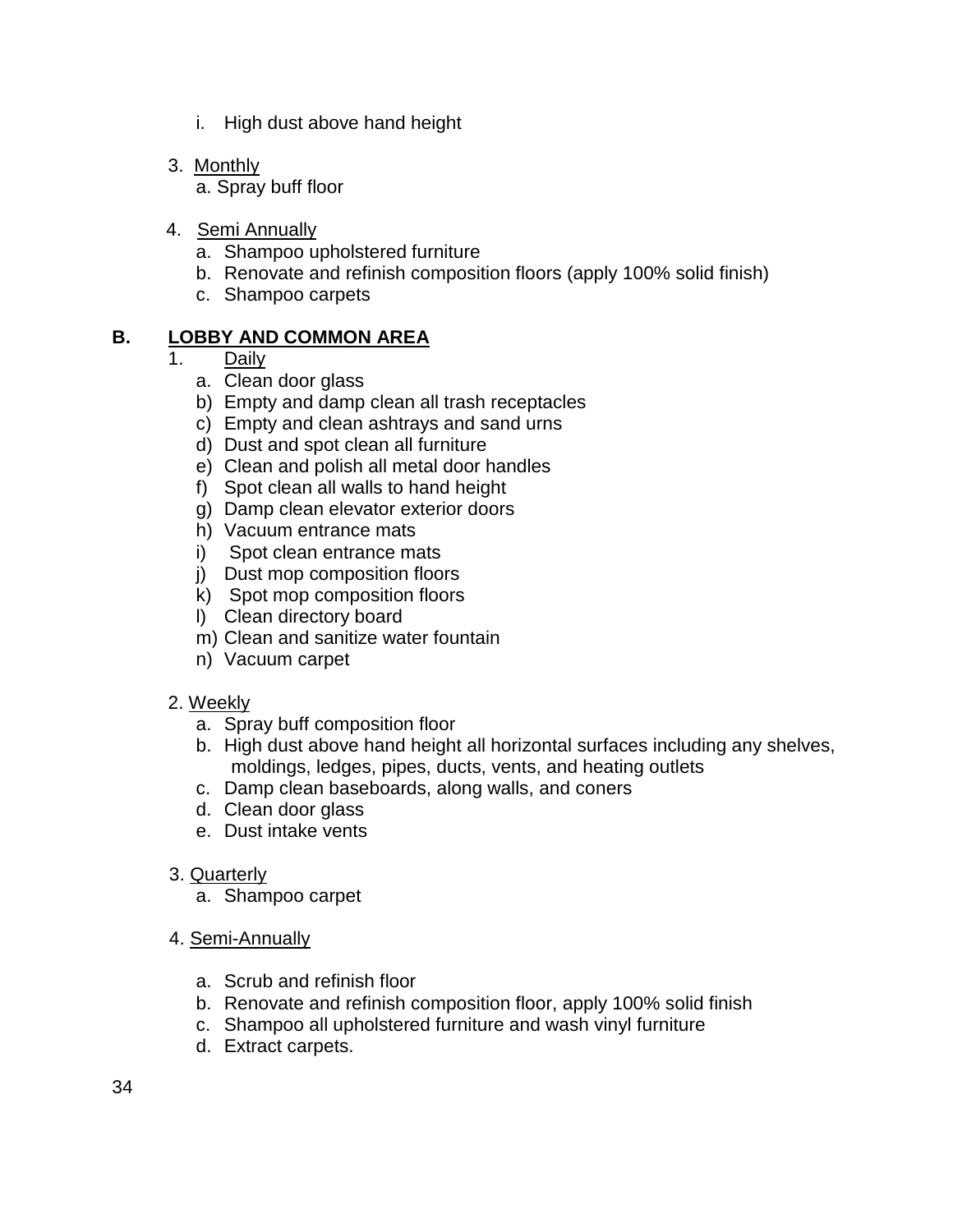## C. **Office Area and Conference Rooms**.

- 1. Daily
	- a. Empty wastebaskets and replace liners as needed
	- b. Empty and damp clean ashtrays
	- c. Dust furniture tops and chairs
	- d. Dust all telephones
	- e. Dust all exposed filing cabinets, bookcases, and shelves
	- f. Spot clean desk tops
	- g. Clean counter tops
	- h. Spot clean door glass, partition glass
	- i. Clean and sanitize water fountain(s)
	- j. Vacuum all carpet
	- k. Spot clean carpet
	- l. Dust mop composition floors
	- m. Spot mop composition floors
	- n. Low dust all surfaces to hand height (70")

## 2. Weekly

- a) High dust to hand height all horizontal surfaces, including shelves, moldings, ledges, pipes, ducts, and heating outlets Clean entire desk tops (where possible).
- b) Sweep baseboards, comers, around and under desks
- c) Spray buff all composition floors

d) Remove fingerprints from doors, frames, light switches, kick push plates, handles, and moldings around doorways

- e) Clean entrance glass
- f) Remove dust and cobwebs from ceiling area
- g) Dust all baseboards
- 3. Monthly
	- a) Clean all partition glass
	- b) Dust blinds
- 4. Semi Annually
	- a) Renovate and refinish all composition floors, apply 100% solid finish
	- b) Clean upholstered furniture
	- c) Shampoo carpets.

## **D. RESTROOMS**

- 1. Daily
	- a) Clean and sanitize all vitreous fixtures including toilet bowls, urinals, and hand basins
	- b) Clean and sanitize all flush rings, drain and overflow outlets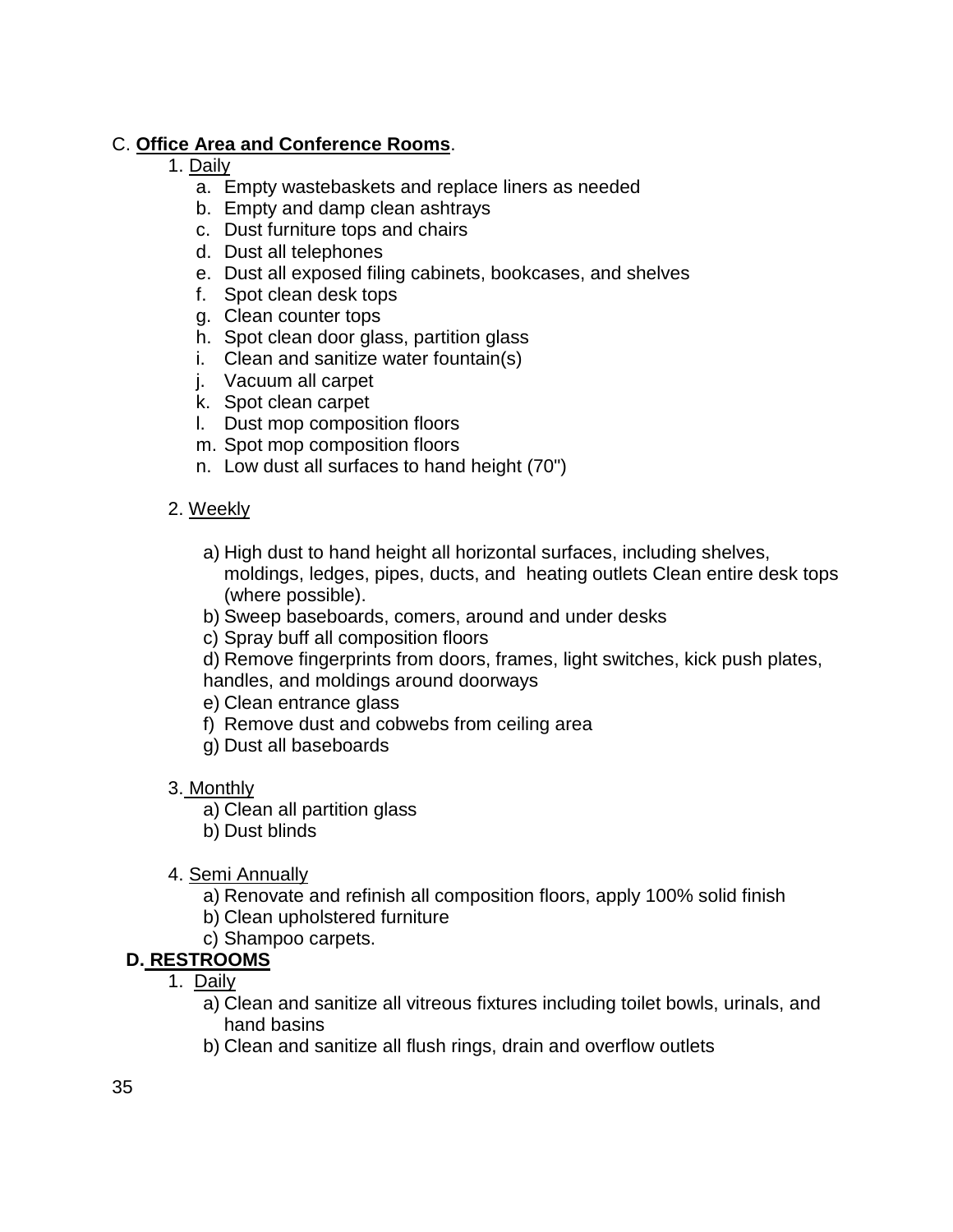- c) Clean and polish all chrome fittings
- d) Clean and sanitize toilet seats
- e) Damp mop with disinfectant
- f) Clean and polish all glass and mirrors
- g) Empty all containers and disposals
- h) Spot clean and sanitize exterior of all containers
- i) Dust metal partitions and window sills
- j) Remove spots, stains, splashes, from wall area adjacent to hand basins
- k) Refill all dispensers to normal limits: tissue and towels from client's supply
- l) Spot clean metal partitions
- m) Remove fingerprints from doors, frames, light switches, handles, etc.
- n) Low dust all surfaces to hand height including sills, ledges, moldings, shelves, frames, and ducts

## 2. **Weekly:**

- a. Wash and sanitize metal partitions
- b. Spot clean tile walls
- c. High dust above hand height including sills, moldings, ledges, shelves, frames, ducts and heating outlets.

### 3. **Monthly:**

- 1. Machine scrub floors
- 2. Wash all tile walls

### E: **LOUNGE/VENDING AREA/CAFETARIA**

- 1 Daily
	- a) Dust mop composition floors
	- b) Damp mop composition floors
	- c) Damp clean chairs and tables
	- d) Empty trash containers and replace liners
	- e) Vacuum carpet
	- f) Spot clean carpet

### 2. Weekly:

- a) Clean exterior of trash containers
- b) Spray buff composition floor
- c) Sweep baseboards
- 3. Monthly:

a) Clean interior of trash containers

4. Semi-Annually:

a) Scrub and refinish all composition floors, apply 100% solid finish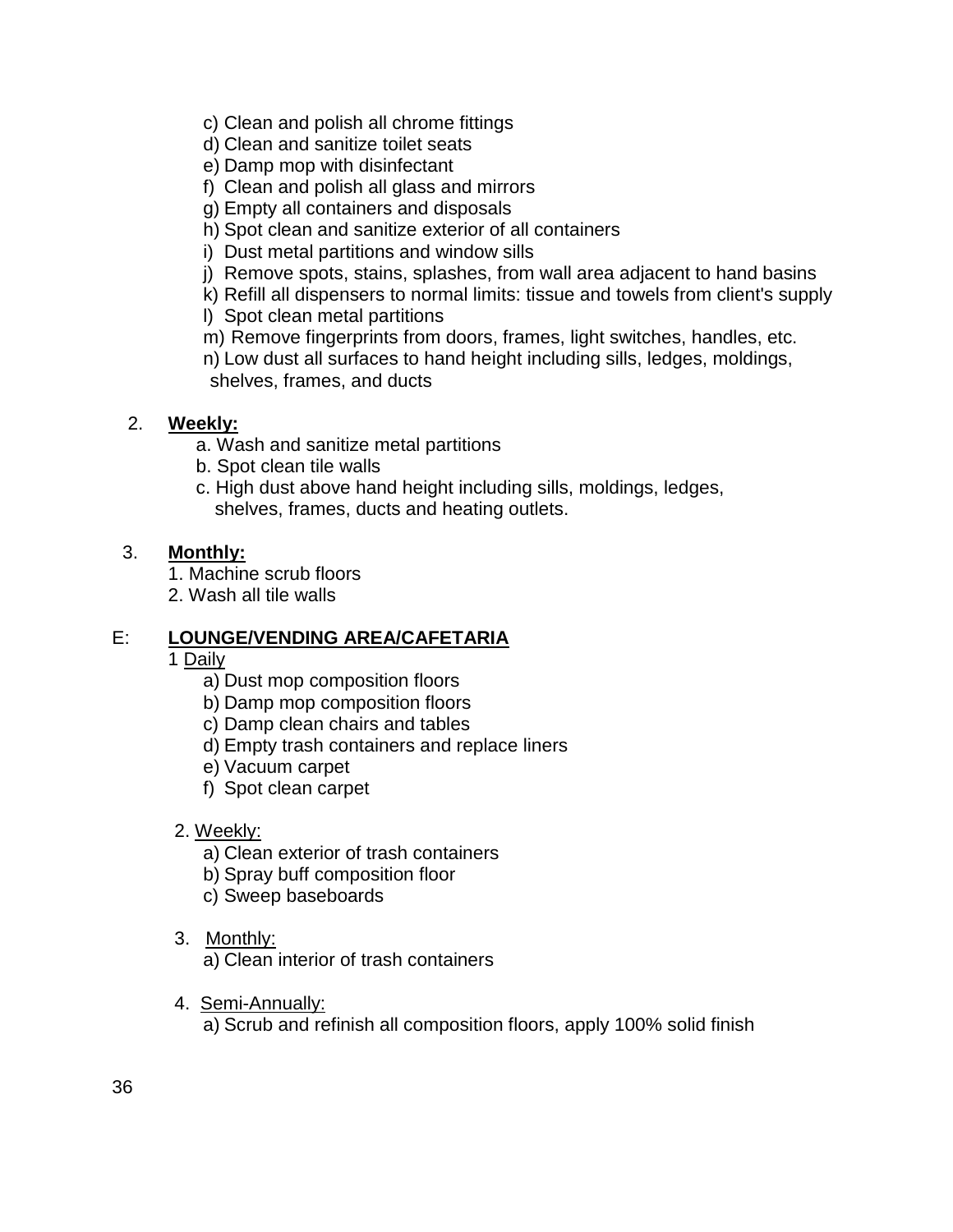## F. **STAIRWELLS**

## 1. Daily

- a) Sweep stairs and landings
- b) Spot clean exit doors
- c) Spot clean wall to hand height (70")
- d) Dust hand rails
- e) Spot mop stairs

## 2. Weekly

- a. Mop stairs
- b. Damp clean hand rails, ledges, and sills

## G. **ELEVATORS**

- 1. Daily
	- a) Vacuum carpet
	- b) Spot clean carpet
	- c) Spot clean interior walls and doors
	- d) Clean key board

## 2 Weekly

a.Clean interior walls and doors

- b.Clean elevator tracks
- c. Pac vac carpeting

## 3.21 **SERVICE STATEMENT OF LANDSCAPE MANAGEMENT**

## **I. Scope of Work:**

Contractor shall furnish all horticultural, labor, material, equipment and transportation required to maintain the landscape throughout the contract period, as specified herein.

## II. **Lawn Care**:

## *A. Mowing and Edging:*

Lawns shall be mowed more frequently during the active growing season and as needed during other seasons. During extended rainy or dry periods mowing will take place as conditions dictate. Mowing height will be based on what is horticultural correct for the turf variety taking into account the season.

## *B. Fertilization:*

Lawns shall be fertilized as warranted with a commercial fertilizer. The number of applications will be dependent on the type of nitrogen used and the type of turf grass.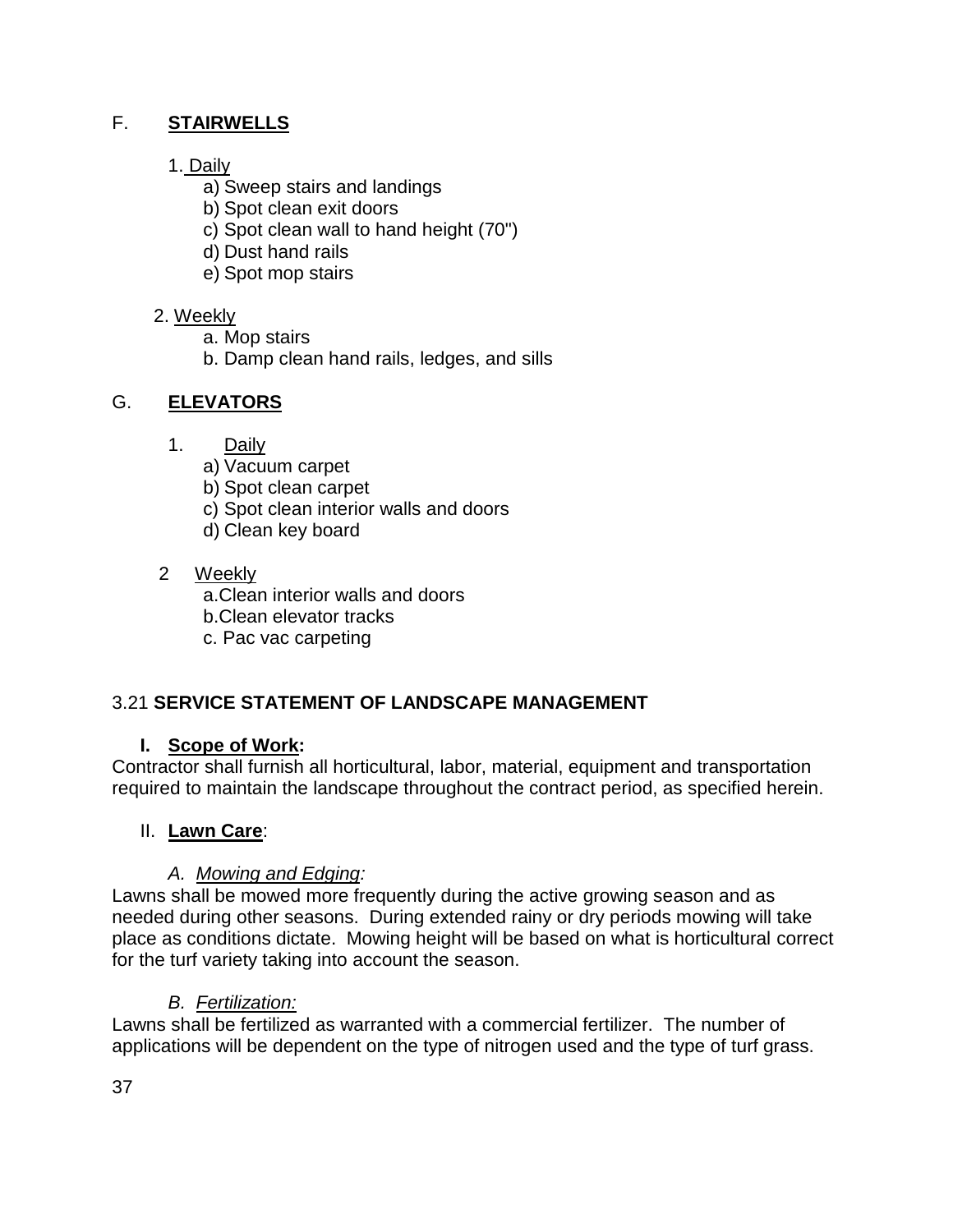## *C. Fungicide:*

Apply recommended, legally approved fungicides to control disease-causing damage when necessary.

### *D. Pesticide:*

Apply recommended, legally approved pesticides to control disease-causing damage when necessary.

## *E. Weed Control:*

Pre-emerge: This type of control should be used only if a known weed problem warrants its use.

Posts emerge: Control broadleaf weeds with selective herbicides.

The chosen chemical will be recommended and legally approved for the specific weed problem.

## III. **Ground Cover Area/Shrub Areas**:

### *A. Edging*

Edge ground cover as needed to keep within bounds and away from obstacles.

## *B. Pruning:*

Shrubs shall be pruned only as necessary to maintain the natural form of the plant, to maintain growth within space limitations, and to eliminate damage or diseased wood. This excludes pruning necessitated by storm damage, disease, neglected overgrowth or winterkill.

Florida A & M University, College of Law facility site boarders Hughey Avenue, Washington Street, Beggs Avenue and Robinson Street, and is adjacent to Interstate 4 in the downtown area of Orlando, Florida. The site consists of approximately 3.77 acres (164,000-square feet) and is located across the street from the Zora Neal Hurston State Building on the west and the Federal Courthouse building on the south. A pedestrian open space surrounds the building to create a campus-like environment between the College of Law and the existing State Office Complex.

The successful bidder will be responsible for providing and performing all required maintenance and facility services in an effort to maintain the facility to a high standard. This includes all infrastructures (i.e. mechanical, electrical, plumbing, and electronic systems); exterior and interior of the building; landscape and grounds; parking lots; and the plaza areas at all times. All components of the facility must remain operable at all times, however in the case of system failures the contractor must make every effort to repair systems in a timely manner to minimize downtime. All services rendered will be in accordance with the standards and requirements stated in this document. The decision to replace major components requiring system downtime will be made in consultation with the Director of Physical Plant and the Dean.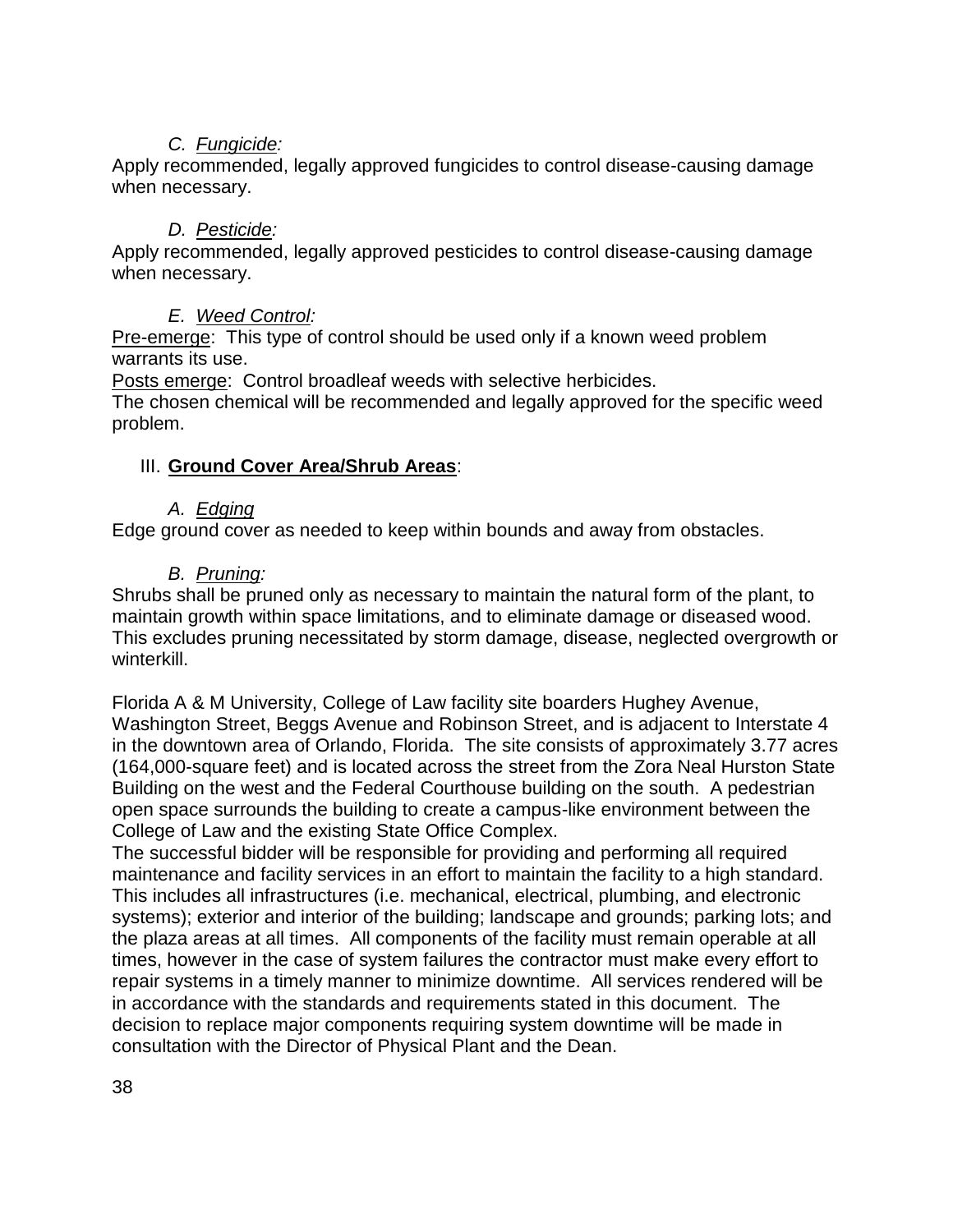It is the responsibility of the contractor to supply and maintain the necessary personnel required to perform the services under this contract in a timely manner.

### 3.22 **Personnel**

All matters pertaining to the recruitment, screening, hiring, and retention of employees shall be the exclusive responsibility of the contractor. These matters shall be done in full compliance with existing statutes and regulations pertaining to affirmative action, nondiscrimination, wage and hour and any other stipulations germane to prudent personnel management.

Only those employees who have been properly trained shall be assigned duties under this contract.

All personnel shall be dressed professionally in a manner authorized by the contractor and approved by Florida A & M University. The personnel shall be neat and clean in appearance. Picture identification badges shall be worn which fully identifies the worker as a member of the contractor's work force.

No employee who has a police record other than minor traffic violations may be assigned duties under this contract. Any employee that has pleaded no contest to, or been convicted of, a first degree misdemeanor or a felony cannot be assigned to work on this contract. Similarly, any convicted sex offender cannot be assign to work on the Florida A & M University campus. Contractor shall be responsible for the submission of police criminal history investigation clearance record within 24 hours upon request for all employees and Florida A & M University has the right to refuse the employment of anyone assigned to work on this contract by the contractor.

The contractor will pay at least the minimum wage rate. The contractor will pay all taxes pertaining to his or her employees as required by law. The contactor must ensure that all staff's vehicles to include company vehicle have parking permits according to the University Parking Rules and Regulations.

Any employee whose work habits and/or conduct are deemed objectionable shall be removed from the work force upon written request of the authorized Florida A & M University representative.

Response time: The contractor will be required to respond to requests for maintenance within one (1) hour of receiving notification for emergency situations and within twentyfour (24) hours for non-emergency situations. The notification can be either through the telephone, in written form as in memo or by email.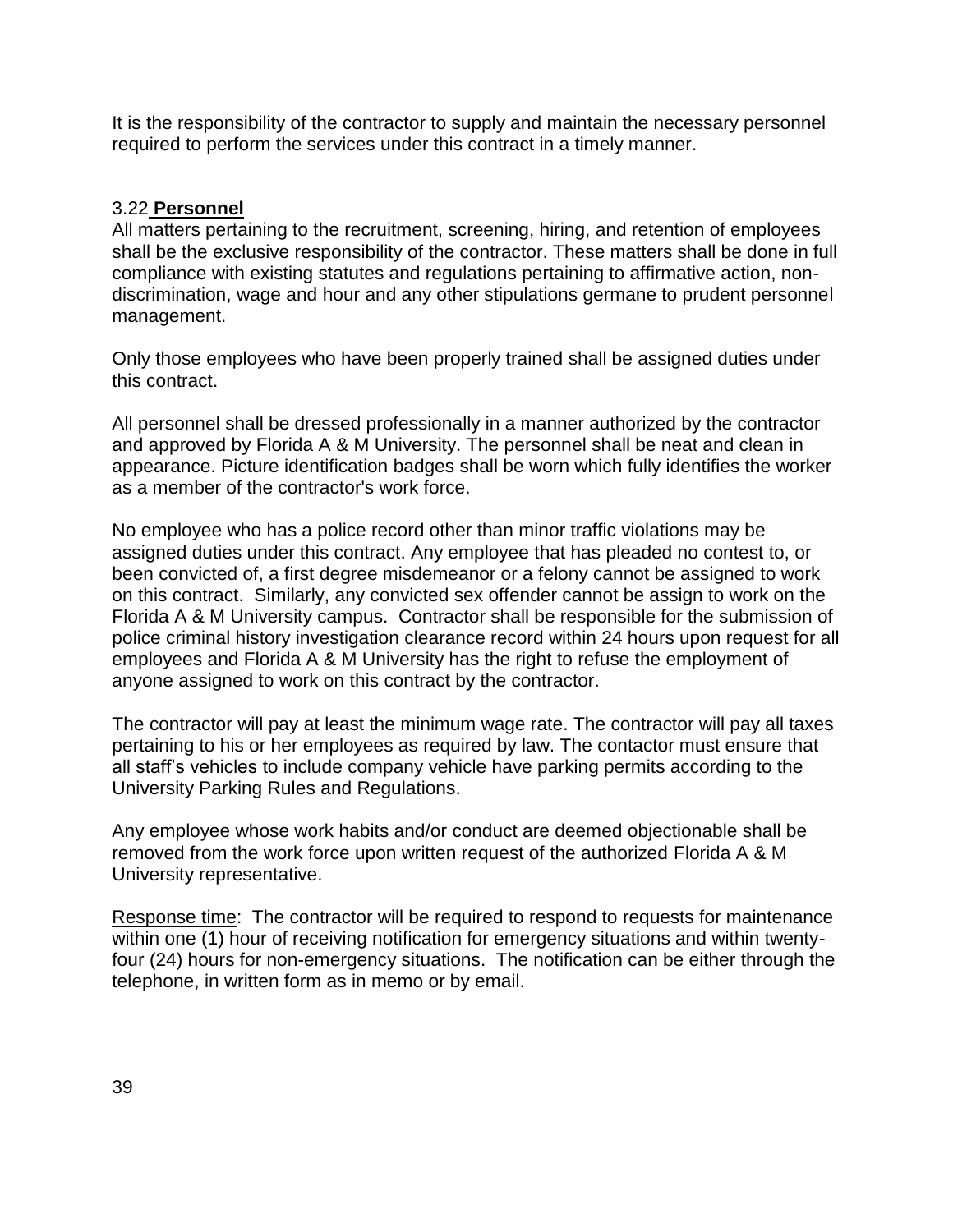### **4.0 REQUIRED PROPOSAL FORMAT**

### **4.1. Introduction**

The Proposer shall not alter the RFP in any way and shall not reproduce all or any part of the RFP in its proposal document. The contract, if any, resulting from this RFP shall attach the entire RFP and incorporate the RFP by reference.

To facilitate analysis of its proposal, the Proposer must prepare its proposal in accordance with the instructions outlined in this section. If Proposer's proposal deviates from these instructions, such proposal may, in FAMU's sole discretion, be REJECTED.

FAMU EMPHASIZES THAT THE PROPOSER CONCENTRATE ON ACCURACY, COMPLETENESS, AND CLARITY OF CONTENT. The Proposer must use sections and tabs that are clearly identified and also must number and label all parts, pages, figures, and tables in its proposal. Additional tabs may be appended which contain any other pertinent matters that the Proposer wishes FAMU to take into consideration in reviewing the proposal. Proposer's response to this RFP must be sent to FAMU's Authorized Representative at the address listed in Section 2.1. above.

#### **4.2. Proposal Sections**

The Proposer shall organize its proposal into the following major sections.

**SUBMITTALS**- Bidders are required to submit the documentation listed below with their bid reply. The bids are to be in a sealed envelope, marked with the bid number, title, opening date and time.

- 1. **Request to Proposal Acknowledgment Form**, page 1, completed, executed and signed.
- 2. **Price Sheet** including acknowledgment of amendments issued by the University.
- 3. Copy of **required license and background information**
- 4. Copy of **required insurance**.
- 5. Each Proposer shall submit **evidence of qualifications**. Vendor must have been in business for a minimum of seven (7) years. Vendor must include two (2) accounts that are similar in size and have comparative programmatic complexity. *Florida A & M University reserves the right to contact these businesses, institutions, etc.*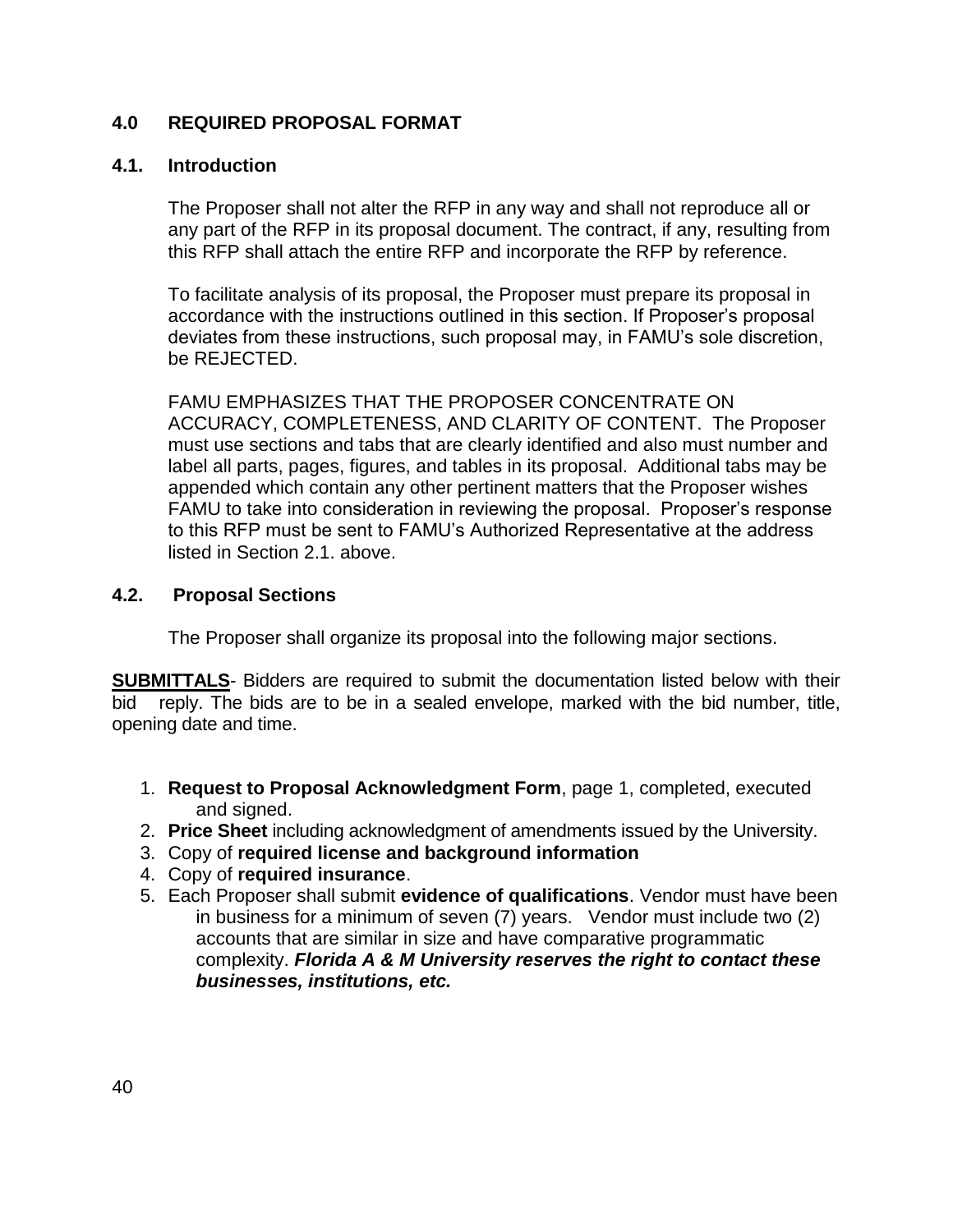### **Staffing Plan and Policies**

- 1. Provide company's facility management resume of qualifications and experience (i.e., business plan, organization structure, years in business, references, etc.)
- 2. Provide company's maintenance comprehensive plan, the details, the specific maintenance approach to this project. (i.e., how would the maintenance be administered to the College of Law facility?)
- 3. Explain facility management and maintenance staffing plans for the campus.
- 4. Provide organizational charts recommended for this project.
- 5. Provide resumes for key corporate and site employees, including project manager.

#### **Operations Plan and Policies**

- 1. Explain quality control procedures.
- 2. Explain security plans and procedures.
- 3. Explain routine maintenance and preventive maintenance plan.
- 4. Explain building services / janitorial cleaning plan.
- 5. Explain grounds and landscaping maintenance plan.
- 6. Explain event set-up support plan.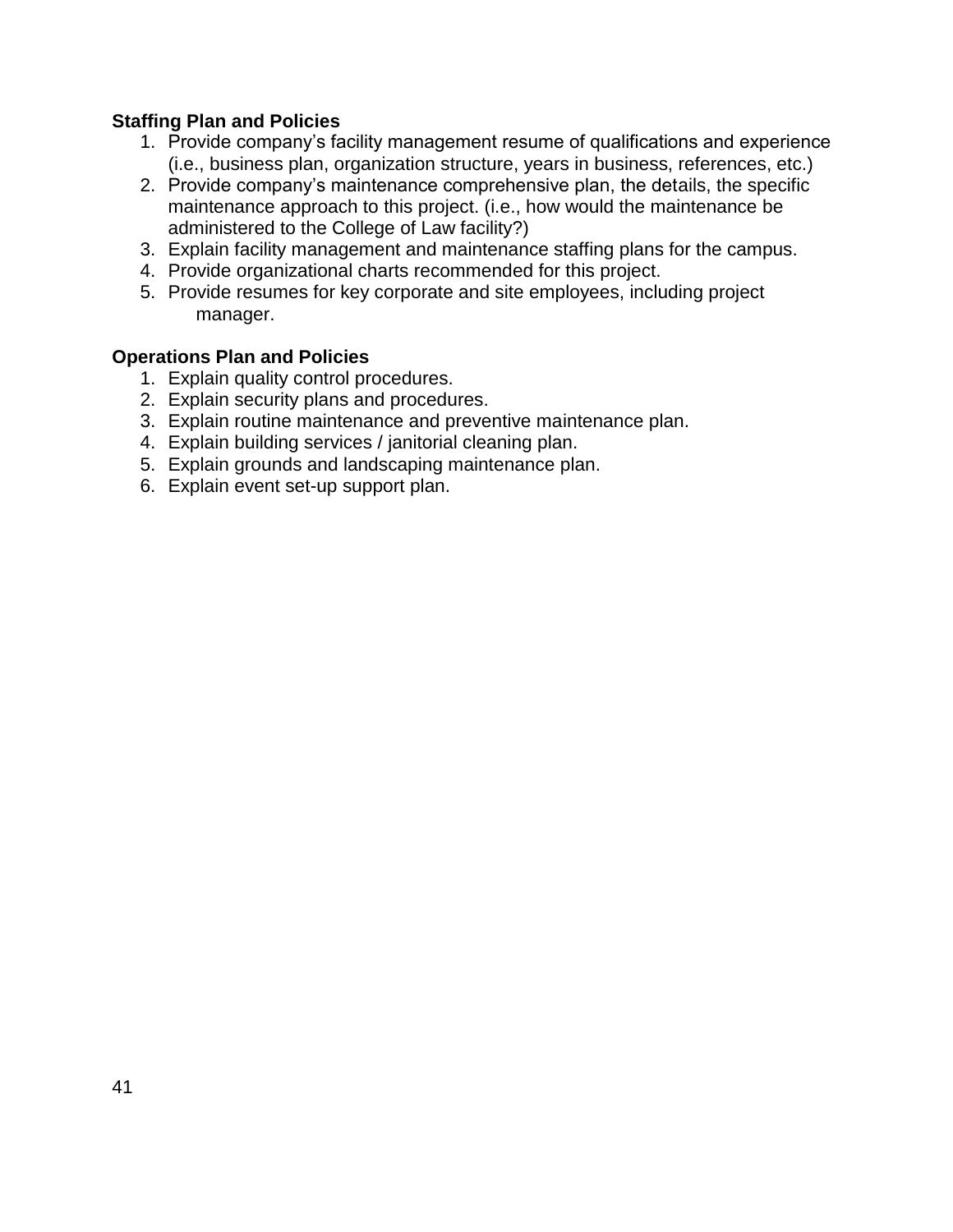# **Florida A&M University Procurement Department**

**Price Sheet**

| First Fiscal Year October 1, 2015 – September 30, 2016: \$   |  |
|--------------------------------------------------------------|--|
| Second Fiscal Year October 1, 2016 – September 30, 2017:\$   |  |
| Third Fiscal Year October 1, 2017 – September 30, 2018: \$   |  |
| * Fourth Fiscal Year October 1, 2018 – September 30, 2019:\$ |  |
| * Fifth Fiscal Year October 1, 2019 - September 30, 2020: \$ |  |
| <b>TOTAL CONTRACT PRICE:</b>                                 |  |

**\* The fourth and fifth fiscal years are optional**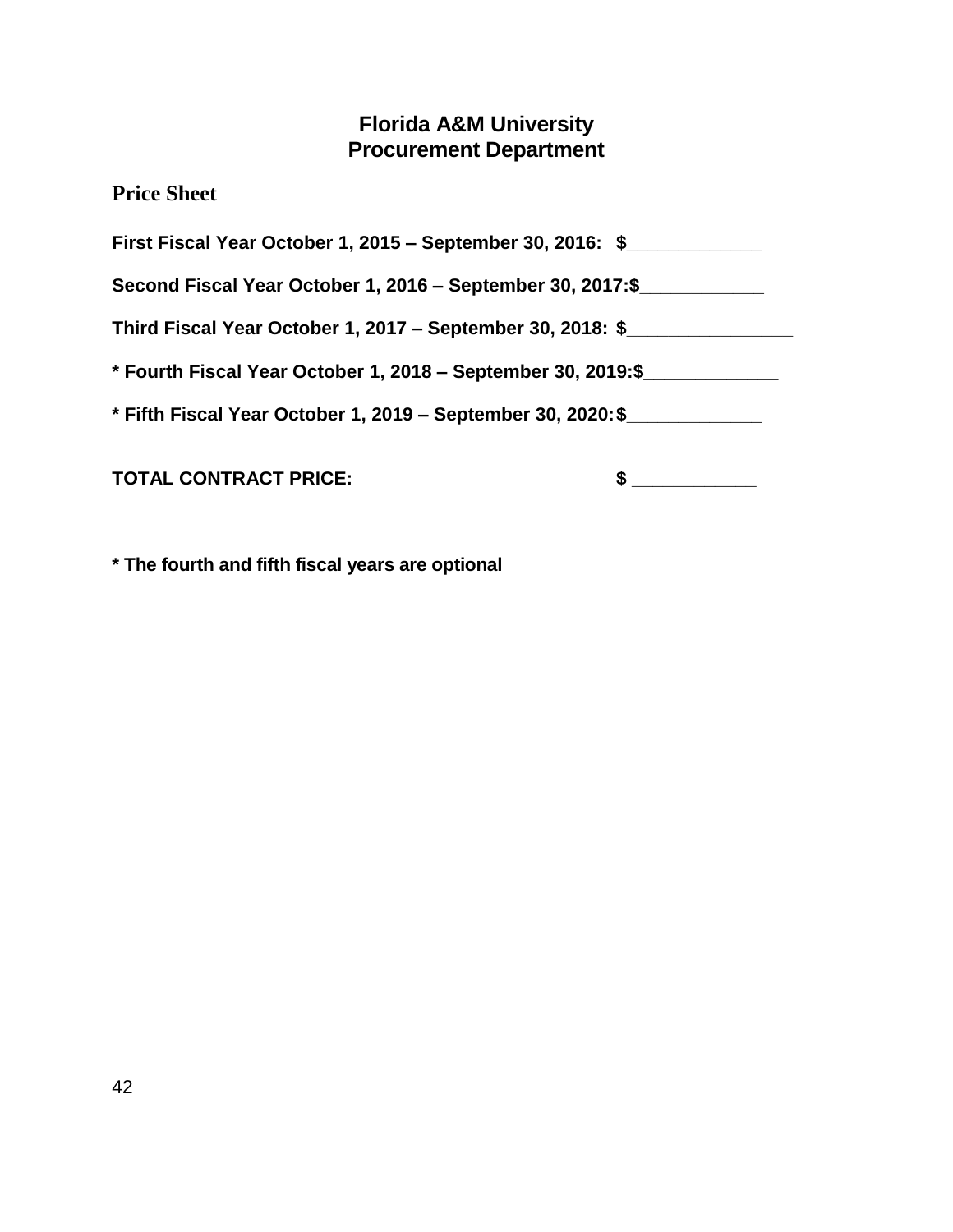#### APPENDIX I NOTICE OF CONFLICT OF INTEREST

Company or Entity Name **Law 2018 Company or Entity Name** 

For the purpose of participating in the Invitation to Bid process and complying with, the provisions of Chapter 112, *Florida Statutes*, and University Regulation 6.002, the undersigned corporate officer states as follows:

The persons listed below are corporate officers, directors or agents and are currently employees of the Florida A & M University or Users:

The persons listed below are current University employees who own an interest of five percent (5%) or more in the company/entity named above:

The above information is true and correct to the best of my knowledge. Signed on this\_\_\_, day of

\_\_\_\_\_\_\_\_\_\_\_\_\_\_\_\_\_\_\_\_\_\_\_\_\_\_\_, 2015.

**Signature** 

Print Name and Title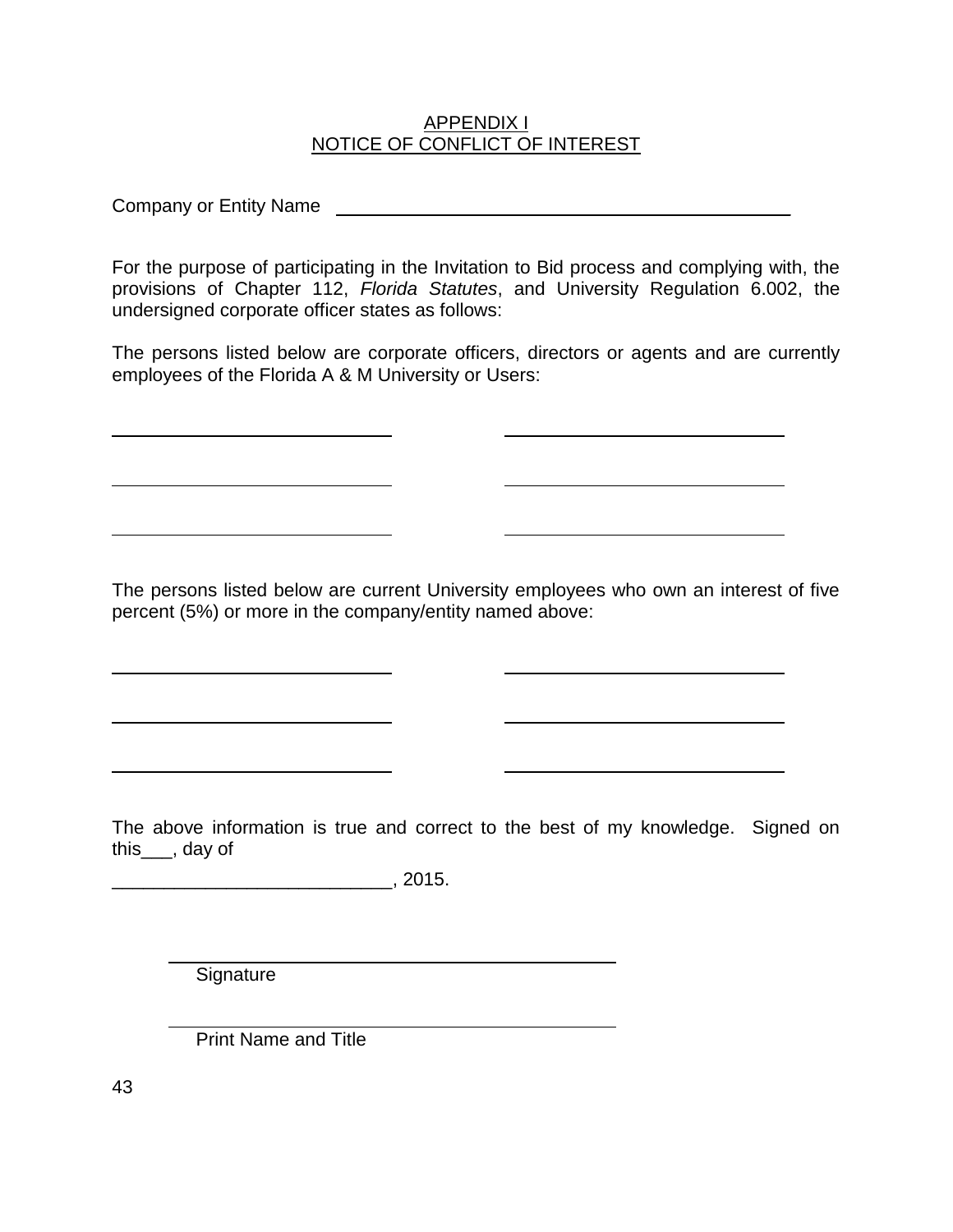### **AMENDMENTS ISSUED BY THE UNIVERSITY**

Failure to acknowledge receipt and compliance with the amendments issued by the University will result in disqualification.

Amendment No. \_\_\_\_\_\_\_\_\_ Dated \_\_\_\_\_\_\_\_\_ Initials\_\_\_\_\_\_\_

\_\_\_\_\_\_\_\_\_\_\_\_\_\_\_\_\_\_\_\_\_\_\_\_\_\_\_\_\_\_\_\_\_\_\_\_\_\_\_\_\_\_\_\_\_\_\_\_\_\_\_\_\_\_\_\_ COMPANY'S NAME

\_\_\_\_\_\_\_\_\_\_\_\_\_\_\_\_\_\_\_\_\_\_\_\_\_\_\_\_\_\_\_\_\_\_\_\_\_\_\_\_\_\_\_\_\_\_\_\_\_\_\_\_\_\_\_\_\_ TYPE THE NAME OF THE AUTHORIZED REPRESENTATIVE TO BIND THE COMPANY INTO A CONTRACT/PURCHASE ORDER

\_\_\_\_\_\_\_\_\_\_\_\_\_\_\_\_\_\_\_\_\_\_\_\_\_\_\_\_\_\_\_\_\_\_\_\_\_\_\_\_\_\_\_\_\_\_\_\_\_\_\_\_\_\_\_\_

SIGNATURE OF AUTHORIZED REPRESENTATIVE

\_\_\_\_\_\_\_\_\_\_\_\_\_\_\_\_\_\_\_\_\_\_\_\_\_\_\_\_\_\_\_\_\_\_\_\_\_\_\_\_\_\_\_

\_\_\_\_\_\_\_\_\_\_\_\_\_\_\_\_\_\_\_\_\_\_\_\_\_\_\_\_\_\_\_\_\_\_\_\_\_\_\_\_\_\_\_\_\_\_\_\_\_\_\_\_\_\_\_\_ FEID NO. /SOC. SEC. NO. (ENTER APPLICABLE NUMBER)

Phone number Fax number

\_\_\_\_\_\_\_\_\_\_\_\_\_\_\_\_\_\_\_\_\_\_\_\_\_\_\_\_\_\_\_\_\_\_\_\_\_\_\_\_\_\_\_\_\_\_\_\_\_\_\_\_\_\_\_\_

Email address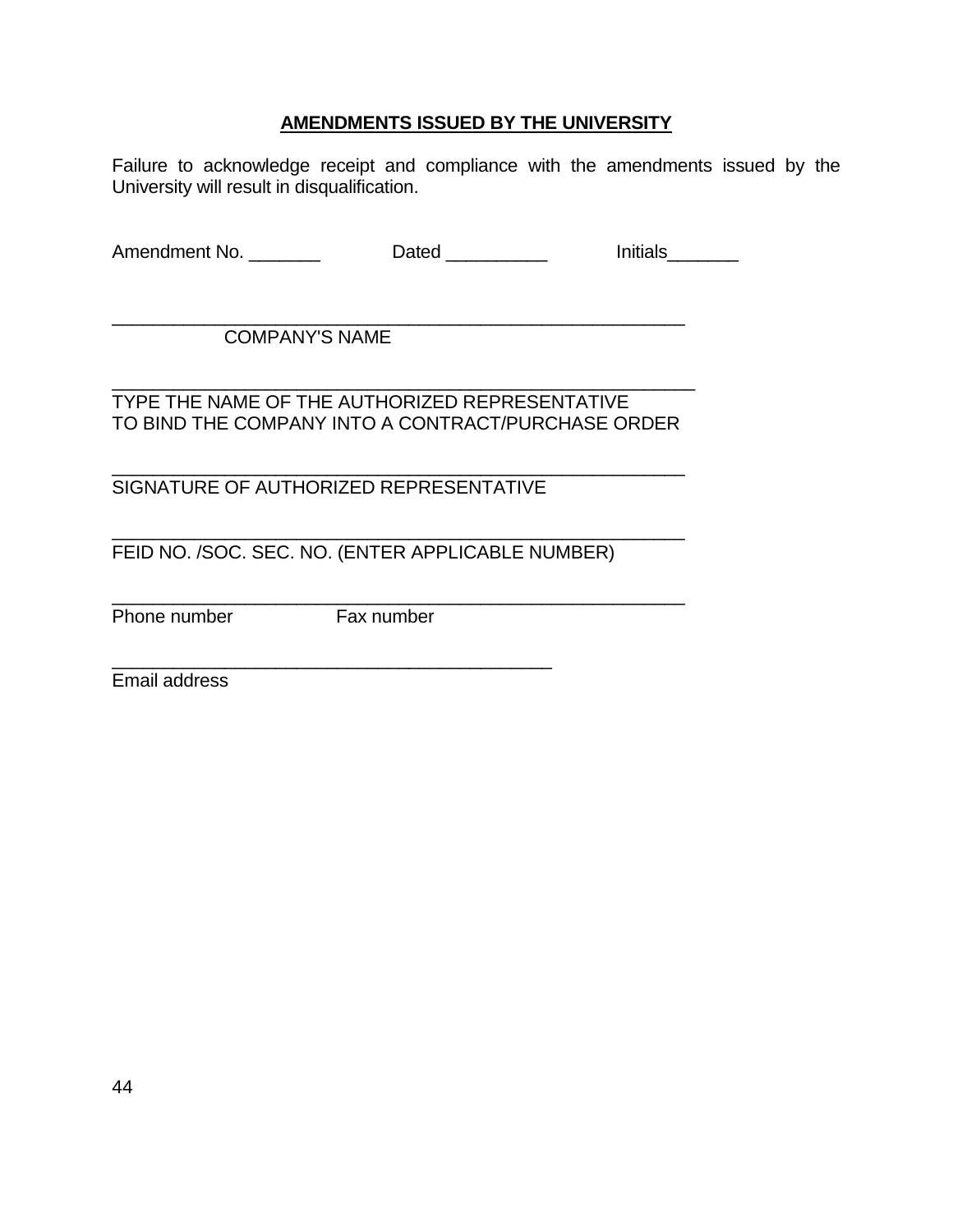### **EVALUATION SCORING SHEET**

#### **NAME OF PROPOSING COMPANY**\_\_\_\_\_\_\_\_\_\_\_\_\_\_\_\_\_\_\_\_\_\_\_\_\_\_\_\_\_\_\_\_\_\_\_\_\_\_\_\_\_\_

### **INSTRUCTIONS TO EVALUATION COMMITTEE MEMBER:**

1. Evaluate each proposal on a separate form.

2. Work independently and do not discuss the Proposals or your evaluation with anyone.

3. When the forms are completed, sign, date and deliver them in a **sealed envelope** to the Procurement Representative's name from Section 2.1.

| <b>Evaluation Factors</b>                           | Max    | Points  |
|-----------------------------------------------------|--------|---------|
|                                                     | Points | Awarded |
| 1. Facilities Management and Maintenance Experience | 35     |         |
| 2. Preventive Maintenance Plan                      | 5      |         |
| 3. Staffing Plans and Policies                      | 15     |         |
| 4. Operations Plans and Policies                    | 15     |         |
| 5. Overall Pricing                                  | 30     |         |
|                                                     | 100    |         |
| Comments, if any:                                   |        |         |
|                                                     |        |         |
|                                                     |        |         |
|                                                     |        |         |

## **EVALUATOR'S NAME\_\_\_\_\_\_\_\_\_\_\_\_\_\_\_\_\_\_\_\_\_\_\_\_\_\_\_\_\_\_\_\_\_\_\_\_\_\_\_\_\_\_\_\_\_\_**

# **EVALUATOR'S SIGNATURE\_\_\_\_\_\_\_\_\_\_\_\_\_\_\_\_\_\_\_\_\_\_\_\_\_\_\_ \_\_\_\_\_\_\_\_\_\_\_\_\_**

**DATE\_\_\_\_\_\_\_\_\_\_\_\_\_\_\_\_\_\_\_\_\_\_\_\_\_\_\_\_\_\_\_\_\_\_\_\_\_\_\_\_**\_\_\_\_\_\_\_\_\_\_\_\_\_\_\_\_\_\_\_\_\_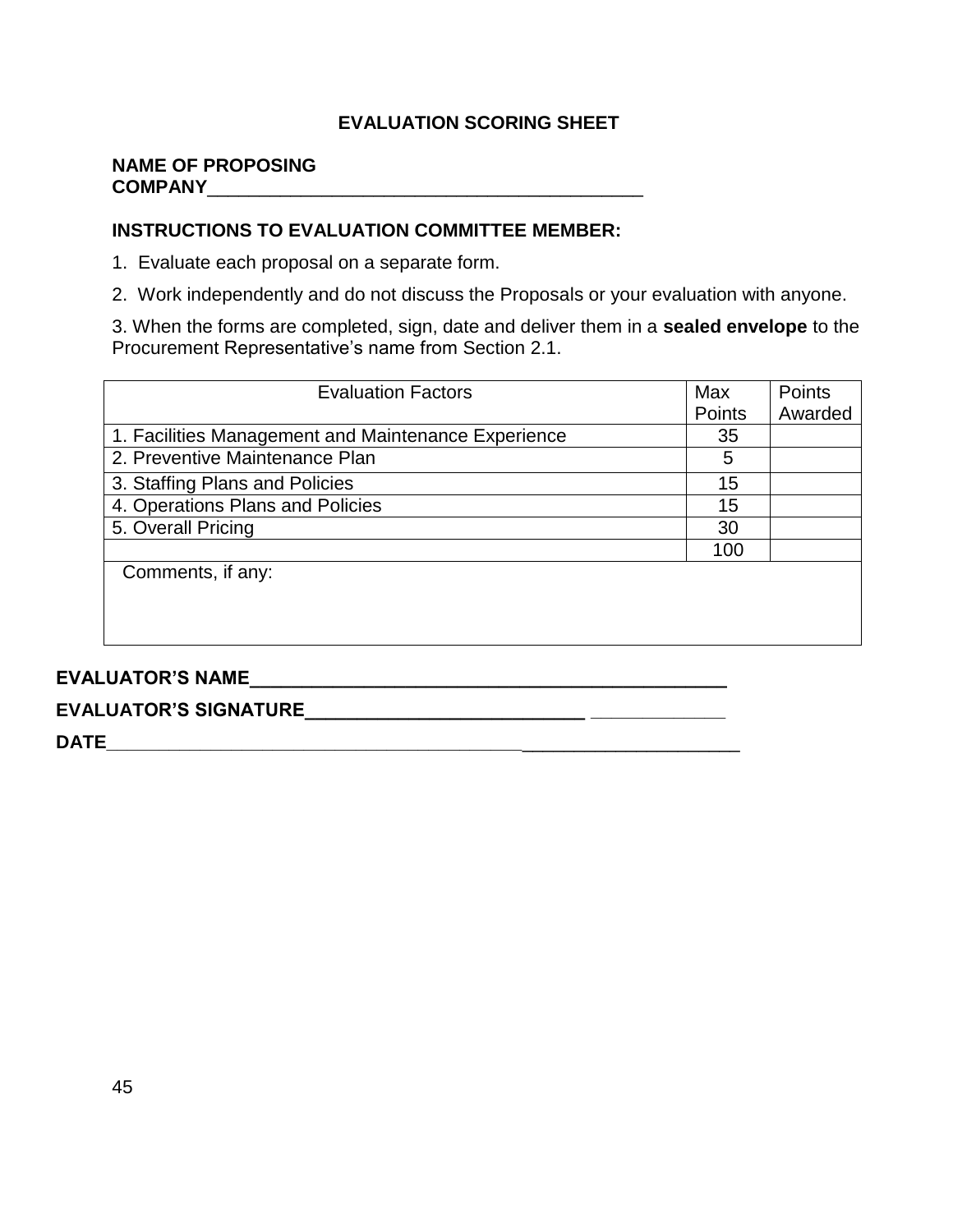#### **APPENDIX II CONDITIONS AND REQUIREMENTS**

#### **SUPPLEMENTAL PROPOSAL SHEET**

The below items of this RFP must each be initialed, as YES for "understood and agreed upon" and NO for "not agreed to." **Failure to complete and return this document with your proposal could result in rejection of your proposal. Proposers shall not check items as "understood and agreed upon" for submittal of proposal with the hope of negotiating a change of those conditions and requirements after award of a contract resulting from this RFP. Proposers disagreeing with any conditions and requirements shall act to resolve the difference prior to proposal opening. Failure to accept said conditions and requirements after contract award is grounds for rejection of that proposal and the university may seek to award the contract to the next favorable proposer.**

| <b>SECTION</b> | <b>YES</b> | $NO$ | <b>PROPOSER INITIAL</b> |
|----------------|------------|------|-------------------------|
| 1.0            |            |      |                         |
| 1.1            |            |      |                         |
| 1.2            |            |      |                         |
| 2.0            |            |      |                         |
| 2.1            |            |      |                         |
| 2.2            |            |      |                         |
| 2.3            |            |      |                         |
| 2.4            |            |      |                         |
| 2.5            |            |      |                         |
| 2.6            |            |      |                         |
| 2.7            |            |      |                         |
| 2.8            |            |      |                         |
|                |            |      |                         |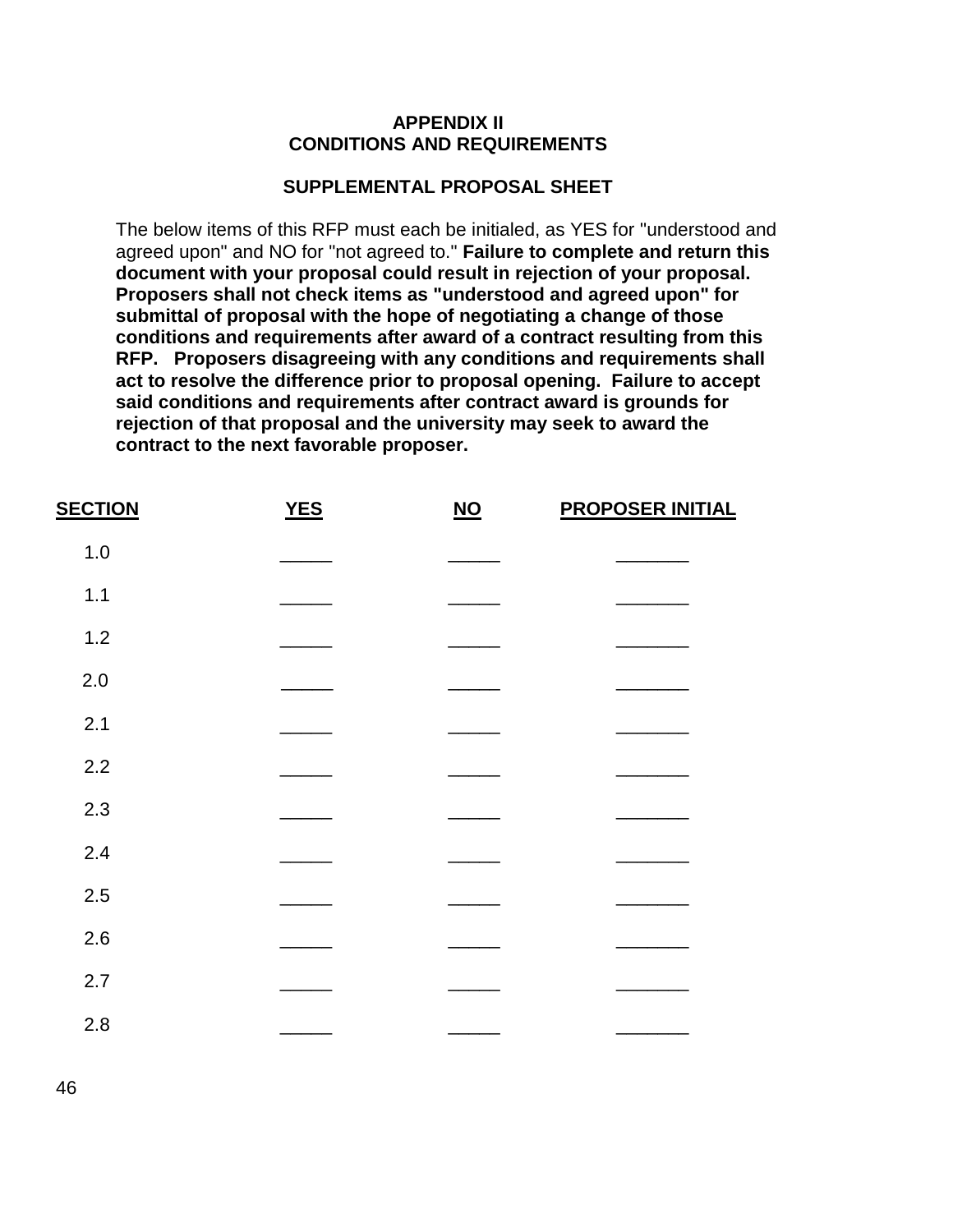| 2.9            |            |                           |                         |
|----------------|------------|---------------------------|-------------------------|
| 2.10           |            |                           |                         |
| 2.11           |            |                           |                         |
| <b>SECTION</b> | <b>YES</b> | $\underline{\mathsf{NO}}$ | <b>PROPOSER INITIAL</b> |
| 2.12           |            |                           |                         |
| 2.13           |            |                           |                         |
| 2.14           |            |                           |                         |
| 2.15           |            |                           |                         |
| 2.16           |            |                           |                         |
| 2.17           |            |                           |                         |
| 2.18           |            |                           |                         |
| 2.19           |            |                           |                         |
| 2.20           |            |                           |                         |
| 2.21           |            |                           |                         |
| 2.22           |            |                           |                         |
| 2.23           |            |                           |                         |
| 2.24           |            |                           |                         |
| 2.25           |            |                           |                         |
| 2.26           |            |                           |                         |
| 2.27           |            |                           |                         |
| 2.28           |            |                           |                         |
| 2.29           |            |                           |                         |
|                |            |                           |                         |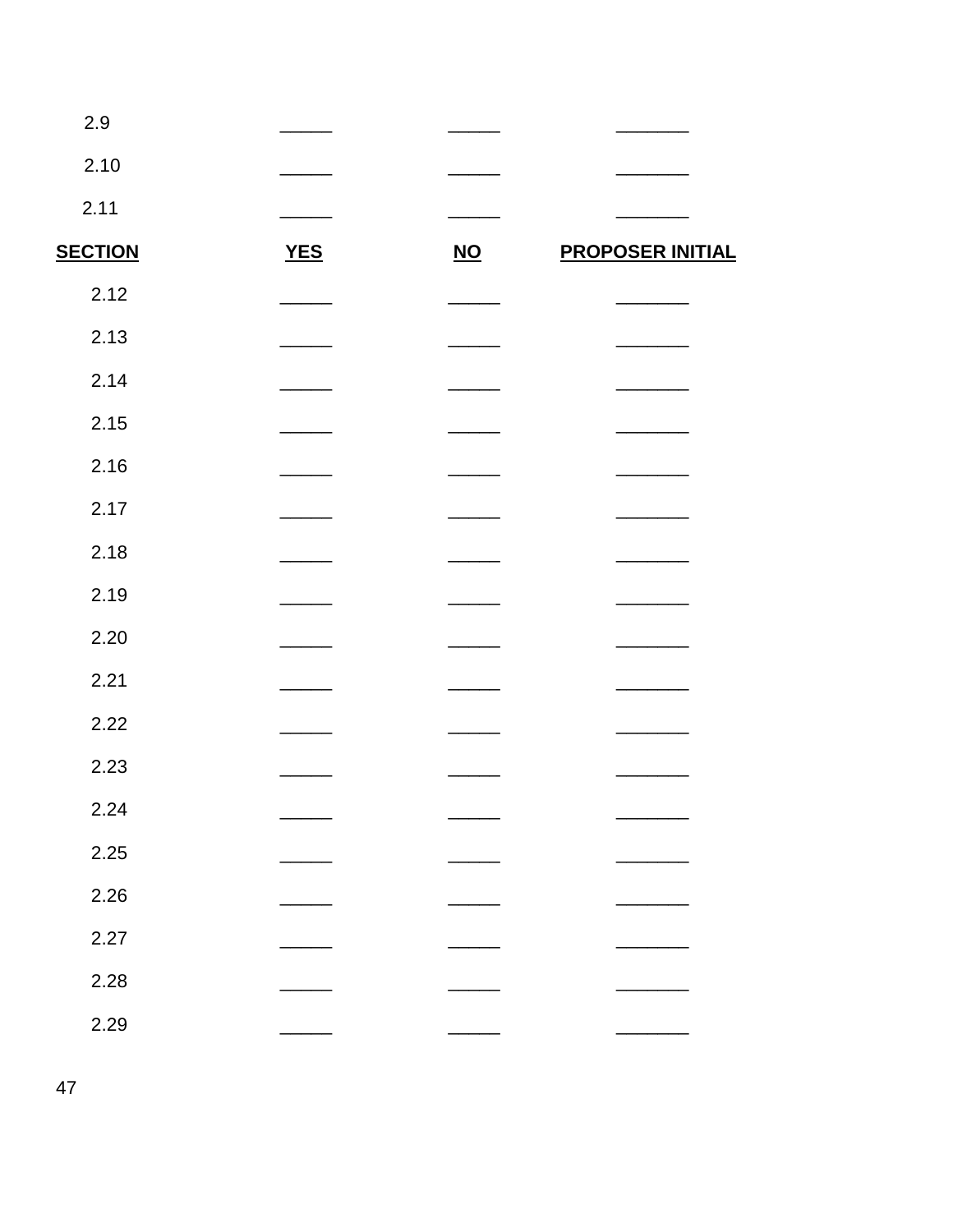2.30

| <b>SECTION</b> | <b>YES</b>                                                                                                           | $NO$                                                                                                                                                                                                                                                                                                                                                                                                                                                                       | <b>PROPOSER INITIAL</b> |
|----------------|----------------------------------------------------------------------------------------------------------------------|----------------------------------------------------------------------------------------------------------------------------------------------------------------------------------------------------------------------------------------------------------------------------------------------------------------------------------------------------------------------------------------------------------------------------------------------------------------------------|-------------------------|
| 2.31           |                                                                                                                      |                                                                                                                                                                                                                                                                                                                                                                                                                                                                            |                         |
| 2.32           |                                                                                                                      |                                                                                                                                                                                                                                                                                                                                                                                                                                                                            |                         |
| 2.33           |                                                                                                                      |                                                                                                                                                                                                                                                                                                                                                                                                                                                                            |                         |
| 2.34           |                                                                                                                      |                                                                                                                                                                                                                                                                                                                                                                                                                                                                            |                         |
| 2.35           |                                                                                                                      |                                                                                                                                                                                                                                                                                                                                                                                                                                                                            |                         |
| 2.36           |                                                                                                                      |                                                                                                                                                                                                                                                                                                                                                                                                                                                                            |                         |
| 2.37           |                                                                                                                      |                                                                                                                                                                                                                                                                                                                                                                                                                                                                            |                         |
| 2.38           |                                                                                                                      |                                                                                                                                                                                                                                                                                                                                                                                                                                                                            |                         |
| 2.39           |                                                                                                                      |                                                                                                                                                                                                                                                                                                                                                                                                                                                                            |                         |
| 2.40           |                                                                                                                      |                                                                                                                                                                                                                                                                                                                                                                                                                                                                            |                         |
| 2.41           |                                                                                                                      |                                                                                                                                                                                                                                                                                                                                                                                                                                                                            |                         |
| 3.0            |                                                                                                                      |                                                                                                                                                                                                                                                                                                                                                                                                                                                                            |                         |
| 3.1            |                                                                                                                      | $\overline{\phantom{a}}$ and $\overline{\phantom{a}}$                                                                                                                                                                                                                                                                                                                                                                                                                      |                         |
| 3.2            |                                                                                                                      | $\frac{1}{2} \left( \frac{1}{2} \right) \left( \frac{1}{2} \right) \left( \frac{1}{2} \right) \left( \frac{1}{2} \right) \left( \frac{1}{2} \right) \left( \frac{1}{2} \right) \left( \frac{1}{2} \right) \left( \frac{1}{2} \right) \left( \frac{1}{2} \right) \left( \frac{1}{2} \right) \left( \frac{1}{2} \right) \left( \frac{1}{2} \right) \left( \frac{1}{2} \right) \left( \frac{1}{2} \right) \left( \frac{1}{2} \right) \left( \frac{1}{2} \right) \left( \frac$ |                         |
|                |                                                                                                                      |                                                                                                                                                                                                                                                                                                                                                                                                                                                                            |                         |
|                |                                                                                                                      |                                                                                                                                                                                                                                                                                                                                                                                                                                                                            |                         |
|                |                                                                                                                      |                                                                                                                                                                                                                                                                                                                                                                                                                                                                            |                         |
| <b>DATE</b>    | <u> 1989 - Jan James James, martin amerikan basar dan berasal dalam pengaran basar dalam pengaran basar dalam pe</u> |                                                                                                                                                                                                                                                                                                                                                                                                                                                                            |                         |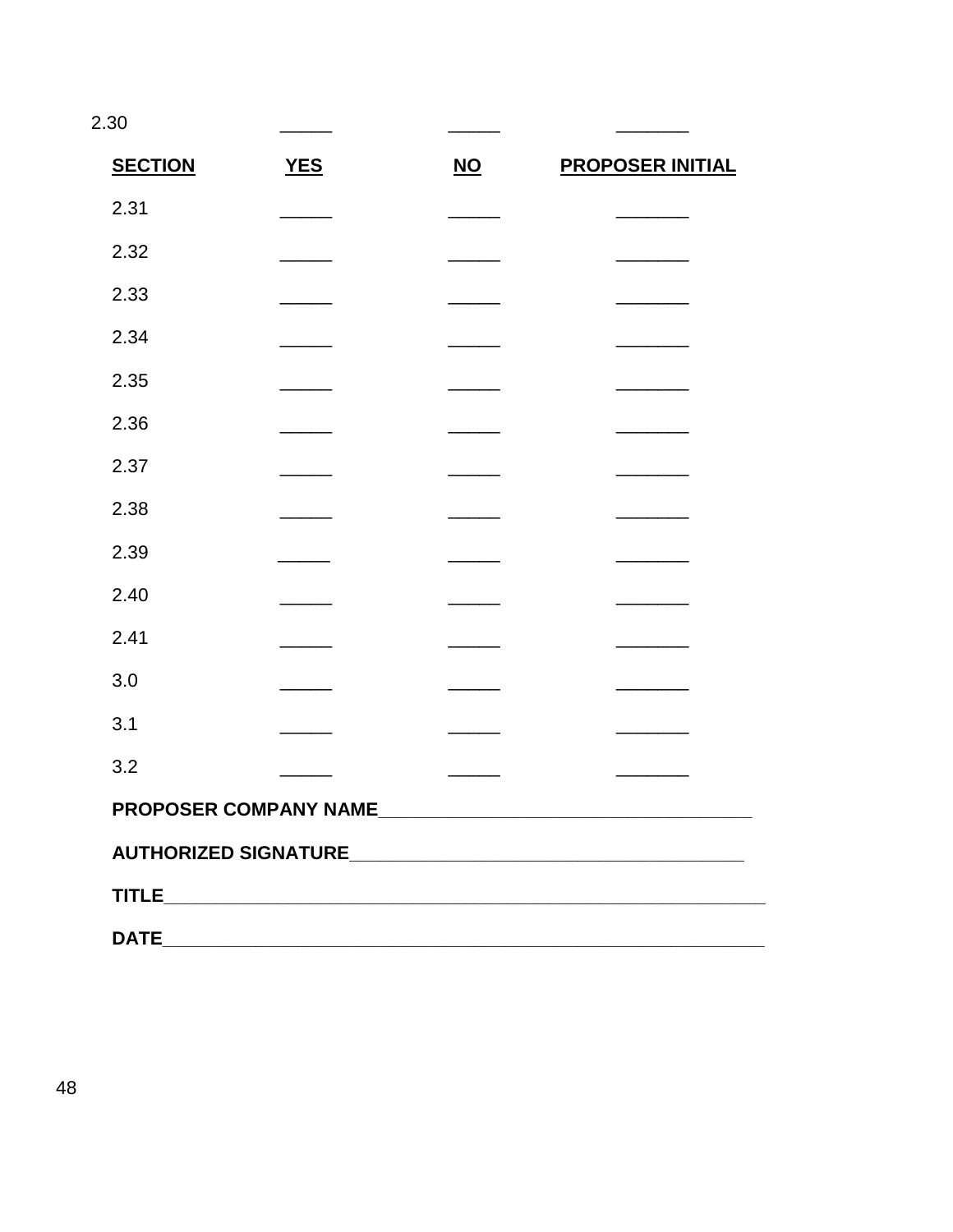### **APPENDIX III CERTIFICATE OF NON-SEGREGATED FACILITIES**

We,\_\_\_\_\_\_\_\_\_\_\_\_\_\_\_\_\_\_\_\_\_\_\_\_\_\_\_\_\_\_\_\_\_\_\_\_\_\_\_\_\_\_\_\_\_\_\_\_\_\_\_\_\_\_\_\_\_\_\_\_\_\_\_\_\_\_\_\_\_\_

certify to the **Florida A&M University** that we do not and will not maintain or provide for our employees any segregated facilities at any of our establishments, and that we do not and will not permit our employees to perform their services, under our control, where segregated facilities are maintained. We understand and agree that a breach of this certification is a violation of the Equal Opportunity clause required by Executive order 11246 of 24 September 1965.

As used in this certification, the term "segregated facilities" means any waiting rooms, work areas, rest rooms and wash room, restaurants and other eating areas, time clocks, locker rooms and other storage or dressing areas, parking lots, drinking fountains, recreation or entertainment areas, transportation and housing facilities provided for employees which are segregated by explicit directive or are in fact segregated on the basis of race, creed, color or national origin, because of habit, local custom or otherwise.

We, further, agree that (except where we have obtained identical certifications from proposed subcontractors for specific time periods) we will obtain identical certifications from proposed subcontractors prior to the award of subcontracts exceeding \$10,000 which are not exempt from the provisions of the Equal Opportunity Clause; that we will retain such certification in our files; and that we will forward the following notice to such proposed subcontractors (except where the proposed subcontractors have submitted certifications for specific time periods):

NOTE TO PROSPECTIVE SUBCONTRACTORS OR REQUIREMENTS FOR CERTIFICATIONS OF NON-SEGREGATED FACILITIES. A Certificate of Non-segregated Facilities, as required by the 9 May 1967 order on Elimination of Segregated Facilities, by the Secretary of Labor (32 Fed. Reg. 7439, 19 May 1967), must be submitted prior to the award of a sub-contract exceeding \$10,000 which is not exempt from the provisions of the Equal Opportunity clause. The certification may be submitted either for each sub-contract or for all subcontracts during a period (i.e. quarterly, semiannually, or annually).

### **NOTE: Whoever knowingly and willfully makes any false, fictitious or fraudulent representation may be liable to criminal prosecution under 18 U.S.C. 1001.**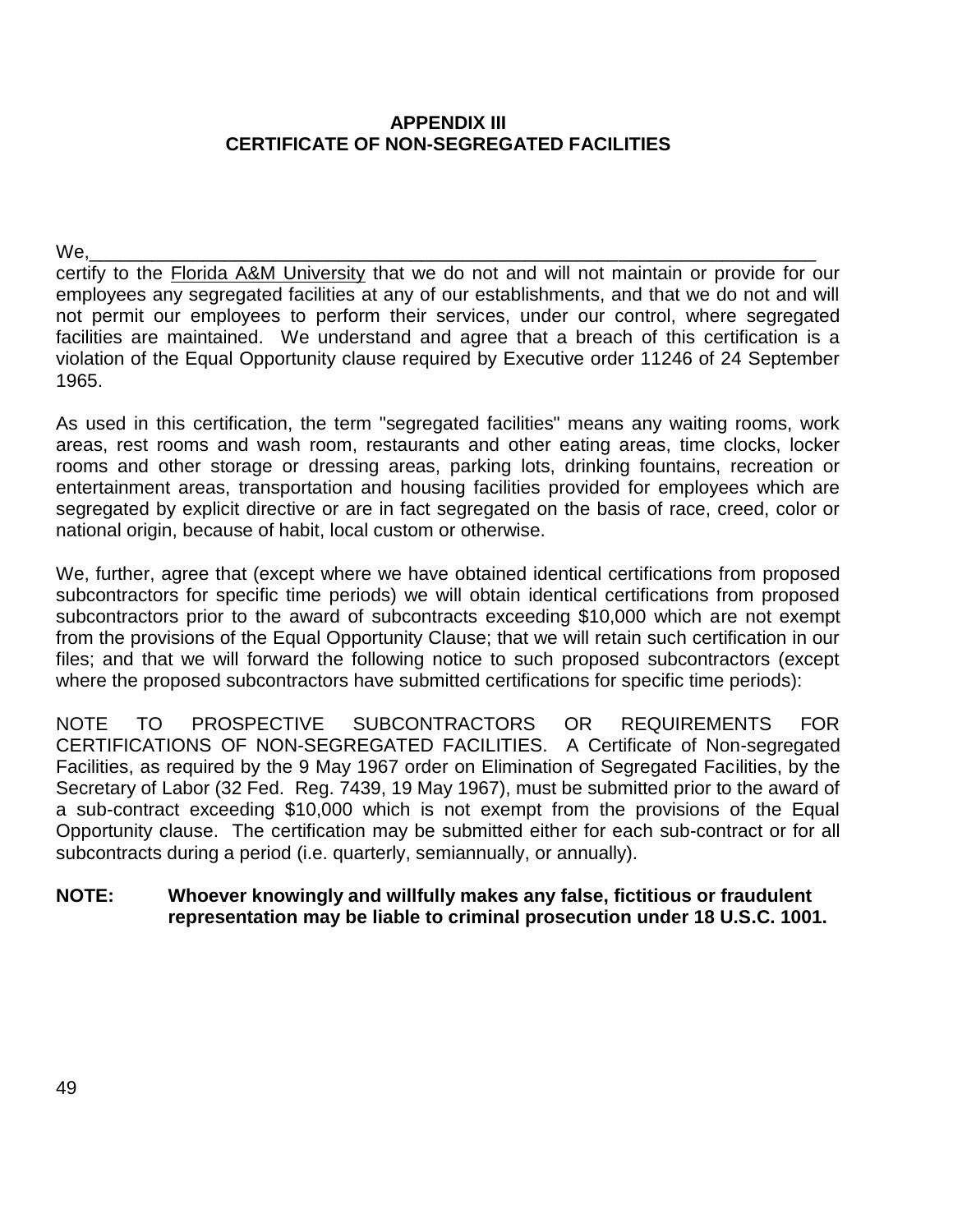### **APPENDIX IV CERTIFICATE OF NON-SEGREGATED FACILITIES SUBPART - CONTRACTOR'S AGREEMENTS**

**SEC. 202.** Except in contracts exempted in accordance with Section 204 of this Order, all Government contracting agencies shall include in every Government contract hereafter entered into the following provisions:

During the performance of this contract, the contractor agrees as follows:

- (1) The contractor will not discriminate against any employee or applicant for employment because of face, color, religion, sex, or national origin. The contractor will take affirmative action to ensure that applicants are employed, and that employees are treated during employment, without regard to their race, color, religion, sex, or national origin. Such action shall include, but not be limited to the following: employment, upgrading demotion, or transfer; recruitment or recruitment advertising; layoff or termination; rates of pay or other forms of compensation; and selection for training, including apprenticeship. The contractor agrees to post in conspicuous places, available to employees and applicants for employment, notices to be provided by the contracting officer setting forth the provisions of this nondiscrimination clause.
- (2) The contractor will, in all solicitations or advertisements for employees placed by or on behalf of the contractor, state that all qualified applicants will receive consideration for employment without regard to race, color, religion, sex or national origin.
- (3) The contractor will send to each labor union or representative of workers with which the contractor has a collective bargaining agreement or other contract or understanding, a notice, to be provided by the agency contracting officer, advising the labor union or worker's representative of the contractor's commitments under Section 202 of Executive Order No. 11246 of September 24, 1965, and shall post copies of notice in conspicuous places available to employees and applicants for employment.
- (4) The contractor will comply with all provisions of Executive Order No. 11246 of September 24, 1965 and of the rules, regulations, and relevant orders of the Secretary of Labor.
- (5) The contractor will furnish all information and reports required by Executive order No. 11246 of September 24, 1965, and by the rules, regulations, and orders of the Secretary of Labor, or pursuant thereto, and will permit access to his books, records, and accounts by the contracting agency and the Secretary of Labor for purposes of investigation to ascertain compliance with such rules, regulations and orders.
- (6) In the event of the contractor's noncompliance with the nondiscrimination clauses of this contract or with any of such rules, regulations, or orders, this contract may be canceled, terminated, or suspended in whole or in part and the contractor may be declared ineligible for further Government contracts in accordance with procedures authorized in Executive Order No. 11246 of September 24, 1965, and such other sanctions may be imposed and remedies